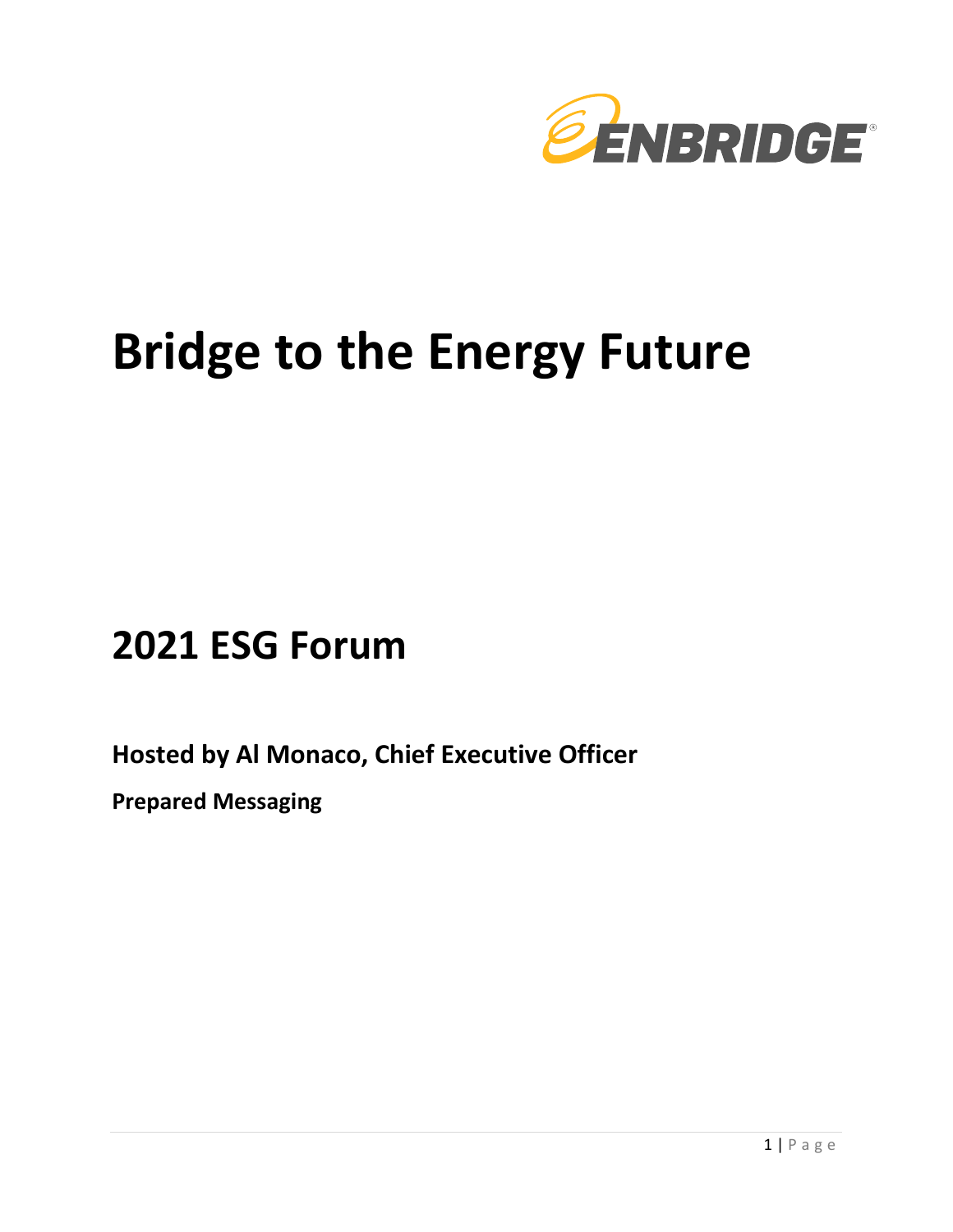# Table of Contents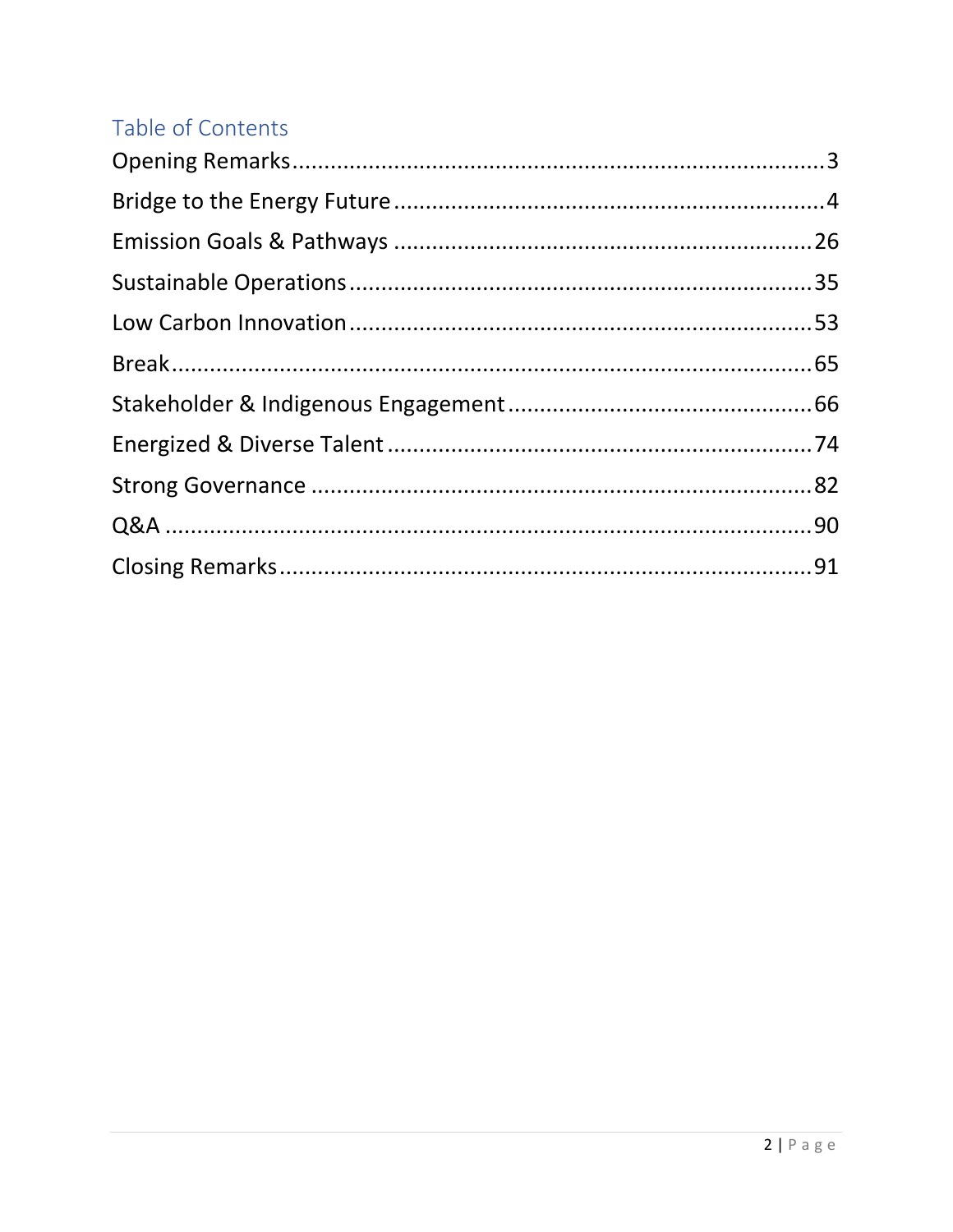#### **PLAY - 1. Intro Video**

#### <span id="page-2-0"></span>Opening Remarks

- Good morning everyone we are excited to be here today to kick off our inaugural ESG Forum.
- It is a great opportunity to showcase our approach to ESG and how we think about the Energy Transition. We have a busy morning ahead of us so let's get started.
- A replay of this webcast will be available later today along with a transcript of the remarks.
- We expect the discussion will take approx. 3 hours with a 10 minute break in between.
- We have allowed for at least 30 minutes for Q&A and we would love to hear your questions and will get to as many as we can.
- As always our Investor Relations team will be available for detailed follow ups and our Communications team will be ready to address any questions from the media.
- Onto slide 2, where I'll remind you that we'll be referring to forwardlooking information on today's presentation and Q&A.
- By its nature, this information contains forecast assumptions, and expectations about future outcomes which are subject to the risks and uncertainties outlined here.
- With that, I'll turn it over to Al Monaco.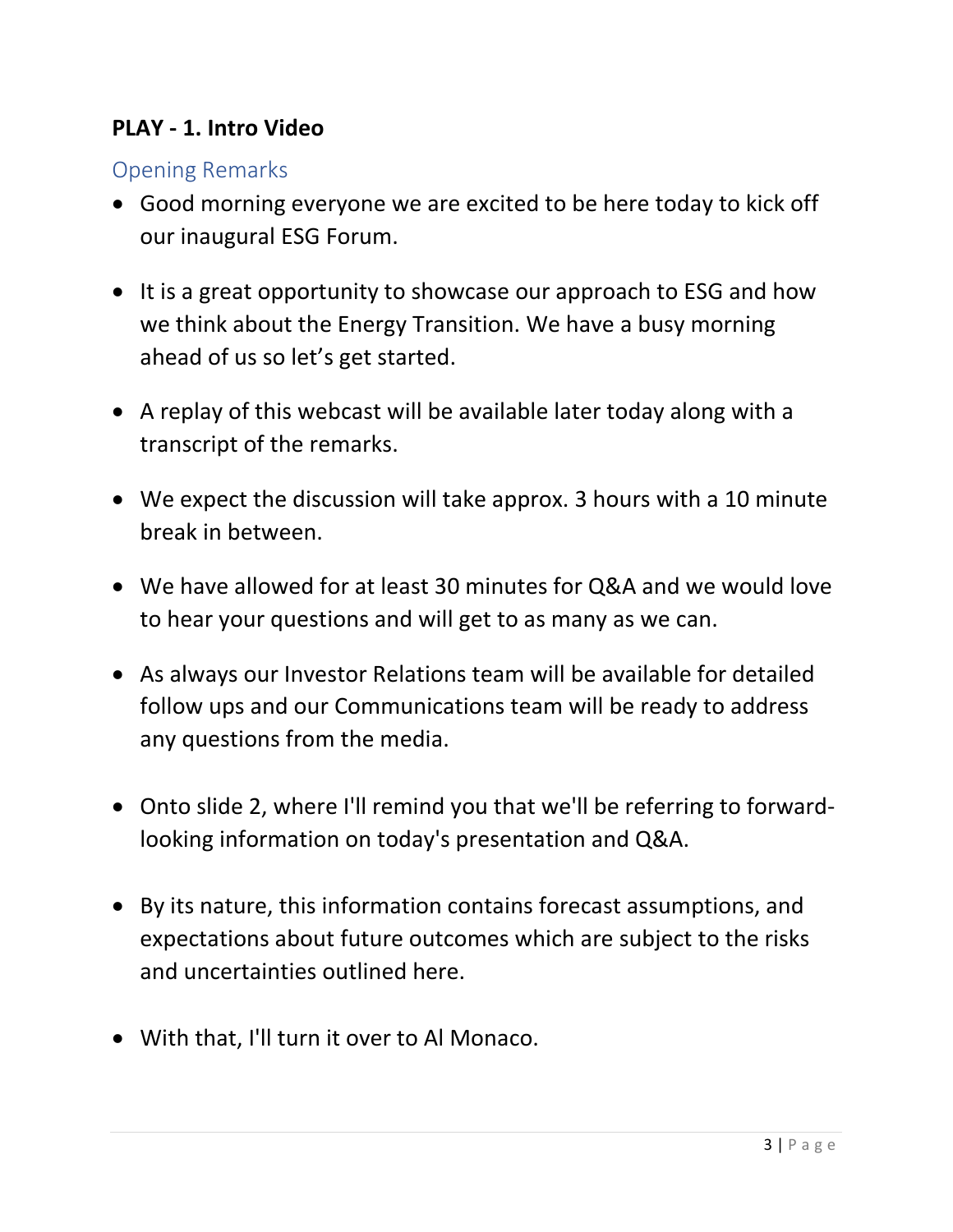# <span id="page-3-0"></span>Bridge to the Energy Future

# **Slide 4: Bridge to the Energy Future (Title Slide)**

- Good morning.
- As you know, we hold our Enbridge Day conference in December, which we're still planning for later this year.
- That session focuses on the roll out of our strategic plan and growth outlook, including near-term guidance.
- Today, we're hosting our first ESG Forum, and the team is looking forward to telling our story.
- The picture you see here is one of our solar self power facilities at the Heidlersberg compressor station.
- It's an example of how we're becoming a differentiated energy infrastructure service provider through ESG and the energy transition leadership.
- Before we get into the day, I want to share our perspective on the changing energy landscape and how Enbridge is a bridge to the energy future.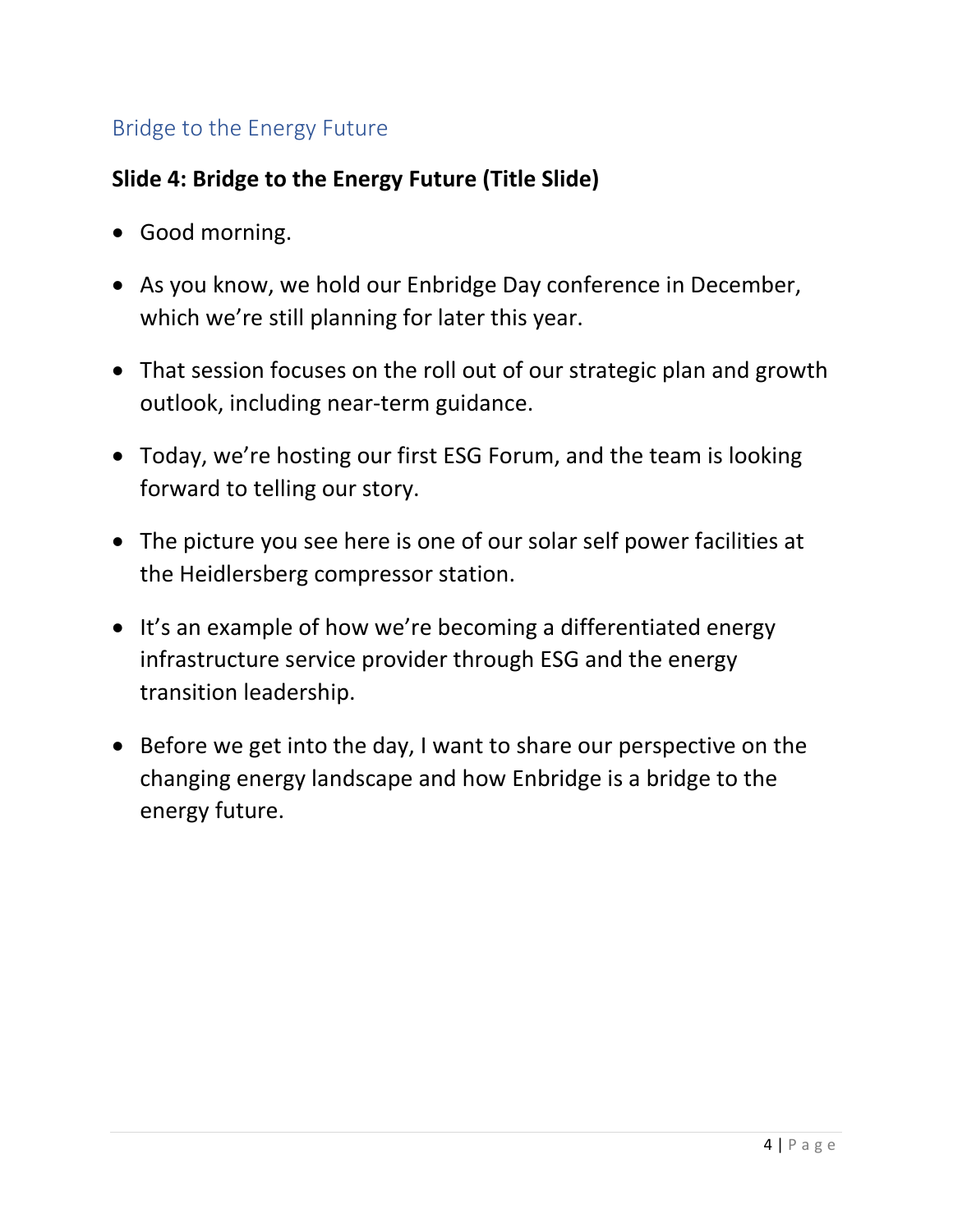# **Slide 5: Our Energy Perspectives**

• There's broad consensus that energy demand will continue to grow…

…and we know that economic growth and our social well-being depend on low-cost, reliable, and secure energy supply.

- But, it's also crystal clear we're moving to a lower carbon economy, and we believe existing infrastructure is essential to that transition.
- We see ourselves as a bridge to what the future of energy looks like by…
	- o Leveraging our ESG capabilities for our customers and all stakeholders
	- o Setting and achieving ESG goals, including emissions and diversity
	- o Continuing to gradually and deliberately transition our asset mix to align with the energy fundamentals, and
	- o Building on our early mover advantage in wind, solar, hydrogen, RNG and then CCUS.
- Today you'll hear about…
	- o How we see the pace of the energy transition and how we're positioned
	- o How we're striving to be a global leader, and
	- o Our ESG priorities and how we align our organization from the Board through to our front lines
- Here's our POV on the energy transition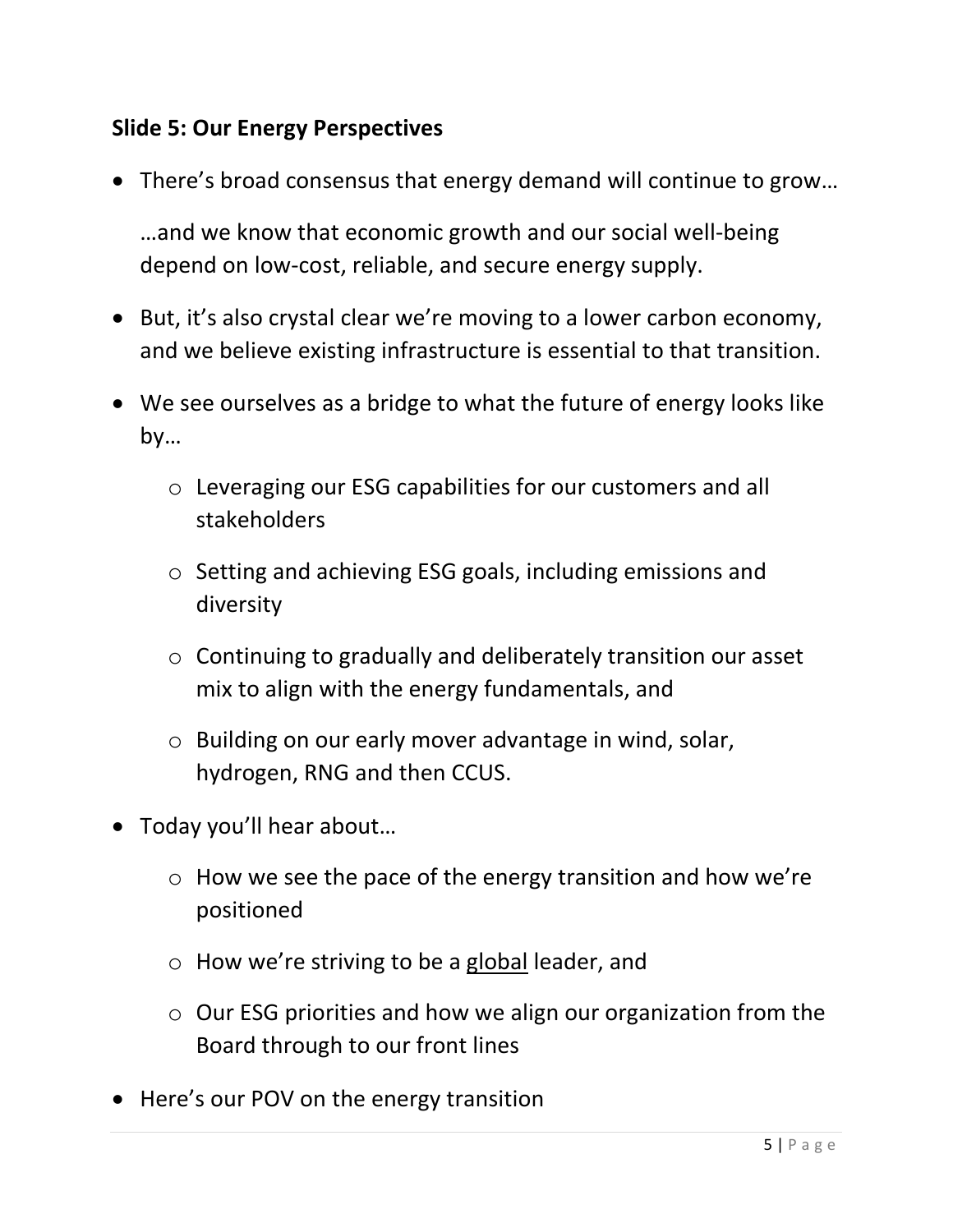# **Slide 6: Access to Energy is Not Universal**

- First, North Americans take energy for granted but access to energy is not universal.
- 2.6 B people (roughly 40% of population) don't have access to clean cooking fuel, and nearly a billion don't have electricity.
- Half of the energy used in China, India and Africa is from coal and biomass (mostly wood), which translates to significant health issues.
- Developing nations are striving to have the same access to energy that we do.
- The point is the energy transition needs to factor in energy poverty, and raising everyone's standard of living, while ensuring we have a sustainable planet.
- So, society has a dual challenge.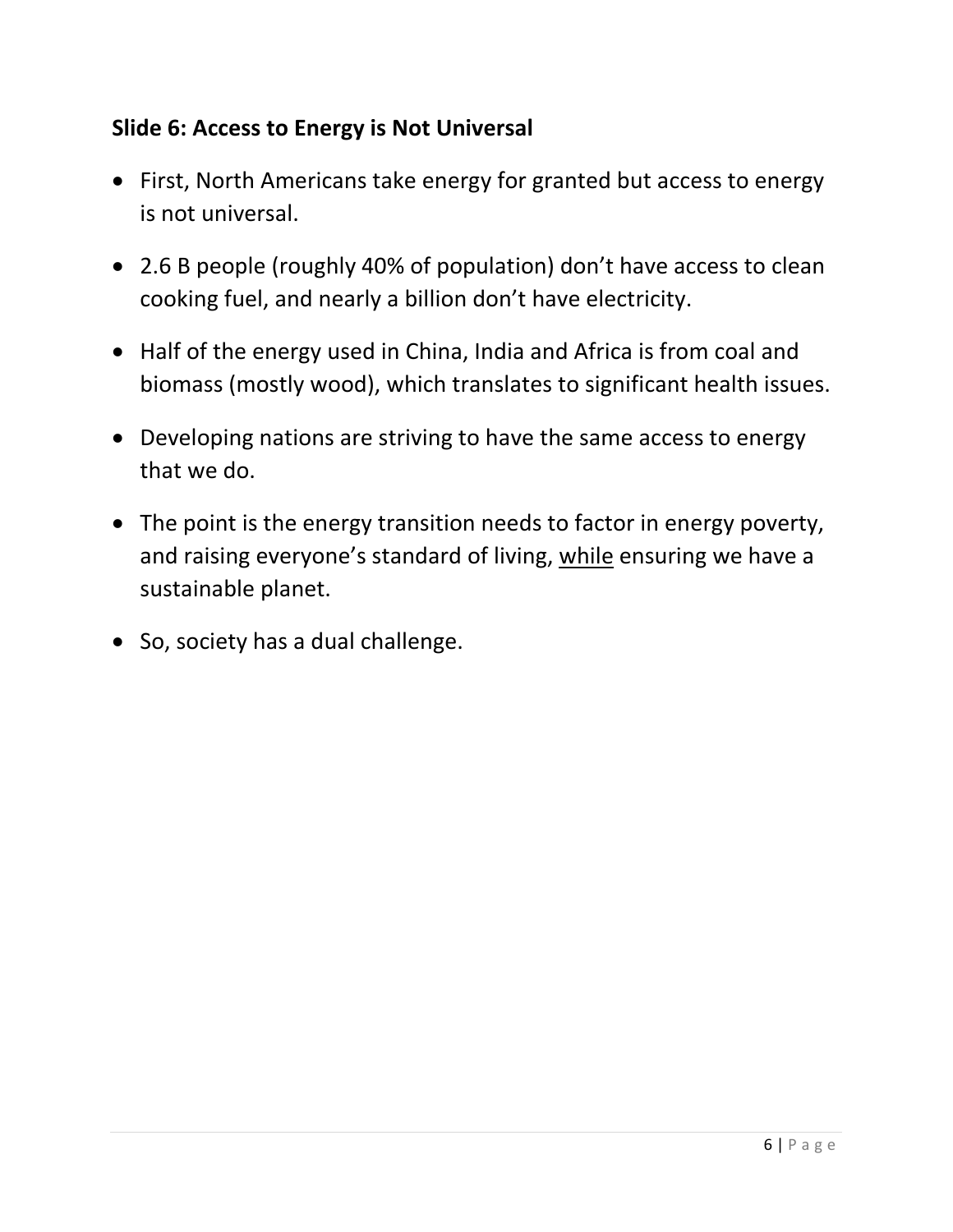#### **Slide 7: Society's Dual Challenge**

- On the one hand, it's clear that population growth, urbanization and a growing middle class will drive energy demand higher, call it 15% through 2050.
- On the other, achieving our climate goals will require global policy coordination, a lot of innovation, and a ton of investment.
- A couple of things that come out of this chart.
- First, under any emissions reduction scenario, we're going to need conventional energy for a long time.
- It's not currently feasible to fuel society's energy needs with 100% renewables.
- The Texas storm proved again the importance of redundancy and in California we've seen emergency requests to run natural gas generation at full capacity.
- Second, we need to focus on all the possible sources of reducing emissions:
	- o Efficiency, conservation, new technology, and CCUS
- And we need to ensure that energy remains affordable, reliable, and secure.
- My point is that conventional energy will need to be part of the solution in meeting energy demand **and** reducing emissions.
- And the energy industry is now firmly on that page.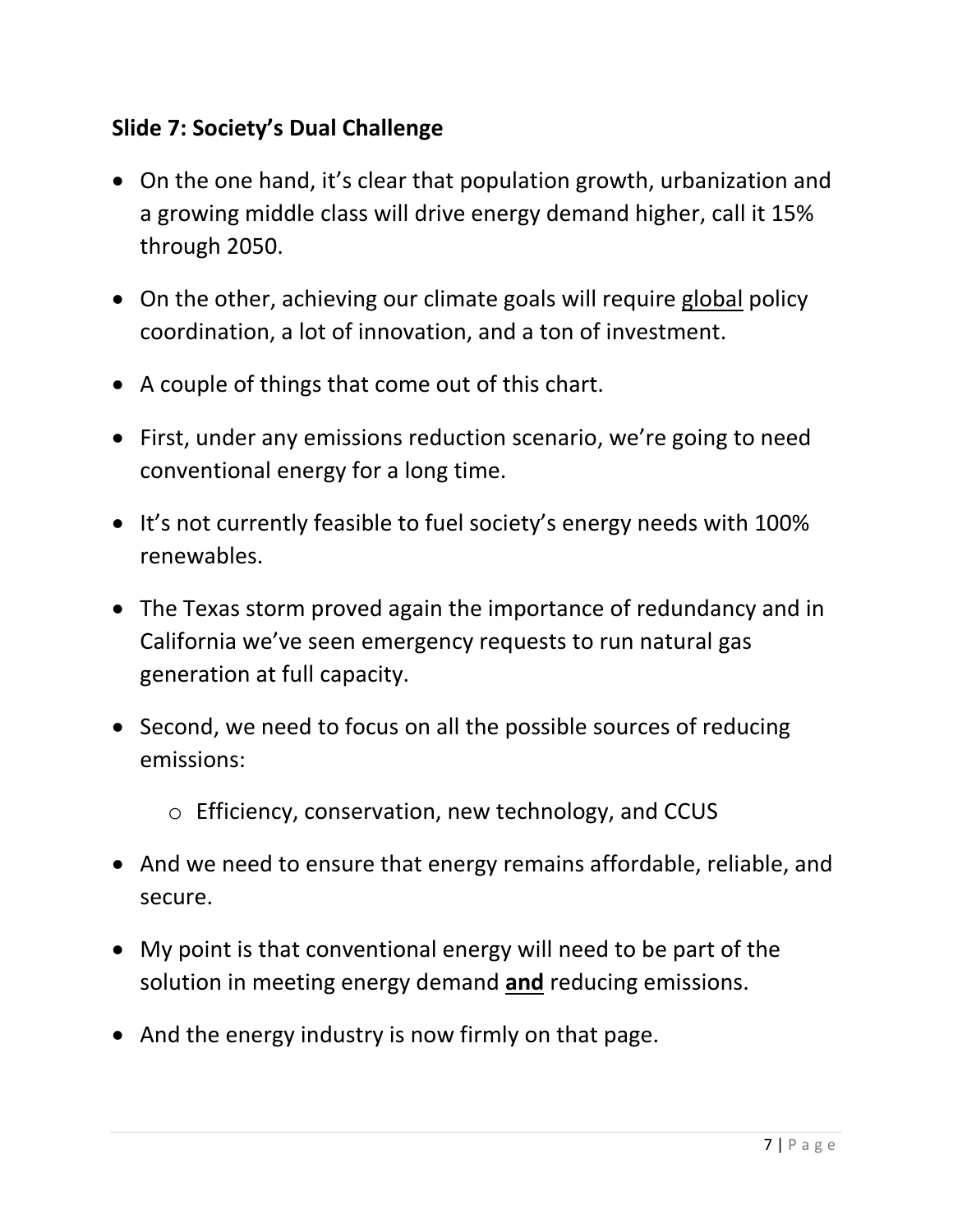# **Slide 8: Conventional Energy is Essential**

- Conventional energy is essential to quality of life, embedded in everything we do:
	- o Transportation, heating, cooking, electronics, medical devices, pharmaceuticals, plastics, and on and on.
- The petrochemical sector drives all of this and is 100% dependent on conventional feedstock with no ready substitutes.
- While EV's will grow, over 80% of crude demand is driven by hard to abate industrial, heavy duty and transport sectors.
- And conventional resources will be key to meeting growing developing country needs, but that energy will need to be cleaner.
- Again, emissions reductions also have to come from within the energy sector.
- The good news is the industry has the skills, technology, and investment capacity to make that happen.
- Let me put some meat on the bones on that.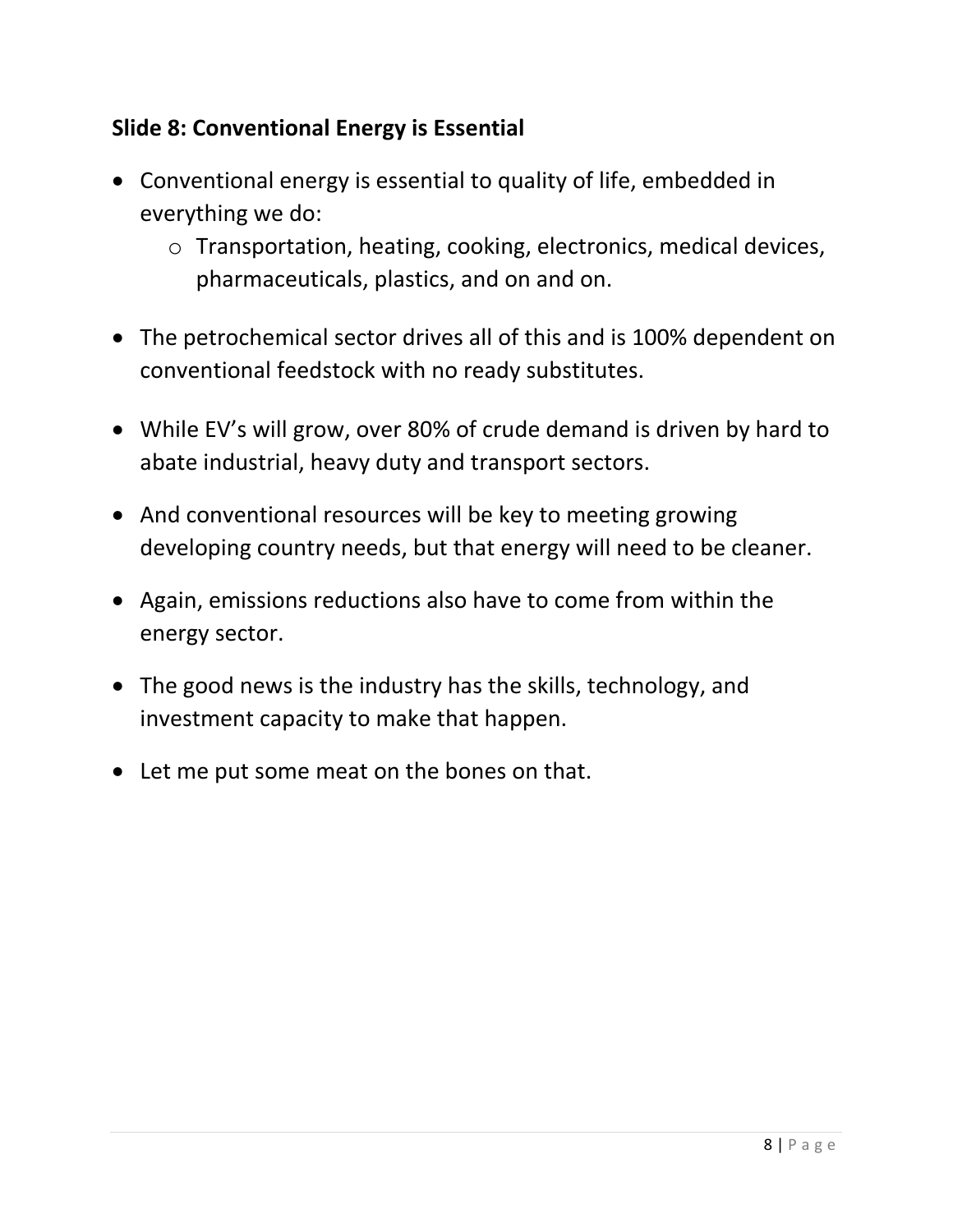# **Slide 9: Lowering Energy Sector Emissions**

- Even though we are not a large emitter, we are focused on efficiency and conservation to reduce our own emissions and those of our customers.
	- o For example, we incentivize our 4 million utility retail, commercial and industrial customers to reduce consumption.
- It means modernizing facilities to improve energy efficiency.
- We've played a huge part in displacing coal with lower emissions natural gas, and through our wind and solar farms.
	- o And related to that, reducing conventional energy used in our pumps and compressors through solar self-power.
- Natural gas is an ideal replacement fuel and enabler for renewable power.
	- o Renewables and natural gas working together to provide low cost, reliable power is critical to achieving global emissions reductions.
- The displacement of coal with gas has been the single biggest contributor to reducing U.S. emissions – the fact is it can do the same globally.
	- o There's still ~2.1 million MWs of coal generation globally which, is about twice the entire U.S. power generation capacity.
	- $\circ$  So, a lot of opportunity to meet the dual challenge I mentioned earlier.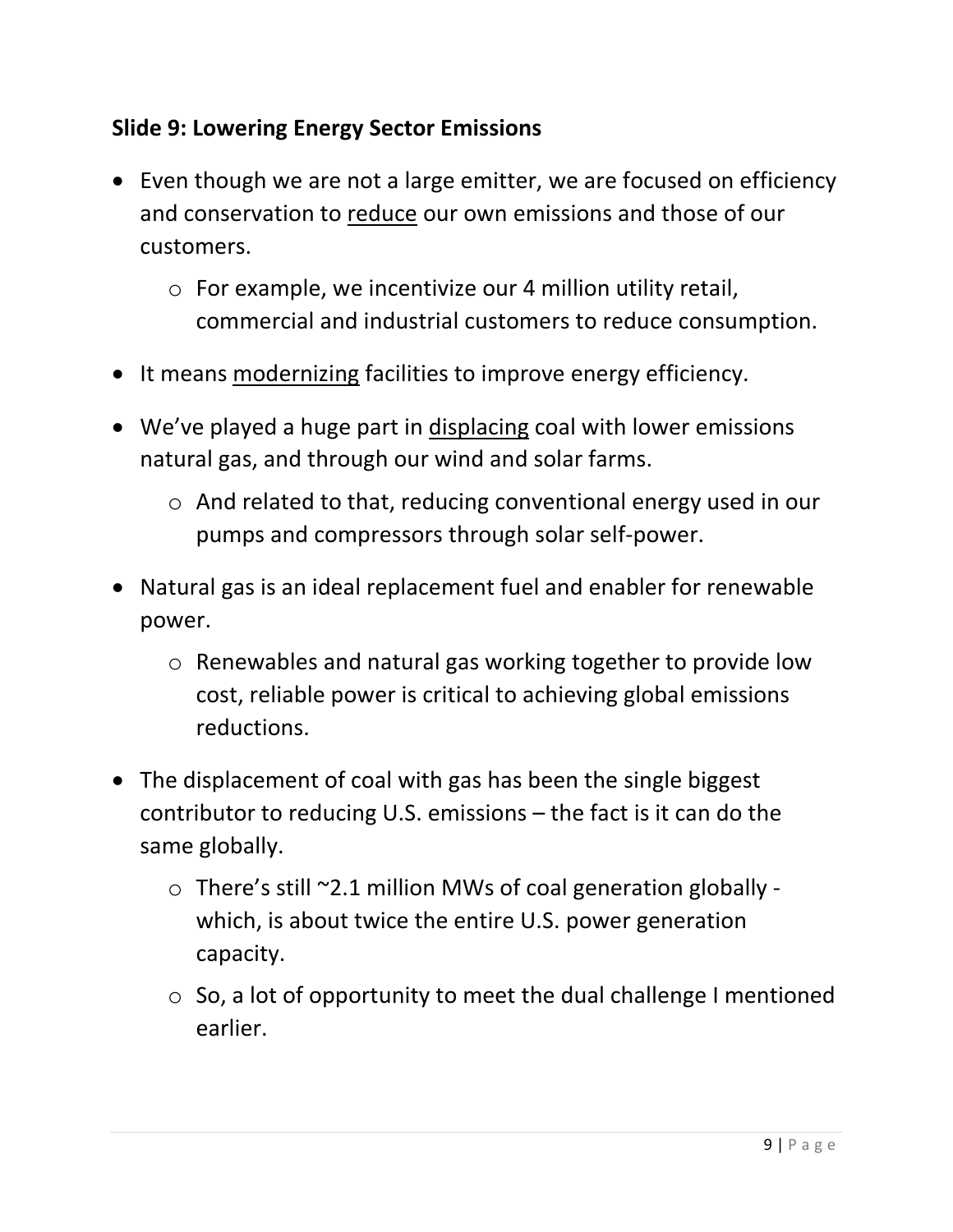• Equally important, we can repurpose existing energy infrastructure to transport and store lower carbon fuels – Hydrogen, RNG and CCUS (come back to that in a few minutes).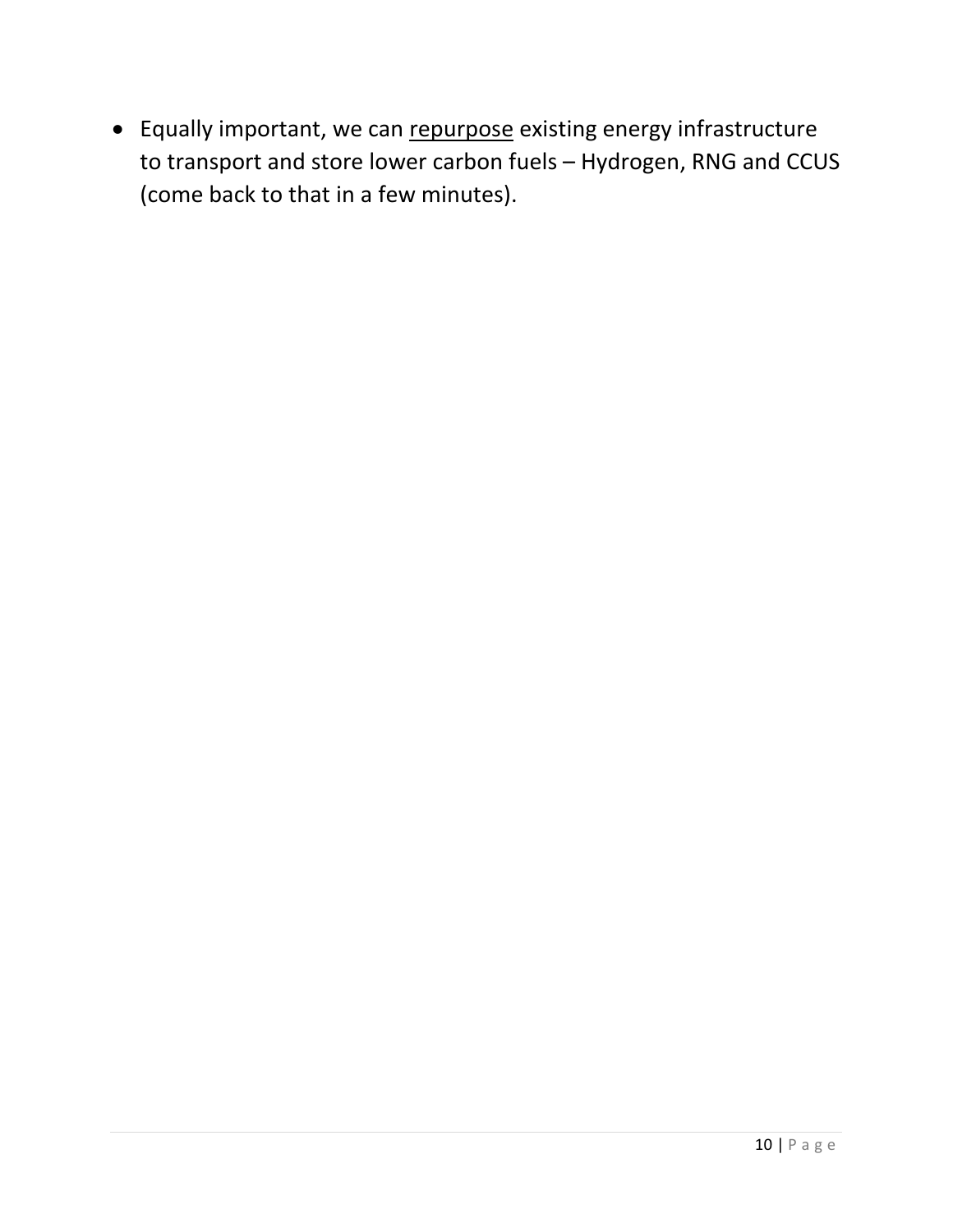#### **Slide 10: Sustainable Development is Required**

- We need to recognize the U.S. and Canada's competitive advantage in providing sustainable energy globally.
	- o Low-cost reserves (yellow diamonds) that are responsive to demand
	- o Infrastructure that's increasingly pointed to global export markets, and
	- o North America's leadership in sustainability and ESG performance.
- The gap you see here will get even wider when you consider industry's commitments to getting even better.
	- o More companies targeting net zero by 2050
	- o Progress on diversity, equity, and inclusion and indigenous rights, and
	- o Even stronger governance practices.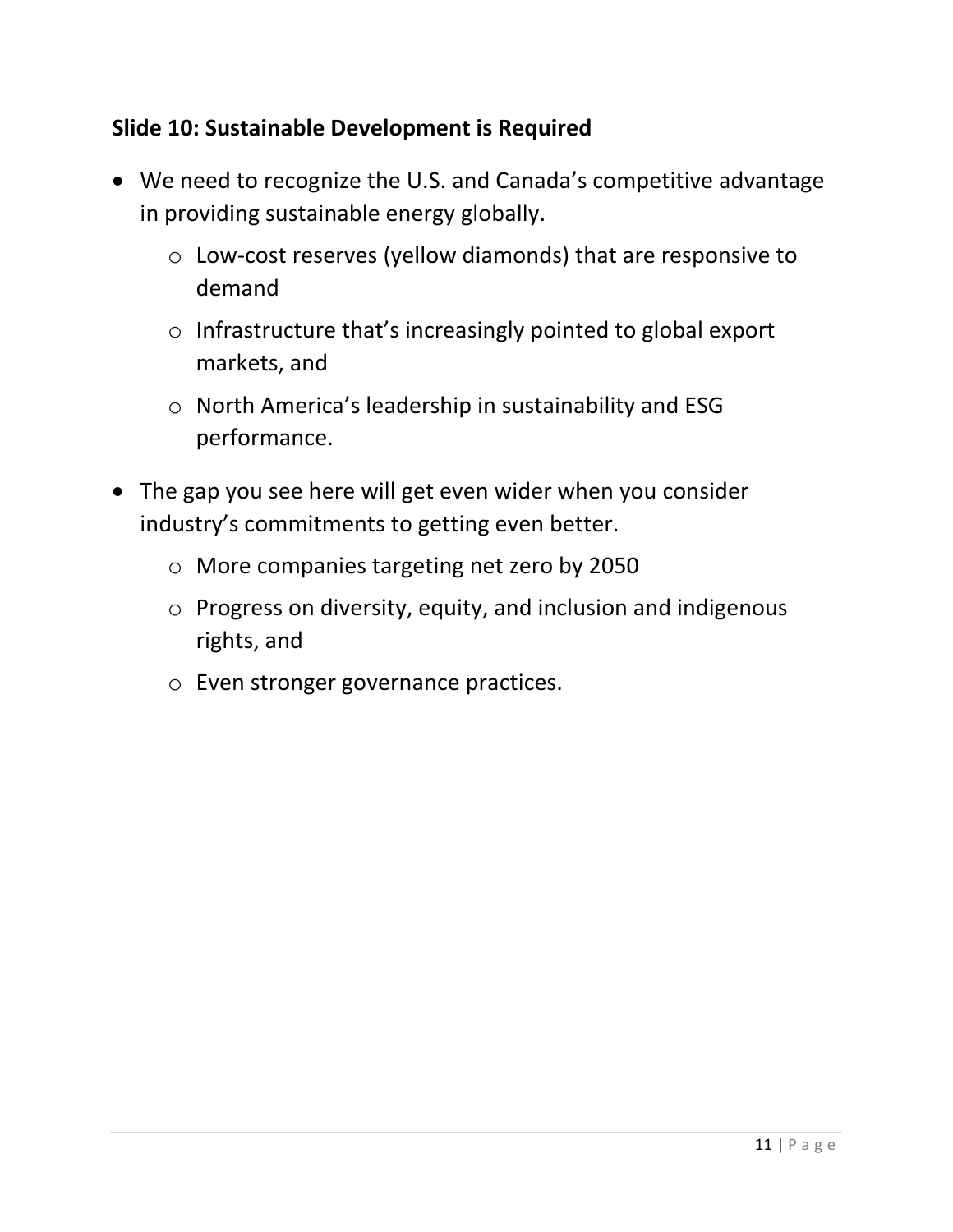# **Slide 11: Investment in Low Carbon Innovation**

- Achieving global emissions goals requires scaling low carbon energies, innovation, acceleration of renewables and electricity buildout.
- Even the IEA's base case (stated policies or STEPS) isn't going to be easy.
	- o Climate policies need to be legislated and durable
	- o Low-carbon investments need to double
	- o Solar and wind needs to grow by 200 GW annually
	- o RNG and Hydrogen investment needs to be seeded and ramped, and
	- o EV adoption to 35% of the fleet (~700 M vehicles) vs. 1% today.
- Everyone is motivated to see it happen, but it's going to require an unprecedented level of investment and coordination, globally. [Pause]
- We see this as a huge opportunity to diversify and grow our business
- And our existing assets will be critical to enabling the transition.
- With that context, let me speak to our role in the energy transition, and how we're positioning for a lower carbon energy mix.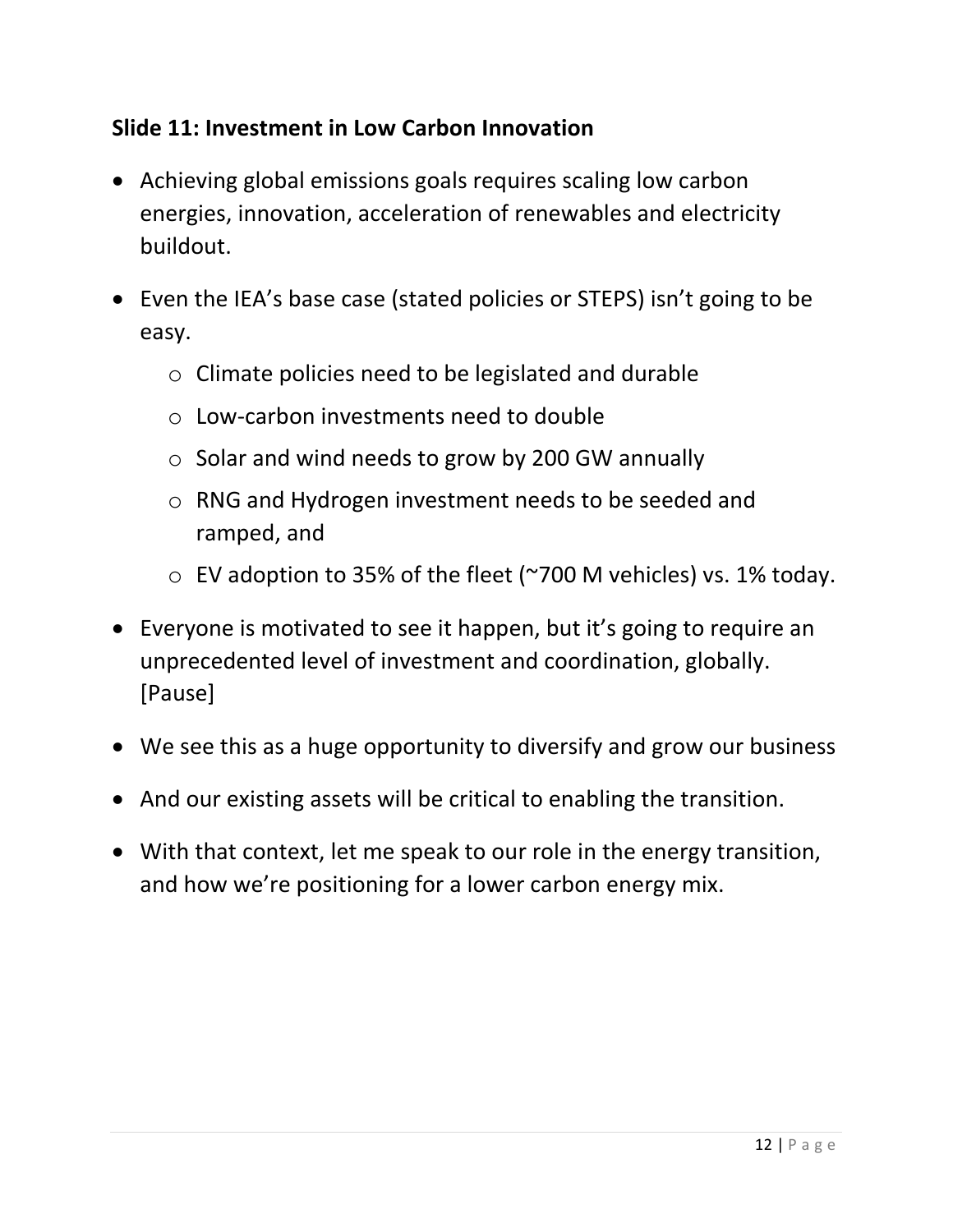# **Slide 12: We are Transitioning Our Business**

- From our beginning as a single purpose crude oil line, we began transitioning our asset mix in 1996, by acquiring Consumers Gas.
	- $\circ$  We had a point of view that gas would be a key fuel in any energy scenario. We were right about that.
- We followed that up by acquiring Spectra, and today our gas business spans the continent.
- 2 decades ago, we had a view that renewables would be a big part of the energy supply mix. We were right about that too.
- We invested early, and today we have a fully capable renewables platform, including offshore wind in Europe.
	- o 29 utility scale projects in operation and construction
- We're now creating optionality in low carbon energy by leveraging our assets.
- We're well ahead of the curve on solar self-power, H2, RNG and we're a natural player in CCUS.
- Our goal is to build out this renewable and low carbon platform to be a key source of growth well into the future.
- Let me explain.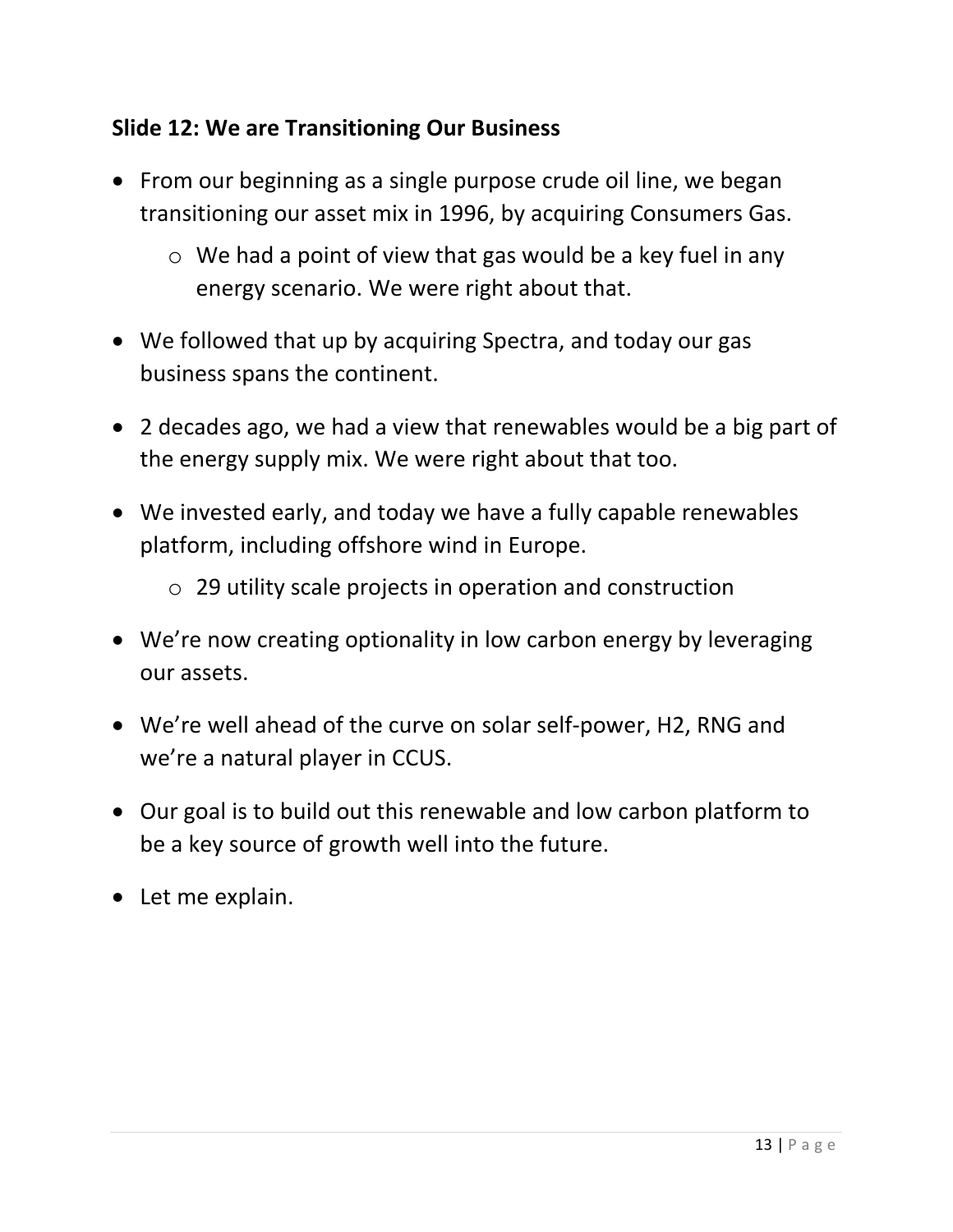#### **Slide 13: Our Assets are Critical Conduits…**

- Today, we are the largest energy delivery infrastructure player in North America.
- Our continental footprint connects low-cost energy supply to the largest demand centers.
- Our natural gas businesses serve markets with over 185 million people.
- Our liquids business feeds 25% of north American demand.
- And we're expanding our connections to global markets through export capabilities in the US Gulf Coast and in Western Canada.
- Our renewables platform rivals some of the largest developers.
- Our demand-pull assets are ideally positioned to grow and thrive in any energy transition scenario, and here's why.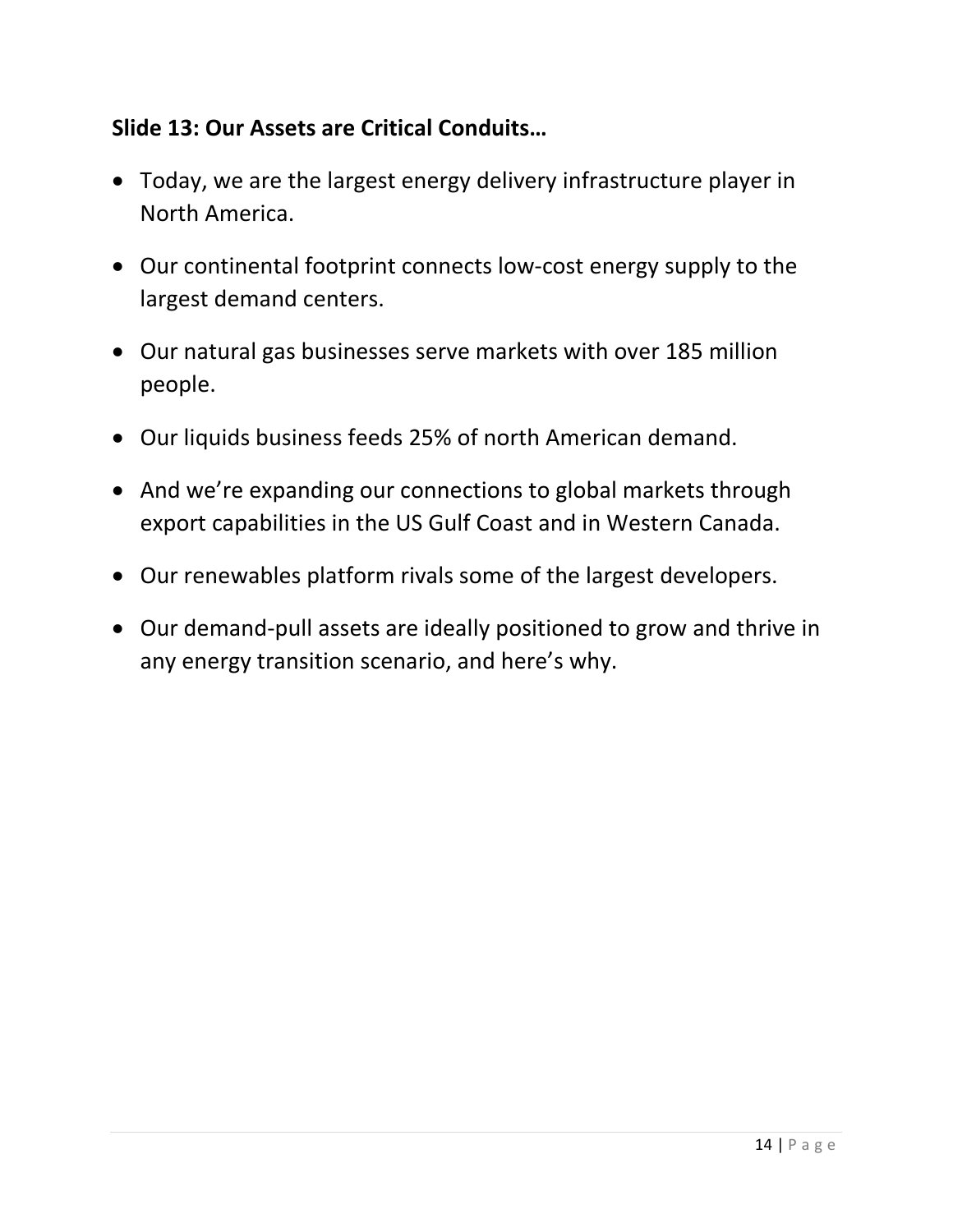# **Slide 14: Well-Positioned for Energy Transition**

- It's this picture that represent our bridge to the energy future.
- Each of our businesses come with embedded conventional energy growth for at least the next 2 decades
	- o Modernizing systems, expanding conduits, and investing in new export infrastructure
- Those businesses are developing transition strategies. There's no doubt that our transportation/ storage assets will be part of a lower carbon economy.
- And we're leveraging those assets to grow our H<sub>2</sub>, RNG and CCUS positions.
- And our power business will have tailwinds from explosive renewables growth as you'll see later.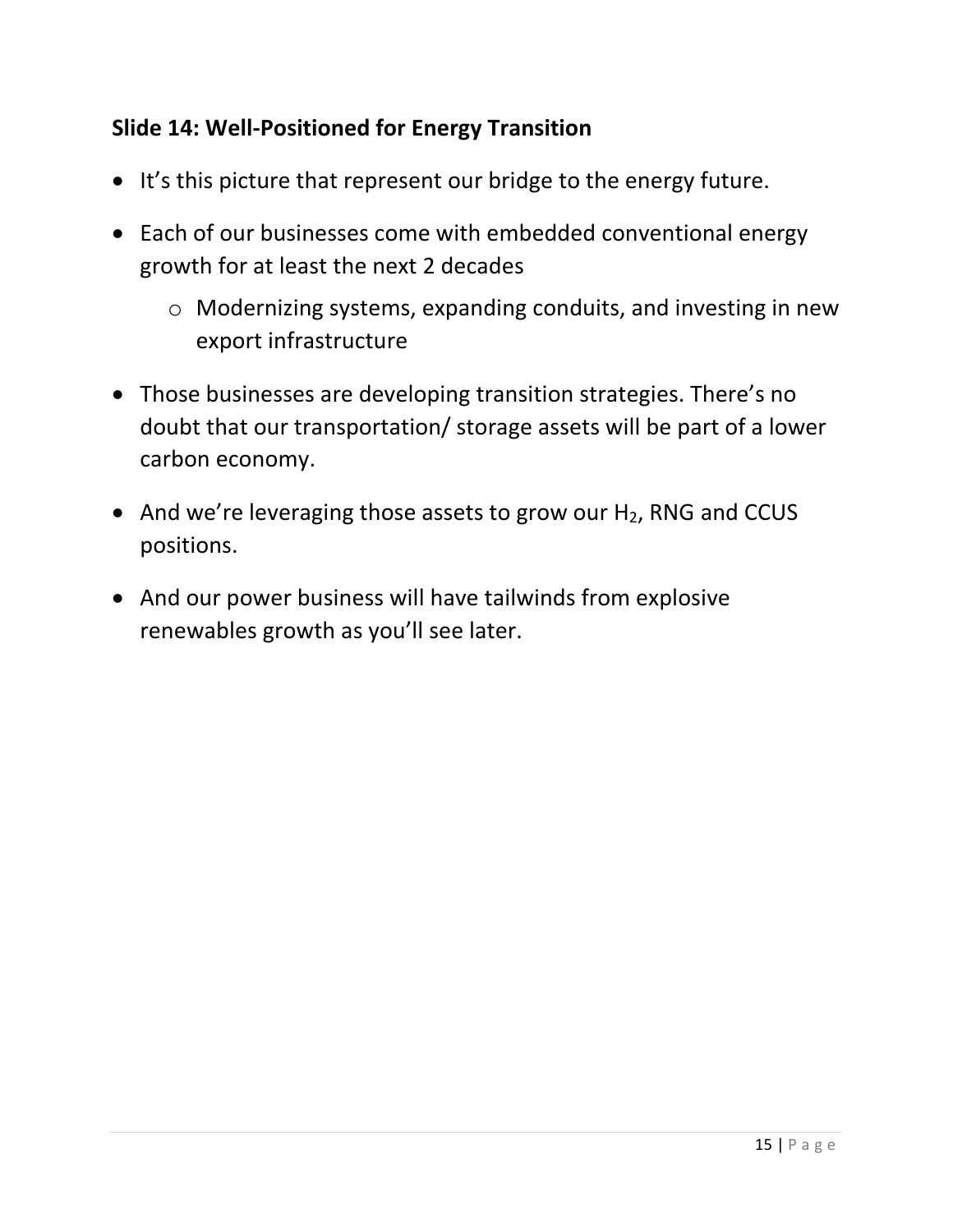# **Slide 15: Strengthening Low-Carbon Execution**

- Over 2 decades, we've invested roughly \$8B in renewables building development, construction, and operations capabilities from onshore N.A. to offshore Europe.
- And over the last few years, we've made early investments in low carbon energy, namely  $H_2$  and RNG, and now we're now setting our sights on CCUS.
- Partnerships that give us access to technology, complementary assets and skills are going to be key to our execution, so we've been building our network out (Svante, Comcor, Walker Industries).
- Today, we announced two new partnerships which we're really excited about.
- With Shell, we're leveraging world-class asset positions and energy transition know-how to develop a range of low carbon solutions – a natural combination
- And, with Vanguard we're planning to connect up to eight RNG facilities to our pipelines in the Midwest and USNE – and there's plenty of expansion potential.
- **Given** the priority we're placing on low carbon investments, we're establishing a dedicated New Energies Team.
- This team will extend the capabilities we've built over the last 20 years.
- The centralized group will establish priorities and coordinate strategy across our business units.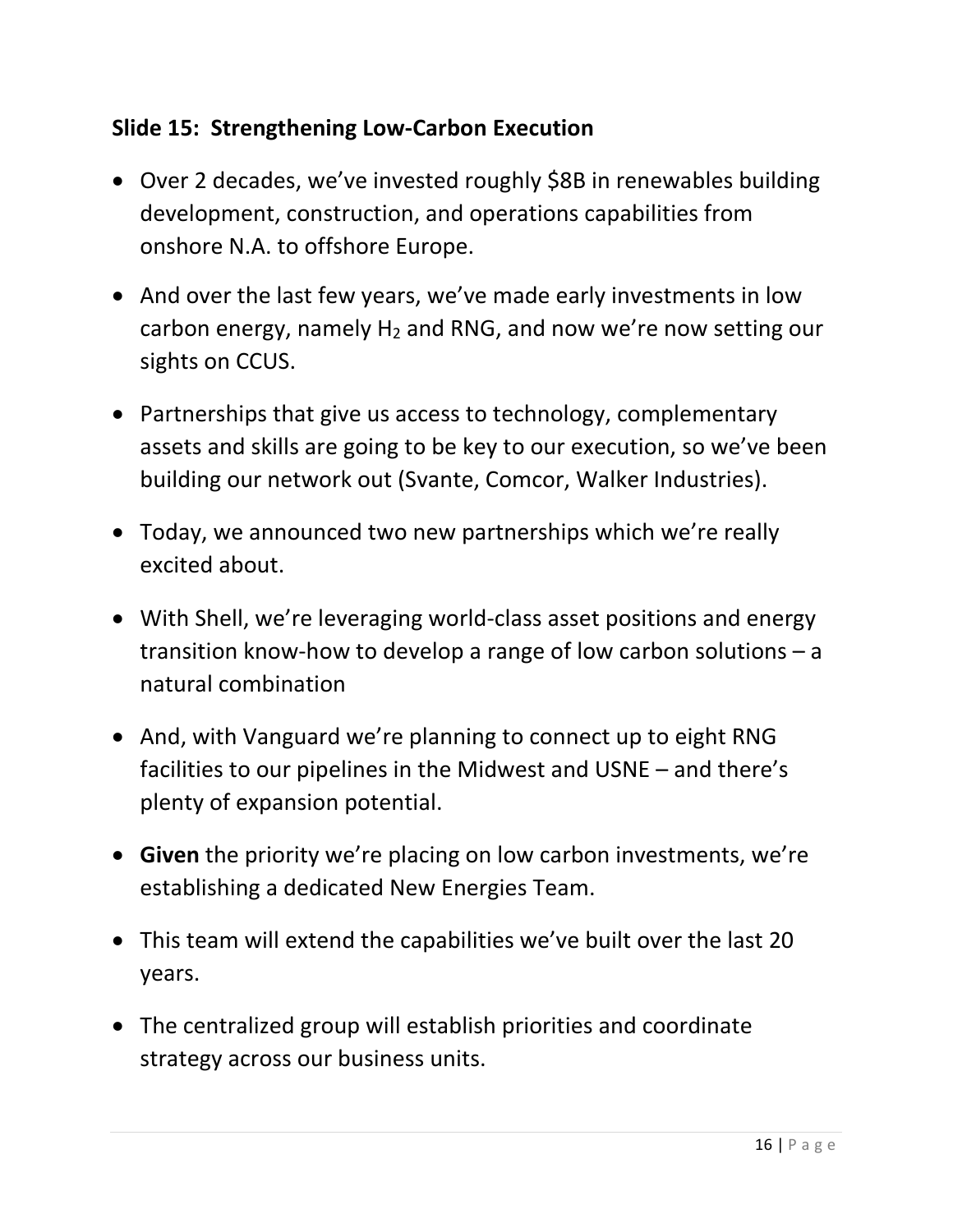- We've got a good head-start and we're excited about what this team can do.
- Now let's focus on how our ESG priorities.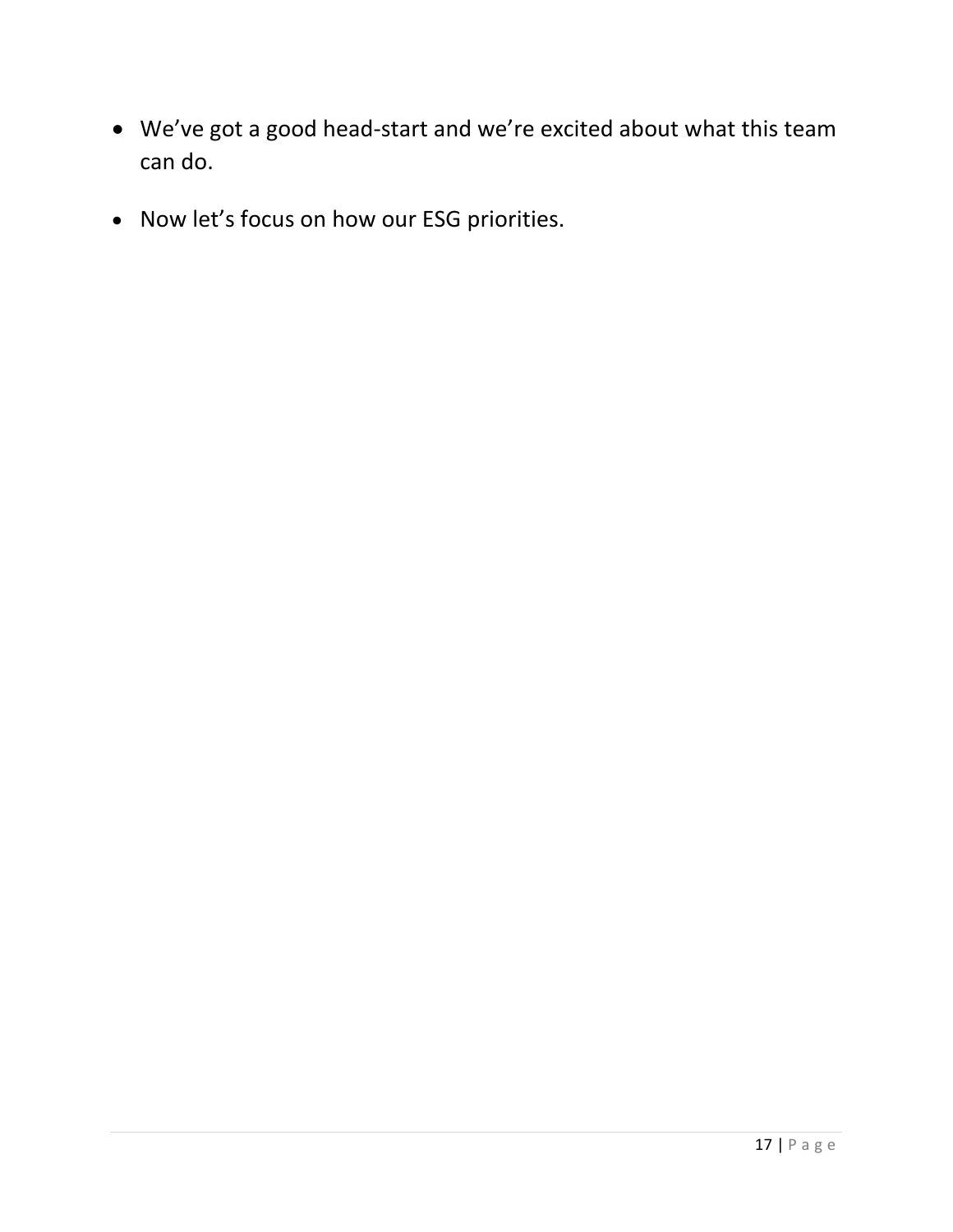#### **Slide 16: ESG Integrated Into Our Business**

- It's no secret that ESG is a key factor in how stakeholders see us customers, communities, regulators, employees, and shareholders.
- Capital is flowing to companies that demonstrate ESG performance and moving away from those that don't.
- While ESG is getting attention today, we've been focused on it well before the acronym was coined.
- It's part of our DNA and how we manage the business and allocate capital.
- Here's how we've internalized it:
	- o We reserve capital for maintenance and integrity spending first - \$6B over the last 4 years.
	- o ESG drives how we operate, engage with communities, and energize our work force.
	- $\circ$  It's a competitive differentiator that aligns us with our customers.
	- o And even though we're ahead of the pack today on ESG, we're determined to get better.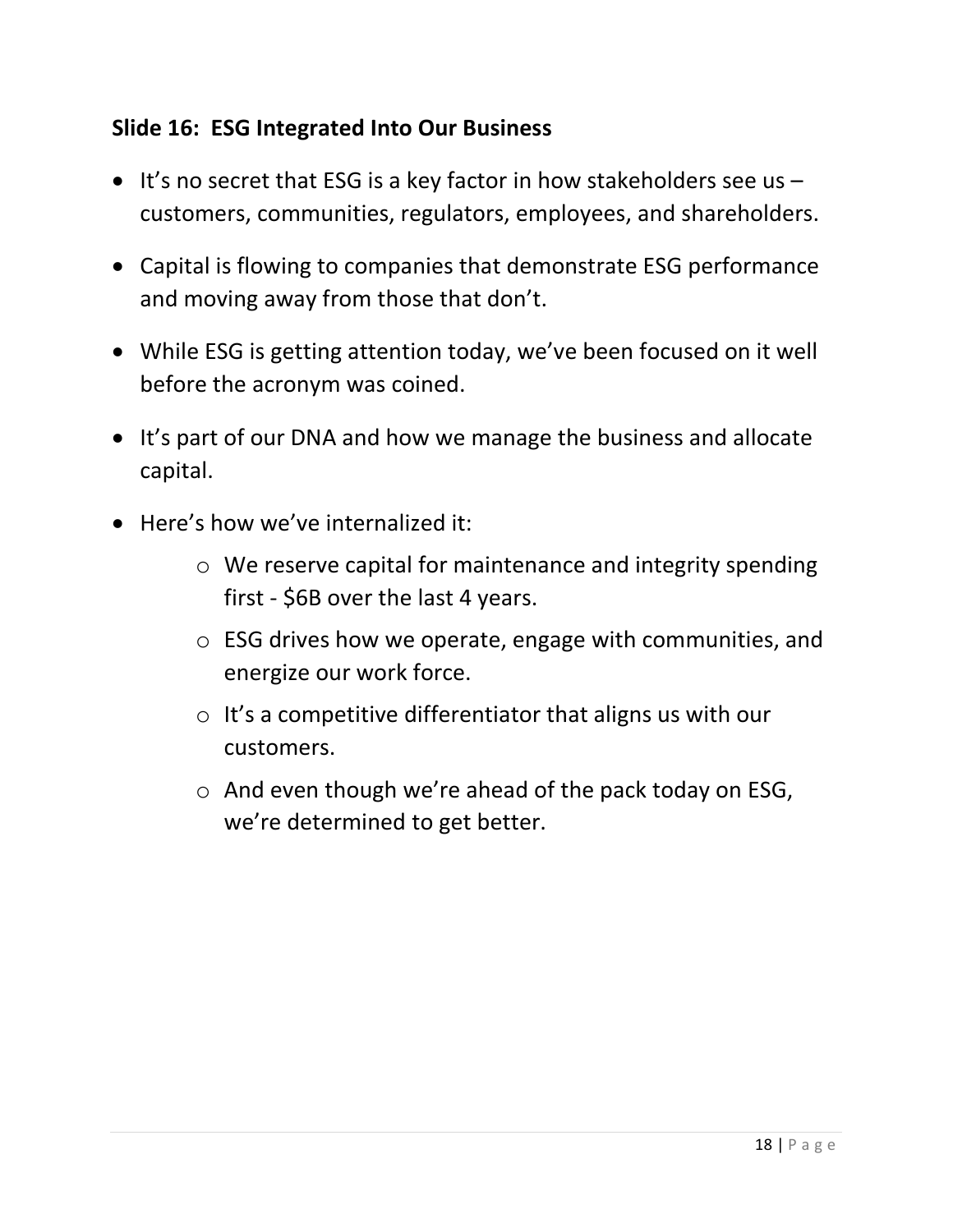# **Slide 17: Our Differentiated Approach**

- This slide highlights the differentiated aspects of our approach to ESG and how they link to the UN sustainability goals.
- Central to our approach is maintaining stakeholder trust in what we do.
- For example, our goal is to be world class on safety and integrity management – the public expects nothing less.
- We use a lifecycle approach to build understanding with communities over decades – not just showing up when we need something.
- Only once you've established trust, can you start building meaningful partnerships.
- An energized work force is driven by embracing diversity, equity and inclusion
- And strong board oversight, risk management and transparency is critical to achieving our goals.
- We haven't always gotten it right, but we've learned from setbacks and listening to our stakeholders.
- Today, the team will illustrate how we're setting ourselves apart from the pack in these areas.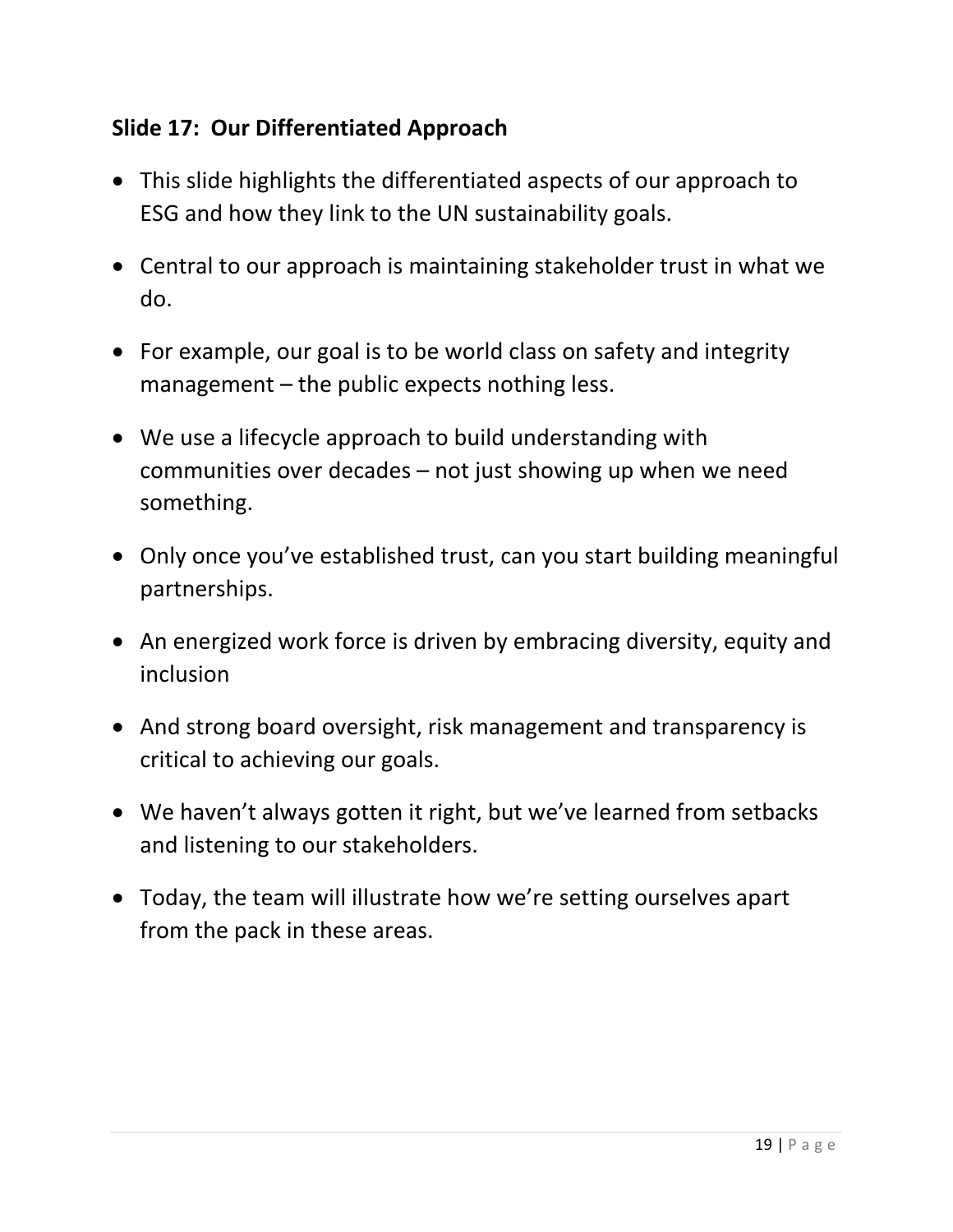# **Slide 18: Differentiated Services in Action**

- Our recent investment in the Ingleside Energy Center is a good example of how we're differentiating ourselves.
- We tested it against a range of transition scenarios and concluded its competitive posting and export focus make it resilient and provides tremendous upside.
- But its strategic location, and proximity to other facilities, also gives us huge optionality for hydrogen, ammonia and CCUS development.
- It more than passed the test for our commitment to net-zero.
- The facility was constructed to the highest environmental standards to minimize emissions.
- But we're also developing a 60 MW on-site solar farm that meets the needs of the facility but also support the local region.
- That means we'll be net-zero on scope 1 and 2 and contribute to scope 3 reductions.
- On the S, our Line 3 project is an example of applying world class construction methods to minimize impact on the ROW.
- We're also proud of the relationship we built with indigenous groups across Canada and the U.S.
- Not only did collaboration make line 3 a better project, we've built a great economic partnership (indigenous opportunities totaling \$1B). [Pause]
- How we invest capital in the business is an important test of our ESG commitment.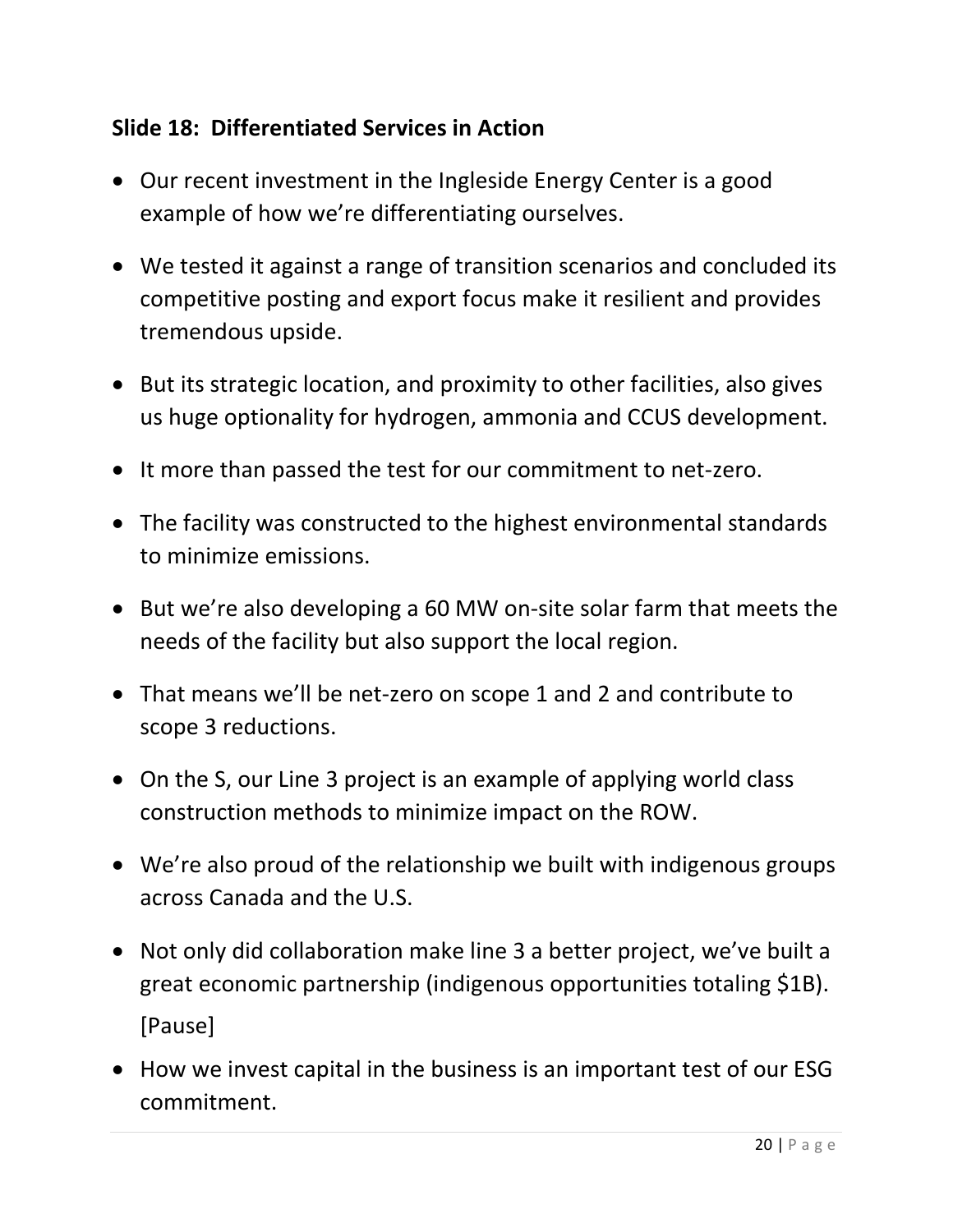#### **Slide 19: Factored Into Capital Investments**

- On that front, here's how we've internalized ESG and the transition.
- For new investments, we assess strategic fit and returns against our risk-adjusted hurdle rate including capex, operating, volume, price, and other risks.
- Today our hurdle rates reflect the broader public policy, permitting and opposition risks we face, and incorporate the price of carbon.
- Strategically, we look at how we capitalize on energy transition opportunities and we stress test projects against a range of scenarios.
- This gives us high confidence that our investments will meet expectations.
- Here's what our performance looks like.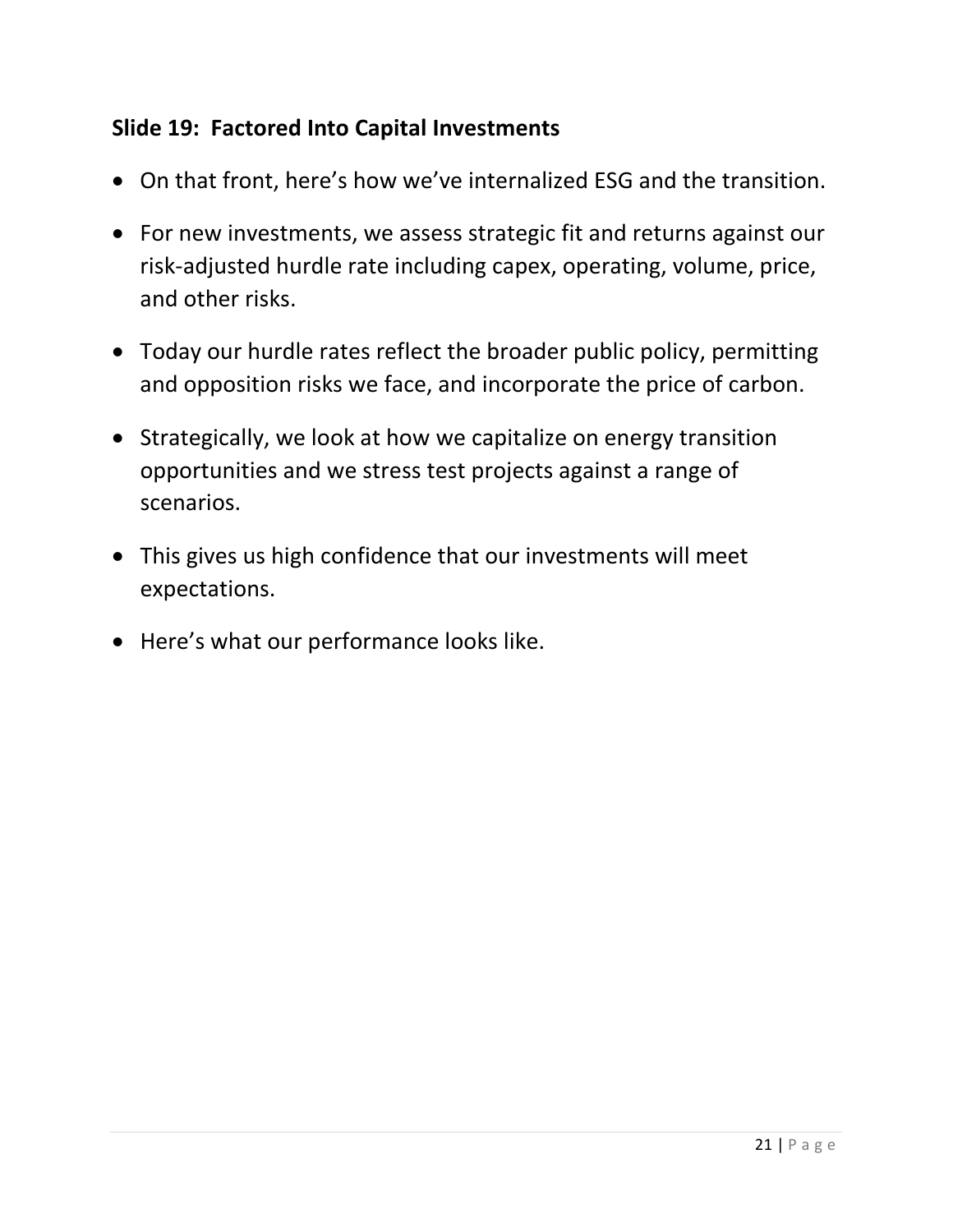# **Slide 20: Our performance highlights**

- We've safely and reliably delivered energy, invested in renewables, and improved our carbon footprint through conservation.
- We've diversified our work force, supported indigenous businesses, and engaged communities.
- We've tied ESG goals to compensation for all employees, and we have strong Board gender diversity and independence.
- That record has earned us very high rankings and ahead of our peers.
- Even so, we continue to raise the bar an important step in achieving global leadership.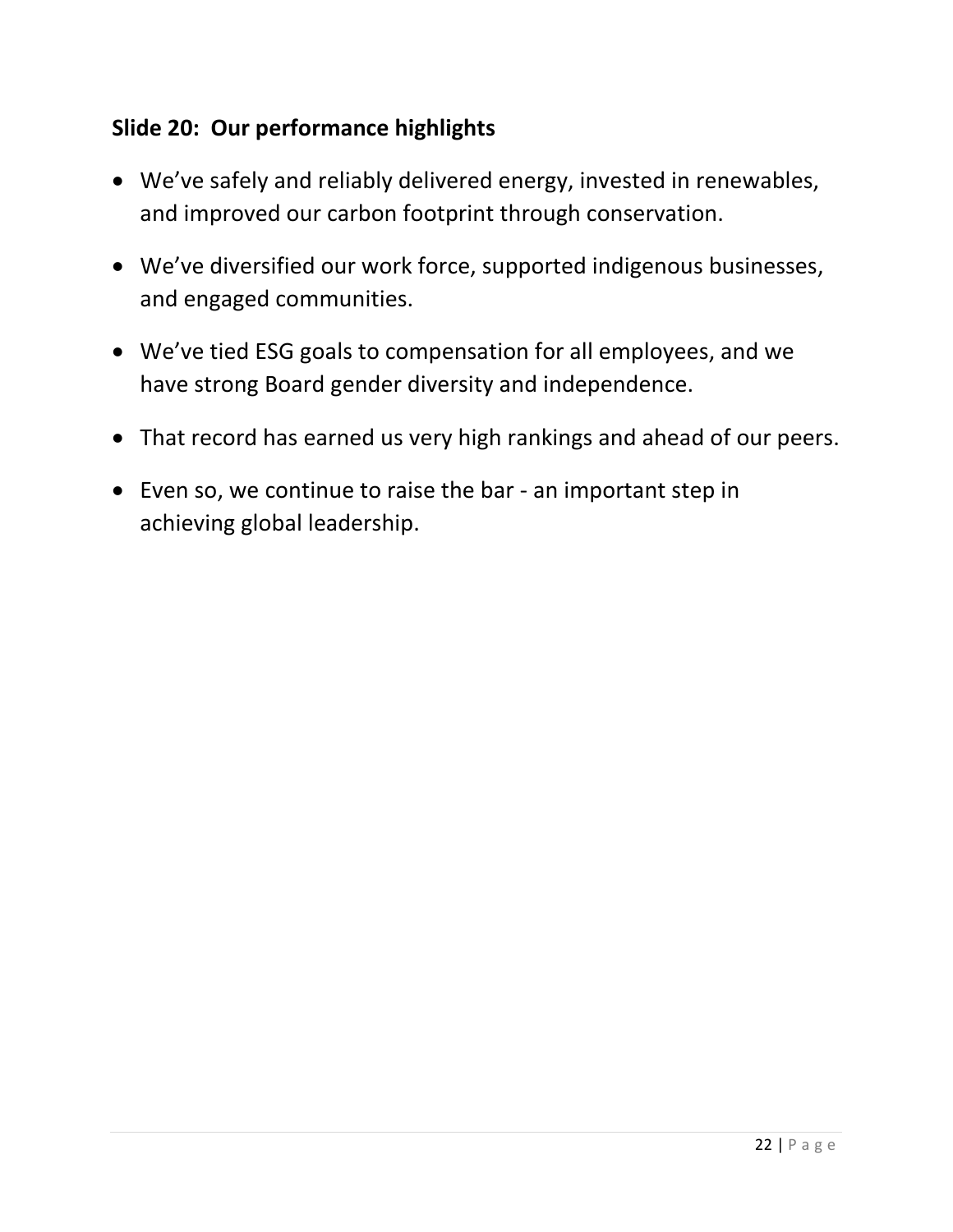# **Slide 21: Ambitious and Achievable Commitments**

- That's why we've set new ambitious goals to get us there.
- E net zero emissions by 2050 with an interim intensity goal of 35% by 2030.
	- o We also introduced new metrics to track Scope 3 performance.
- S We're embedding D&I goals at all levels by 2025
	- o And that includes our suppliers.
- G Diversity goals apply to our Board composition as well
- Setting these targets is important but what's more important is establishing plans to get there.
- Our scorecards measure ESG progress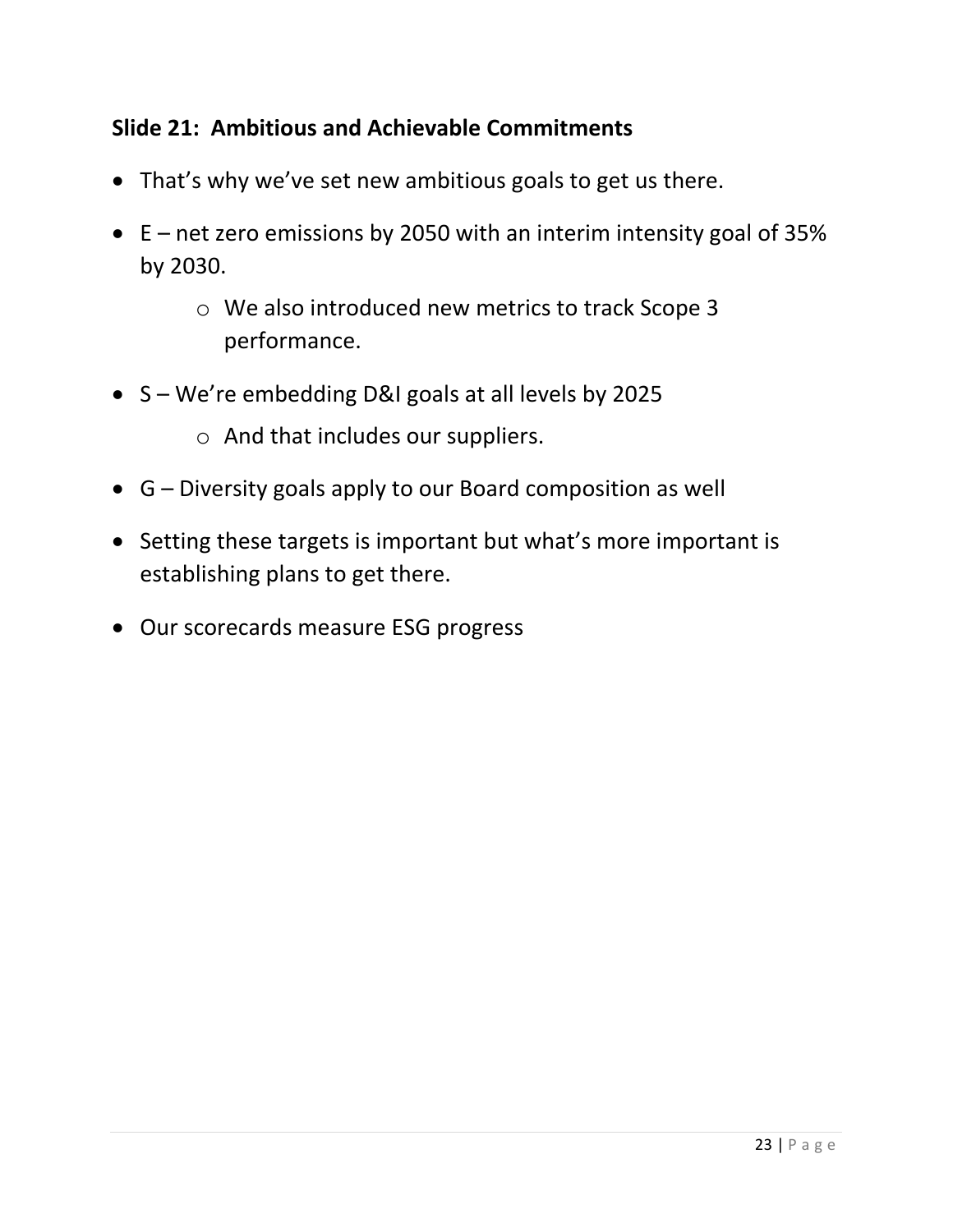# **Slide 22: Strong Organizational Alignment**

- Finally, the most important element of hitting these goals is organizational alignment, from the Board to the front lines.
- The Board oversees management and each of the Board Committees is charged with areas of oversight.
- ESG goals are embedded in business unit accountability, which are tied to compensation.
- And reporting aligns with global standards.
- This year we've issued \$3B in ESG linked debt, the latest occurring 2 weeks ago.
	- o Another example of how we're integrating ESG.
- Final point we don't have all the answers and we are keen to learn how we can do better.
- So, we welcome your input, and I look forward to your questions during our Q&A session at the end of today's event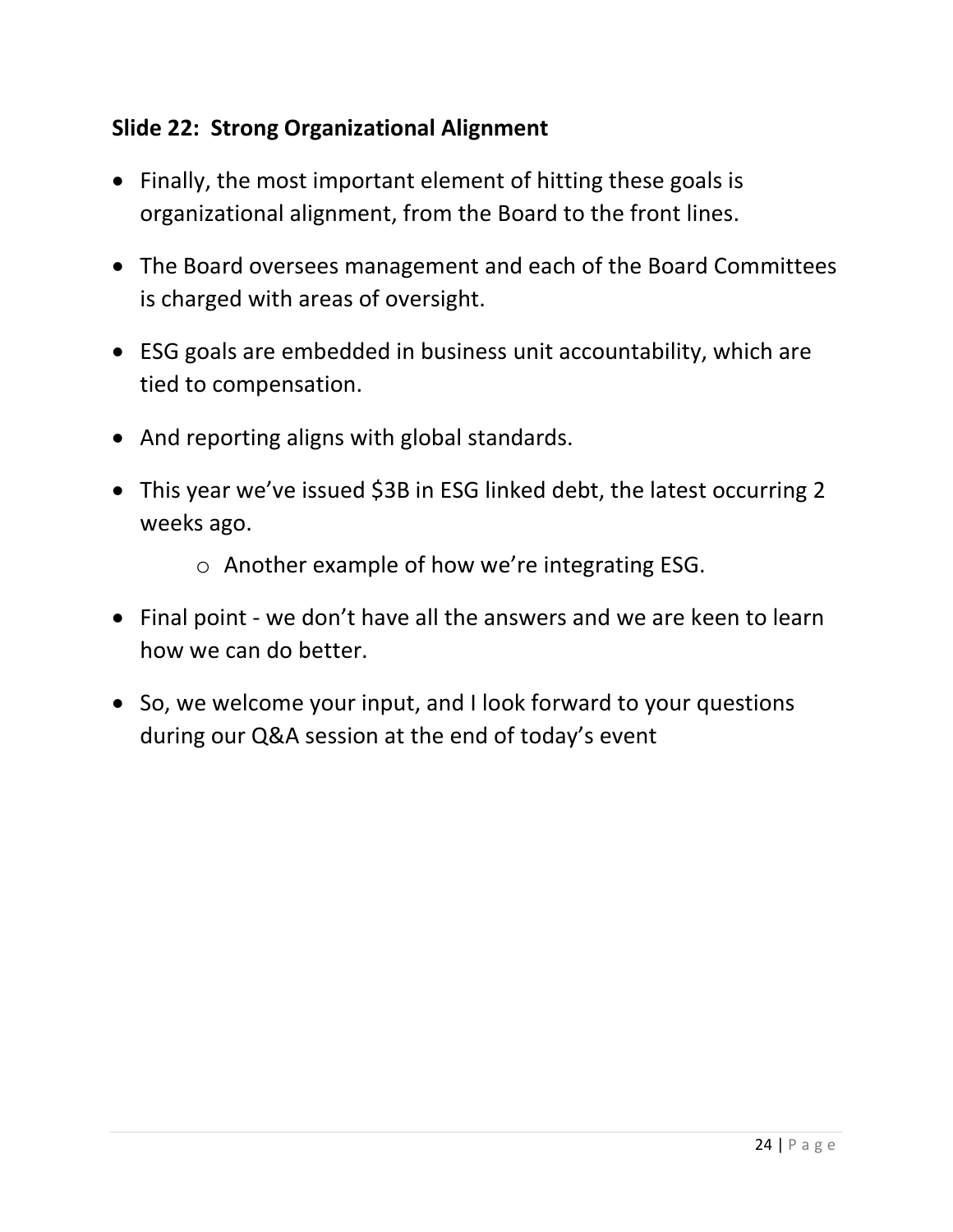# **Slide 23: Today's Speakers**

- I'll now turn it over to the team.
- Our assets and competitive position are strong, but it's our people that are the key to ESG leadership
- They are the ones driving our leading position and how we'll get to global leadership.
- I'll hand it over to Pete Sheffield, our Chief Sustainability Officer, who after a short video is going to take you through how we'll achieve our emissions goals.

#### **Play Video 2 – Emissions**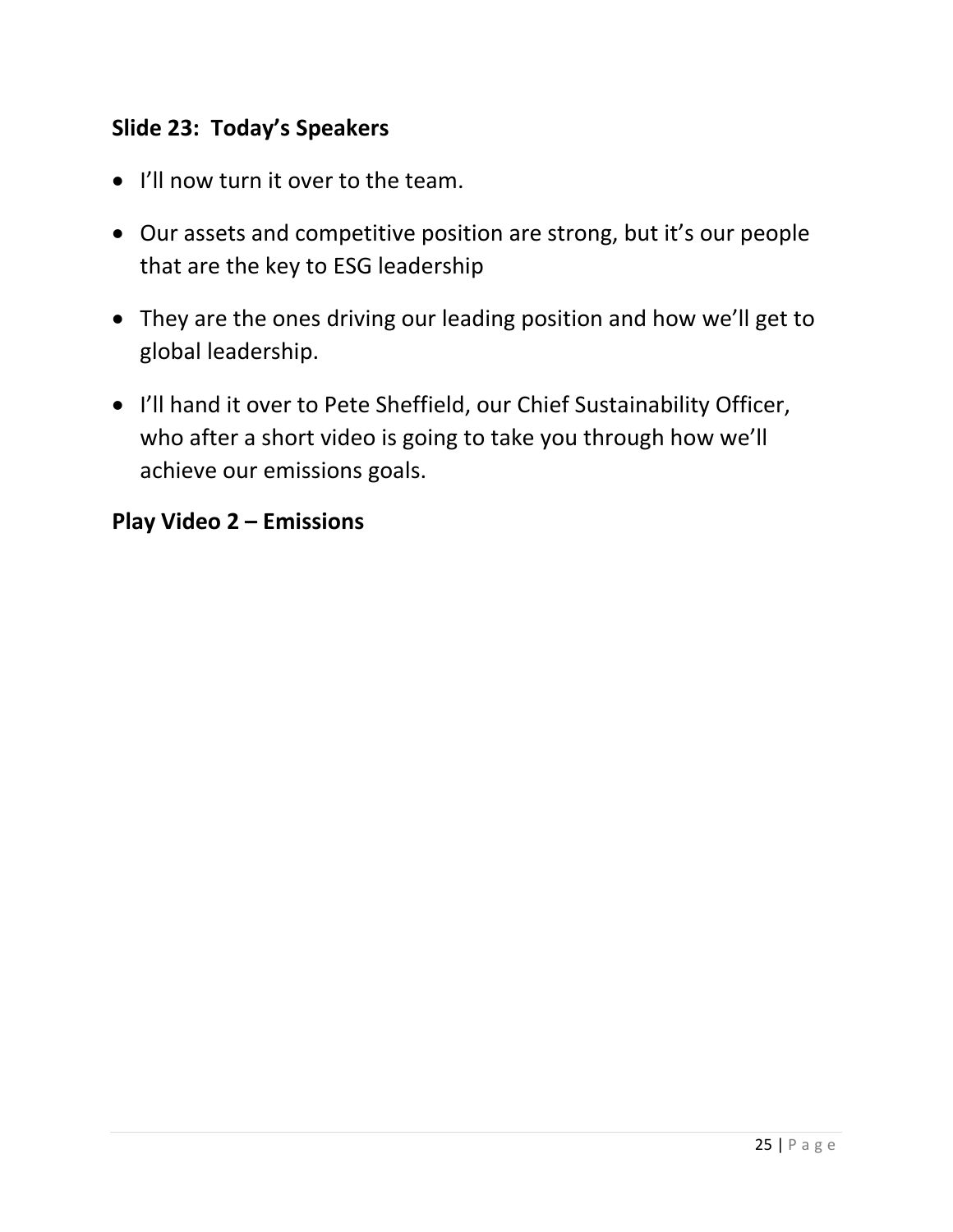# <span id="page-25-0"></span>Emission Goals & Pathways

- That video clearly conveys the level of focus and enthusiasm throughout our teams, and across the business to lower OUR emissions, while also helping our customers reduce their footprint.
- Over the next few minutes, I'll provide some color on the foundational thinking behind our emissions goals…
- and the analysis that went into developing both the targets and the pathways designed to achieve them over time.
- While our goals and plans are clearly forward-looking…I think it's valuable to provide some insights into the work behind our targets.
- I'll also speak to our early performance and how we're positioning the company to support lower societal – Scope 3 – emissions through the energy transition.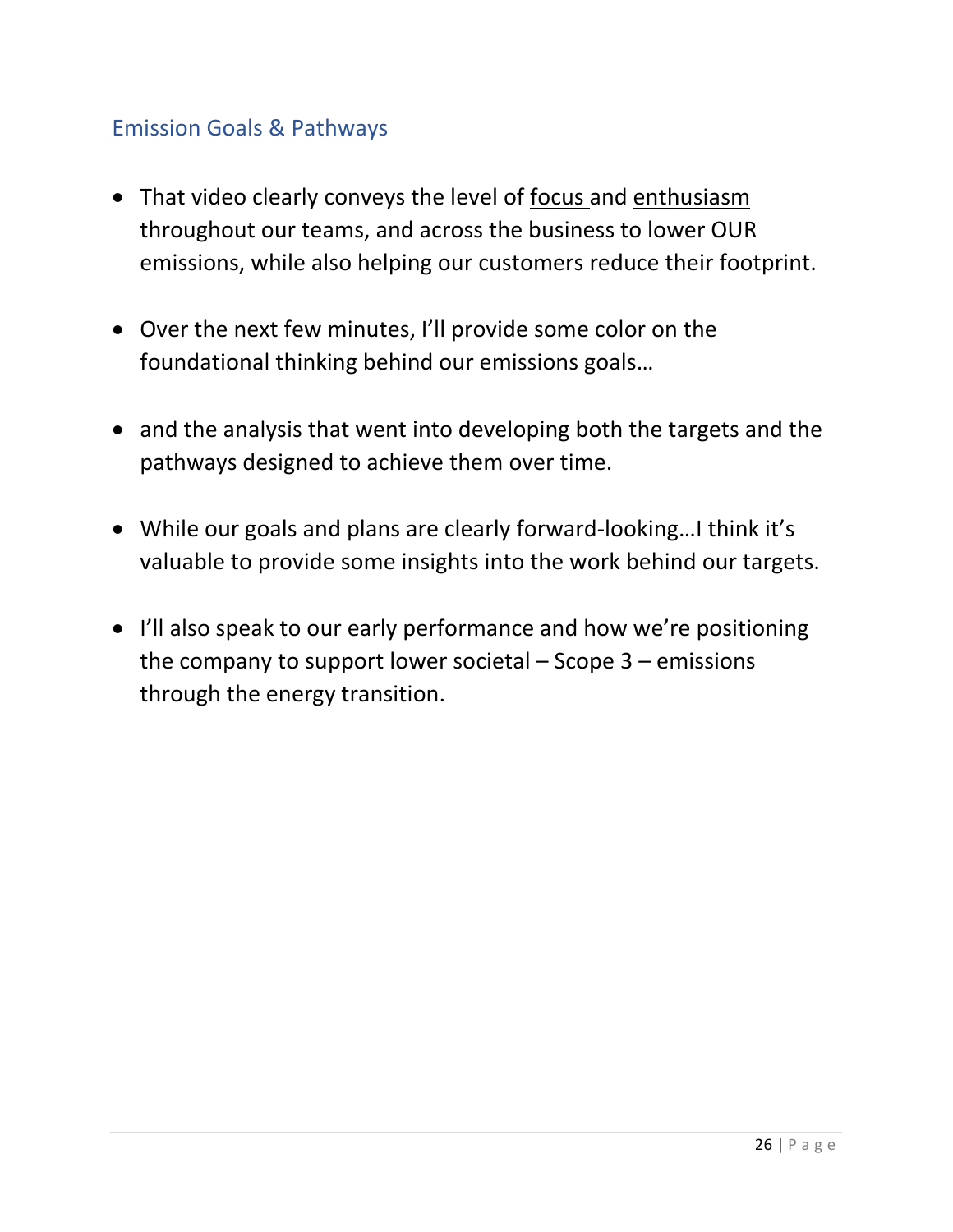#### **Slide 25: Our Emission Goals**

- As Al referenced in his opening remarks, a focus on ESG, isn't new for our company.
- Reducing our environmental footprint has been at the forefront of our Sustainability Reporting…and operational performance plans for many years.
- In terms of performance, we've set and met greenhouse gas emissions targets before…and we've been committed to sustaining this progress.
- In 2018, we began a deliberate approach to test the resilience of our assets under various climate scenarios.
- Our 2019 Climate Report aligned to the Task Force for Climaterelated Financial Disclosure pillars – provided early insights…
- It was in this TCFD report that we committed to establishing next generation emissions targets.
- While ambition often leads when it comes to long-term goal setting, it was important that our goals be credible
- ...and aligned with global efforts to address the climate challenge.
- We landed on the NET ZERO concept early in the process, aligning with the ambitions of the Paris Agreement.
- And we knew we needed an interim target to demonstrate accountability… and to ensure we were moving in the right direction.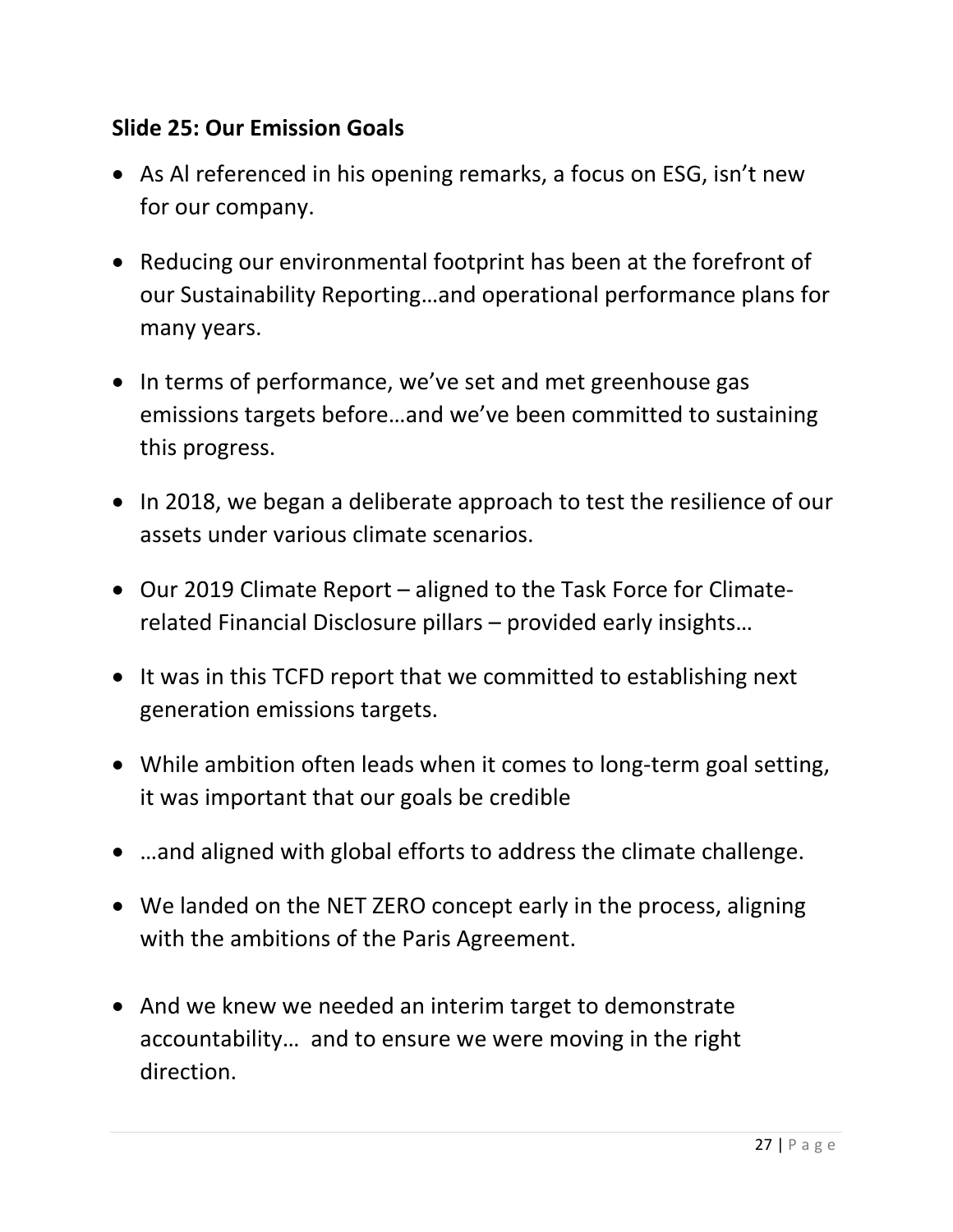#### **Slide 26: Setting Our Emissions Goals**

- In developing our approach, we needed ambition to be balanced with achievability.
- To that end, we spent the better part of 2 years dimensioning pathways to net-zero -- including pace, and potential financial tradeoffs.
- We engaged the whole company establishing an Emissions Steering Committee to help guide our strategy…and testing our approach several times with our Board …
	- o We worked with each business unit to develop a robust list of emissions reduction opportunities.
	- o We conducted innovation challenges to solicit new ideas.
	- o Engaged with stakeholders to better understand the role of the midstream sector in achieving climate goals.
	- o And modelled multiple scenarios with wide-ranging assumptions about future technology / innovation…policy… carbon pricing forecasts…and capital allocation decisions.
- Ultimately, we gained confidence that net zero from our operations was achievable under a variety of scenarios.
- And this work allowed us to land on a framework -- pathways -- that map to our goals over time.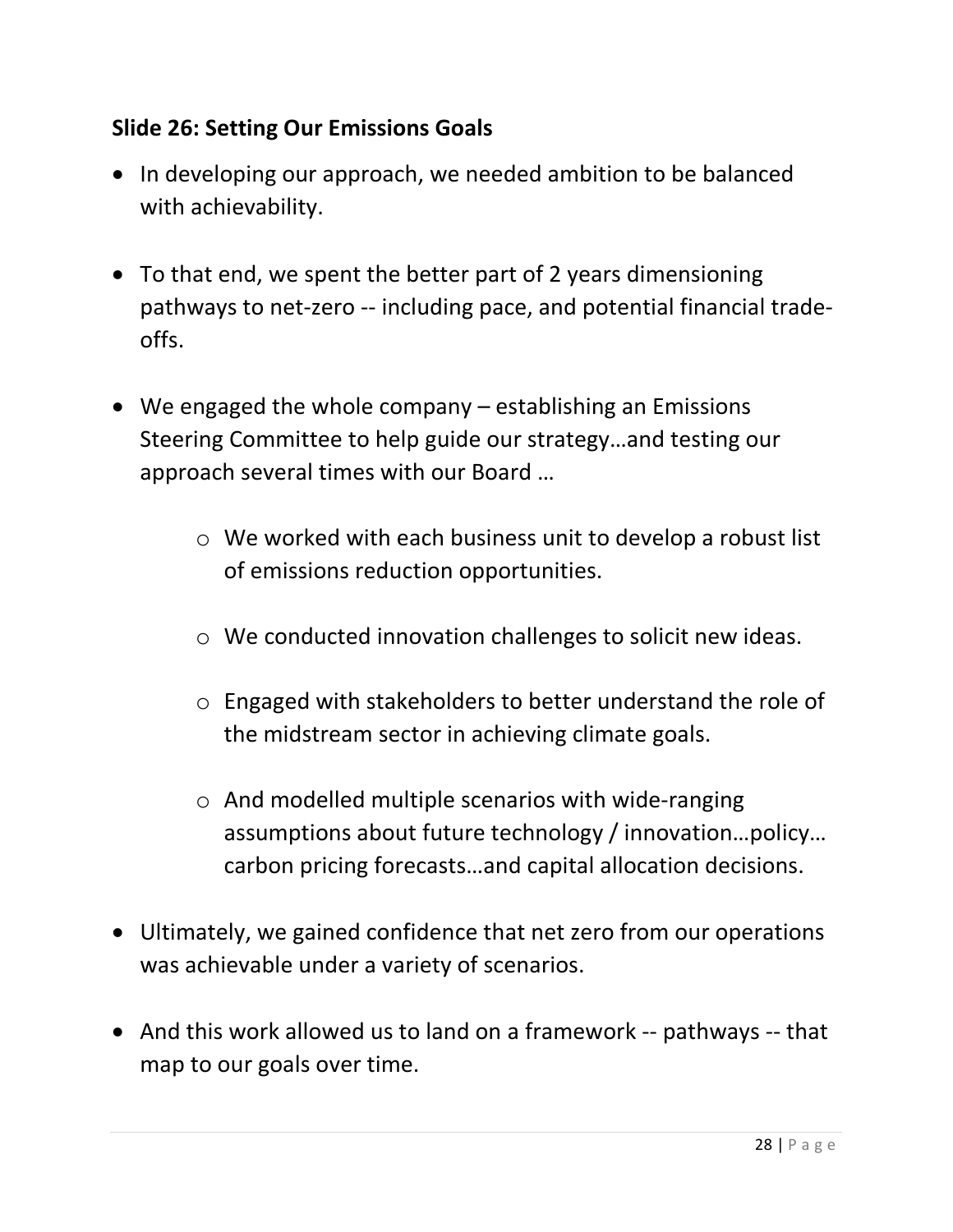#### **Slide 27: Our Pathway to Net Zero**

- These pathways are likely familiar to many at this point, and outlined  $-$  at a high level  $-$  on this slide:
- There are really 3 areas we see delivering the biggest results:
	- o **Modernization** is really about getting more efficient…When we change out equipment we're replacing with newer, lower emissions technology.
		- For example, existing gas compressors are being replaced with more efficient gas (or electric) compressions…new gas units can reduce emissions by 25%.
		- This work is built into our business plans and we estimate these investments alone can reduce our emissions by more than 425,000 tCO2e annually by 2034.
	- o **And Innovation** will unlock a growing opportunity set…
		- Our technology lab has partnered with the business units to look at ways to optimize our energy use and that's helping drive our Scope 2 emissions lower.
		- We're leveraging machine learning and predictive analytics to drive efficiency and emissions reductions across our system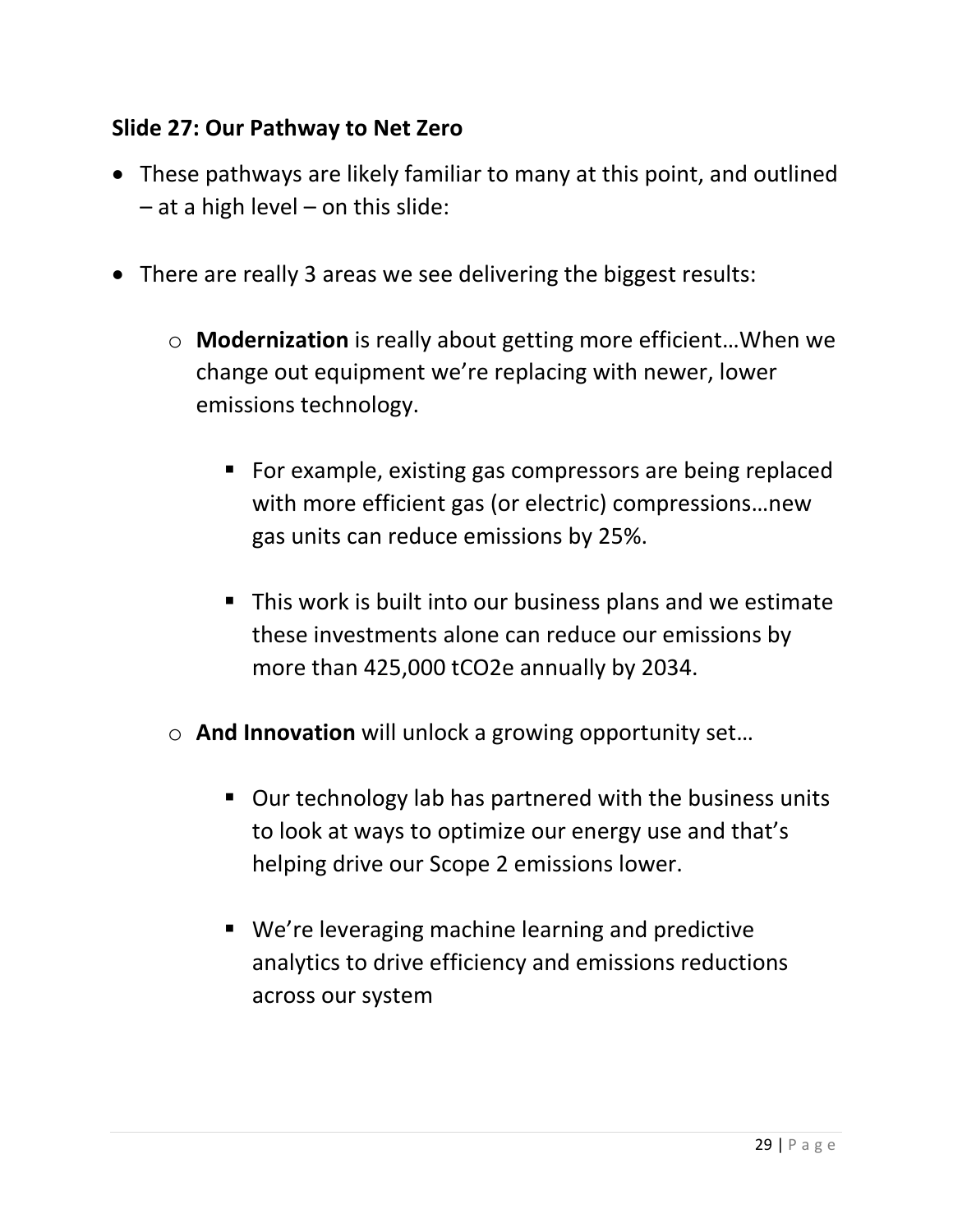- o **In terms of Procuring low-emissions electricity** this pathway combines a variety of initiatives aimed at greening electricity grids and leveraging our capabilities across our businesses.
	- Matthew will talk more about solar-self power in a bit, but we've put several projects into service with more under construction and on the horizon…In both liquids and gas transmission (Alberta Solar One, Lambertville and Heidlersburg).
	- We think this strategy could potentially contribute an estimated 800,000 tCO2e of emissions reduction.
	- And, since overall emissions decrease as the emissions intensity of electricity grids improves…we're advocating for efficient and effective policies that support cleaner power across our system.
- o **Nature based solutions** While likely a small contributor among our primary pathways…we do see tangible benefits associated with the use of nature-based offsets.
	- Well-conceived projects can provide real economic and environmental benefits for our community and Indigenous partners…
	- And importantly they're a great tool for enhancing biodiversity proximate to our operations.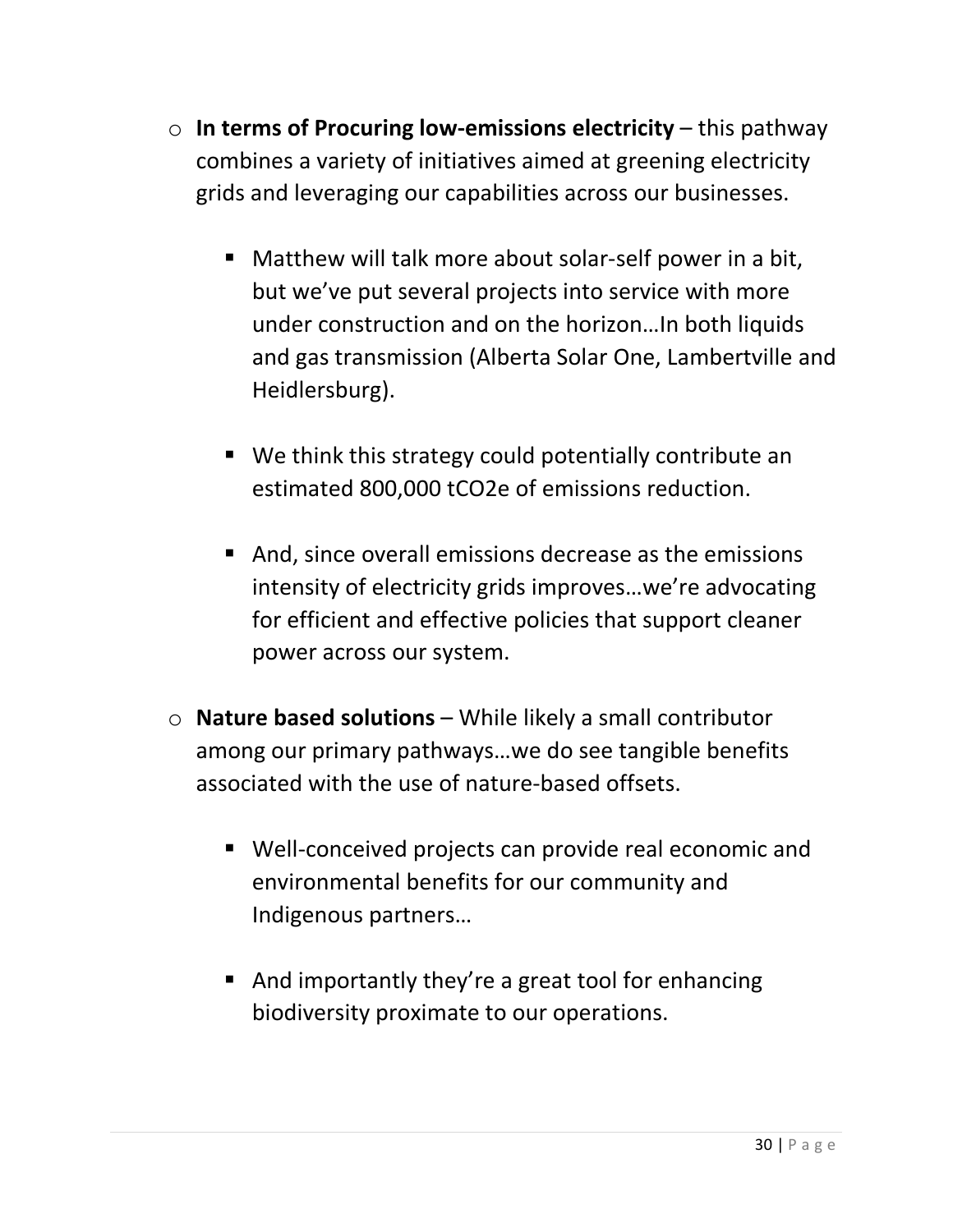#### **Slide 28: Emissions Reduction To Date**

- It's early days but we're already making good progress against our 2030 interim target.
- You can see a list of things we're doing to make this happen
- Ultimately, the path to zero won't be linear, which this chart could imply…
- We're still putting all the architecture in place to ensure we meet our targets.
	- o Our goals have accelerated organizational alignment…providing a framework for more directly connecting performance, financing and investment decisions with ESG.
	- o And our business units have developed 10-year emissions reduction plans, which they are implementing.
- In the near-term, emissions may temporarily rise with recovering economic activity, but the overall trend is going to be down and towards our goals.
- One additional observation: as policy and technology advances, and we make progress against our interim target, we'll continue to recalibrate to ensure we're maintaining momentum toward net zero.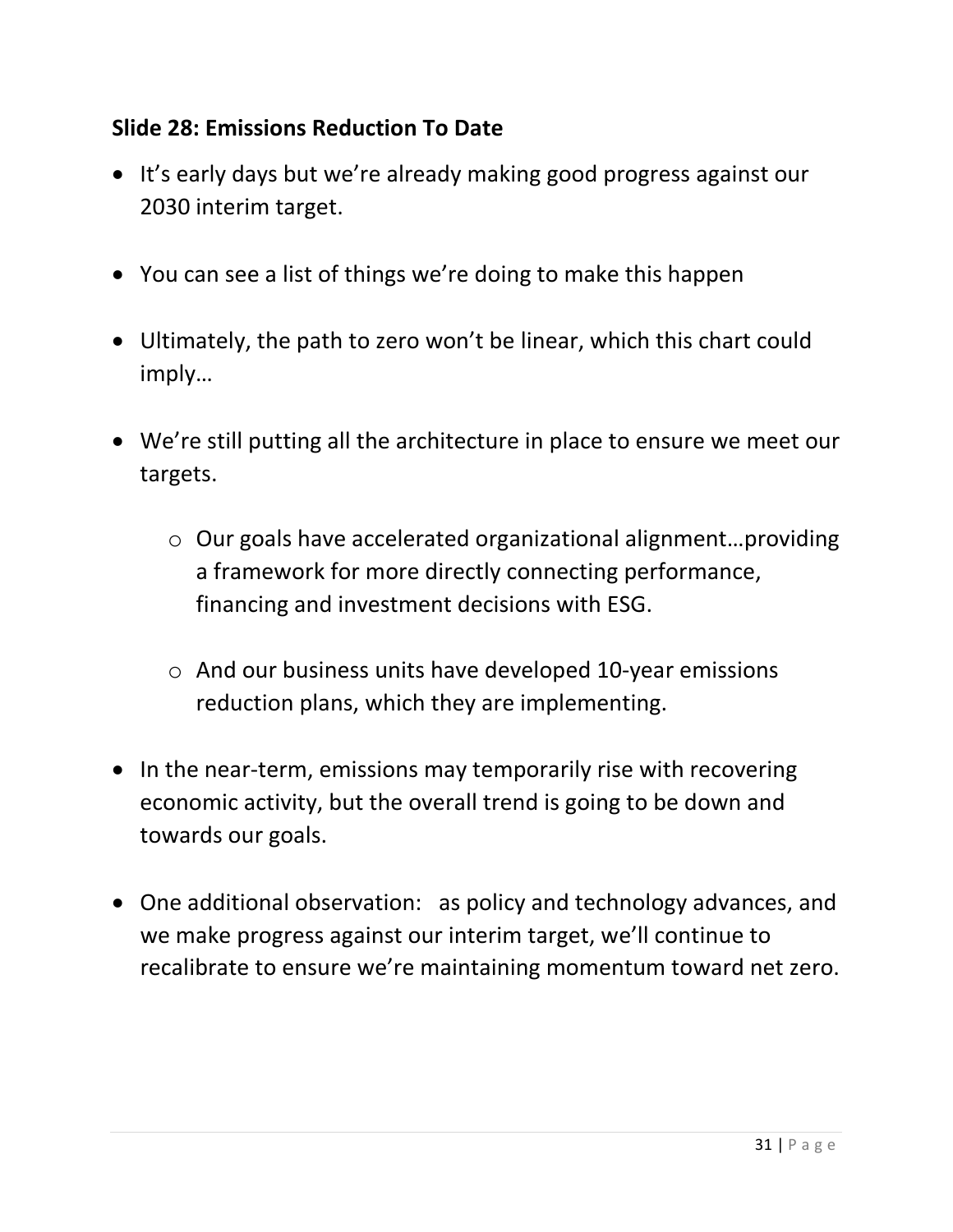#### **Slide 29: Lowering Scope 3 Emissions**

- We see significant potential to help our customers' upstream and downstream reduce their emissions – and we're taking action.
- We're reducing Scope 3 emissions as we diversify our assets…
- With continued investment in renewables both onshore and offshore – building on a history of investments going back two decades.
- We're expanding our expertise in low carbon innovation with disciplined investments in hydrogen, renewable natural gas and CCUS that leverage our existing assets.
- And, we continue to advance demand side management strategies at our Utility, that since 1995, have reduced emissions by nearly 55 million tCO2e.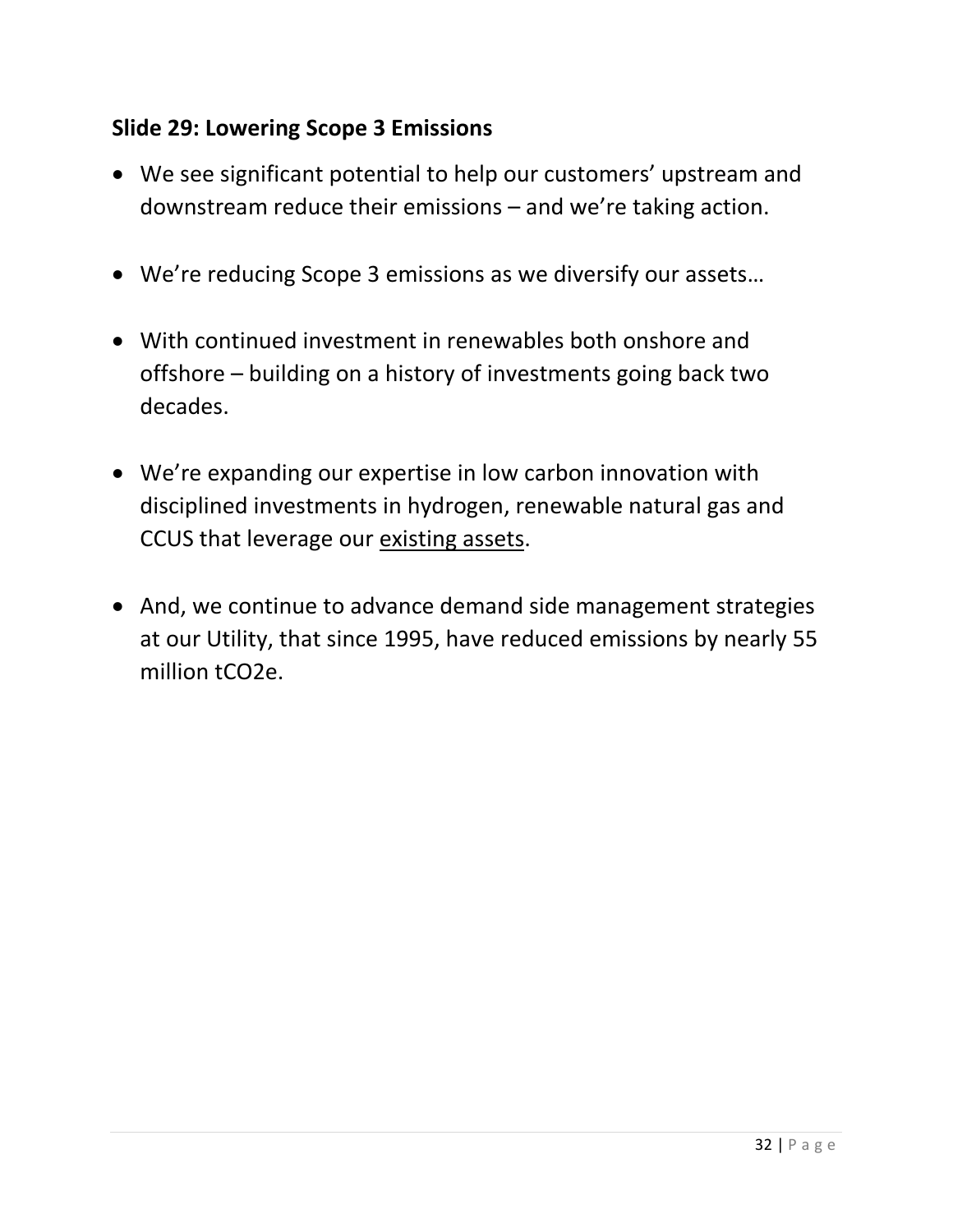# **Slide 30: Tracking Scope 3 Performance**

- Understandably, when it comes to climate and emissions goals, there's an interest in looking beyond operational – scope 1 and 2 emissions – and tackling Scope 3….
- We've been tracking and reporting on a subset of Scope 3 emissions for some time – grid loss [category 3], employee air travel [category 6] and emissions associated with the natural gas use at our utility [category 11].
- And while there continues to be a lack of science-based guidance re: Scope 3 in the midstream context (i.e. SBTi says midstream not responsible for Scope 3 of unowned transported product), we haven't stood still awaiting a roadmap.
- We believe our customers will increasingly differentiate oil and natural gas on an emissions basis….
- So, we've started tracking and reporting on the emissions intensity of the energy we deliver…this year, for the first time, we included this detail in our Sustainability Report.
- We're also tracking how our investments help to reduce  $3^{rd}$  party emissions.
- These metrics will give better line of sight to our efforts to help our customers reduce their emissions.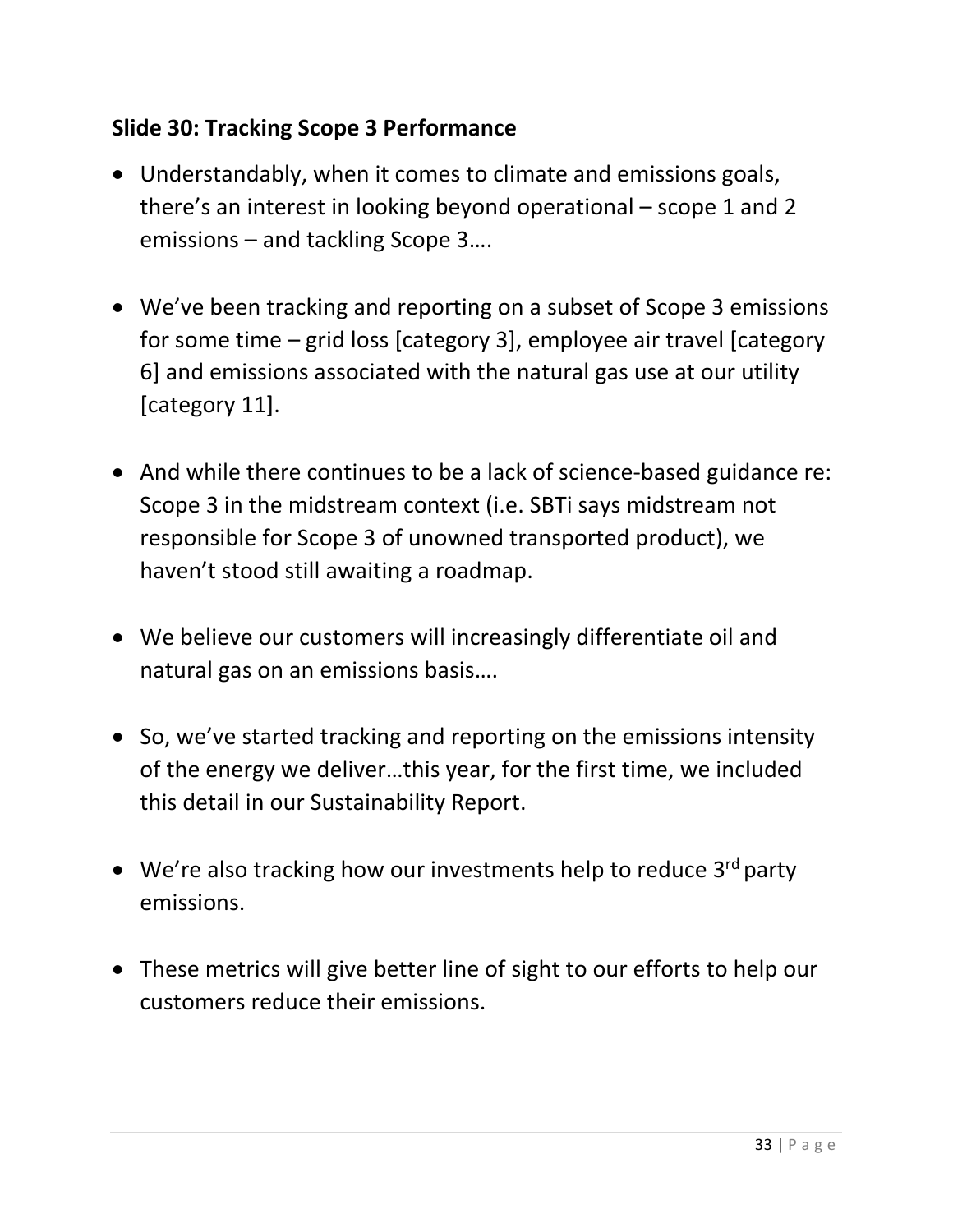- Over time, they'll also demonstrate how our shippers are reducing their emissions while providing insight into the impact of diversification on our own emissions profile.
- To conclude… our team is excited about where we're headed.
	- o We believe that ambition matched with achievable pathways is galvanizing the business to prioritize and build plans to deliver on these commitments….
	- o While providing stakeholders with a sense of where we're headed as a company.
- With that, I'll turn it over to Dean and Michele to discuss this in the context of our operational approach after a short video on our approach to Technology and Innovation.

#### **PLAY 3. T&I Video**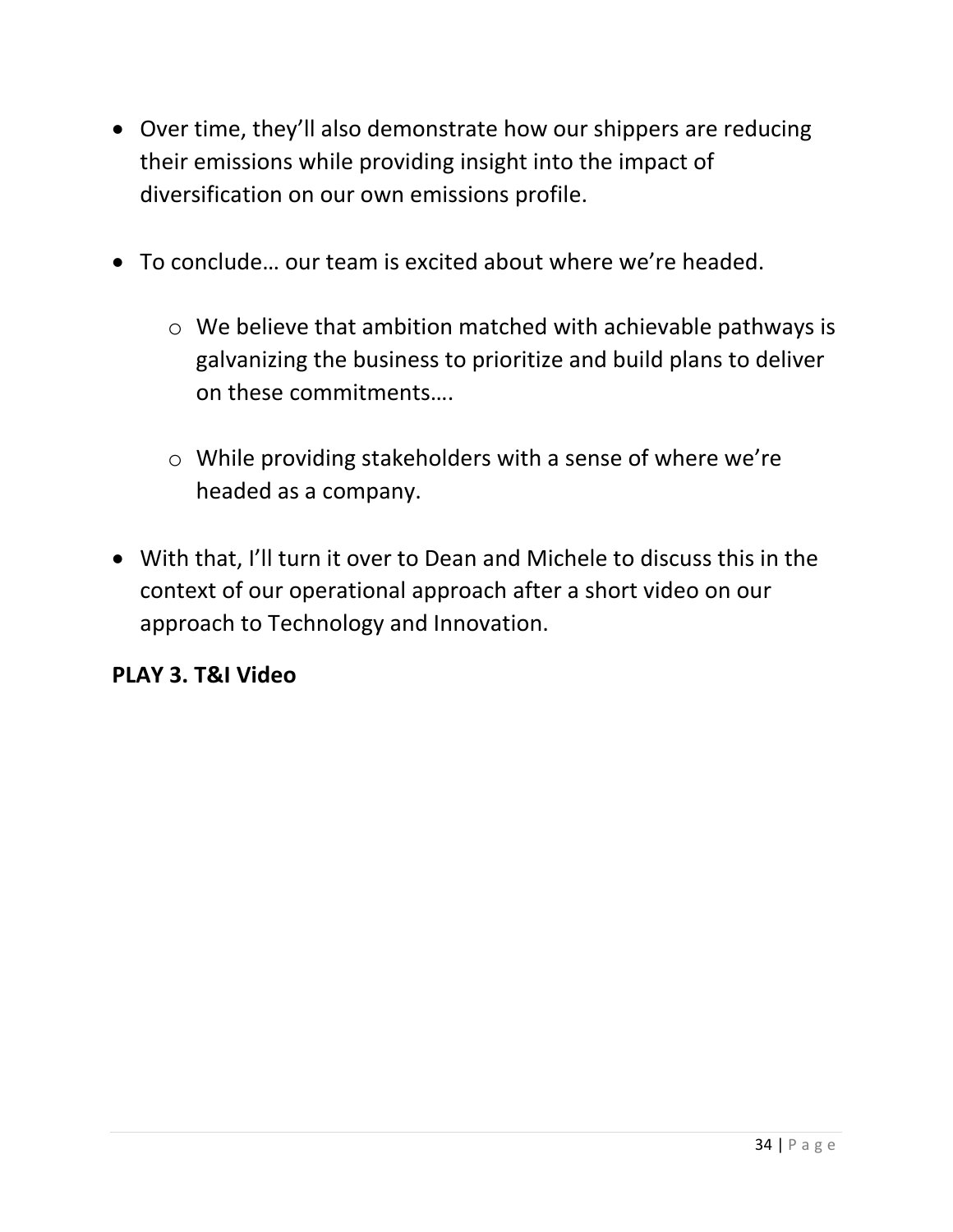# <span id="page-34-0"></span>Sustainable Operations

#### **Slide 32: Safety is A Core Value**

- Beyond thinking of safety as the top priority, it is a core value at Enbridge.
- Protecting our people, communities in which we operate and the environment is a deep responsibility, shared by everyone at ENB;
- It is inextricably linked to our responsibility to deliver energy to millions of consumers who rely on what we do;
- In our long history, we've not been perfect. Our mistakes and incidents have shaped who we are and where we're going.
- Central to our mindset and our safety culture is the unshakeable belief that all safety incidents can be prevented.
- That's why we're always striving towards zero incidents
- To get to zero, we focus on
	- Being a leader and investing heavily in system integrity, both financially and in subject matter expertise;
	- A consistent and robust risk framework and process.
	- Being a leader in developing and adopting safety technologies
	- Organizational alignment. Everyone owns and leads on safety. We set clear expectations and hold each other accountable.
	- A collective sense of chronic unease, and
	- A drive to continuously improve;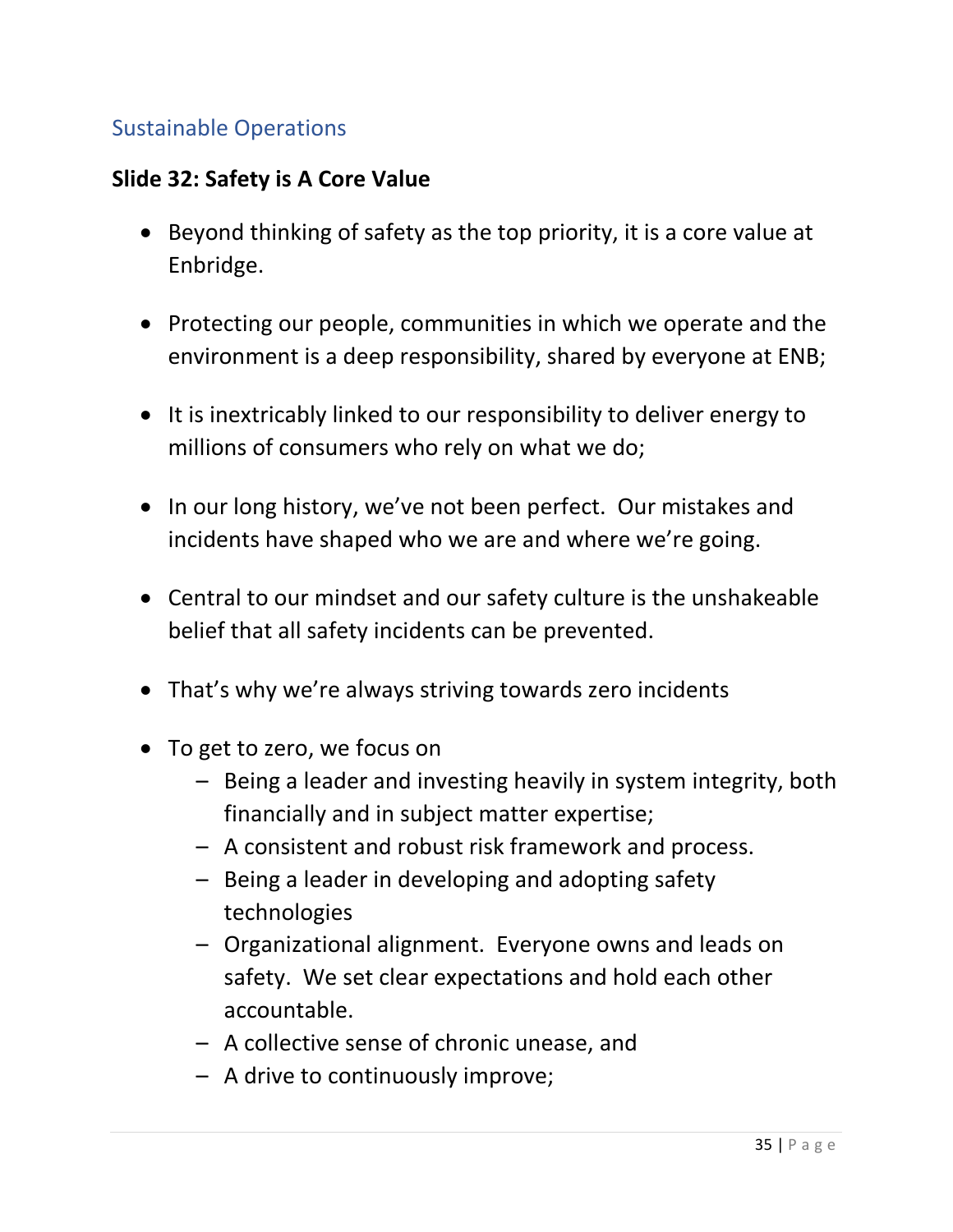#### **Slide 33: Protecting the Environment**

- Protecting water, land, wildlife, habitat and communities is central to the way we develop, construct and operate our assets
- And through the decades, we have become more sophisticated in our techniques on protecting the environment.
- Hydrostatic testing is a key pipeline safety verification technique. With sharp focus on how we execute this work, we are able to safely return 99% of the water we use to its natural environment.
- We work closely with regulators and communities to ensure proper restoration and enhancement of land and wetlands impacted by our operations.
- Our work with the Williams Lake First nation is an example of how we can get this done while supporting local businesses and communities.
- In this case, we maintained native species of trees and shrubs and restored wetlands in an area of our project work.
- In our BC natural gas pipeline business, we are transforming old forest roads to restore caribou habitat near our operations.
- We lead the way in emergency response capability. We have expertise and equipment staged across our vast systems and we practice response regularly.
	- o In 2021 we will conduct 164 emergency exercises partnering in all of them with local first responders and community organizations.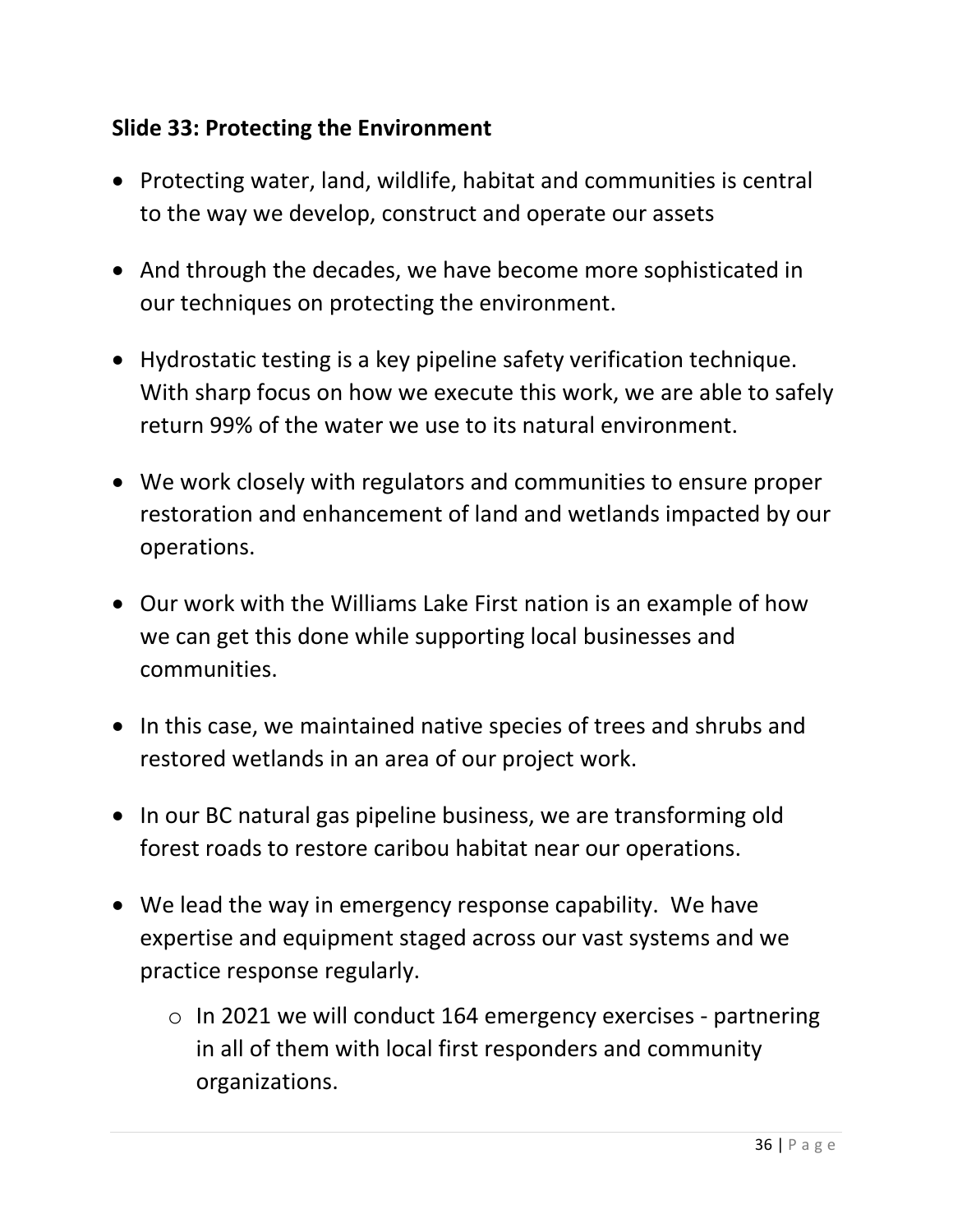# **Slide 34: System Safety and Integrity**

- Forged through the toughest lessons of our past,
- We embed safety criteria and best practices through every stage of the asset lifecycle: from design through, construction, operation and decommissioning.
- While designing and building a project like our L3 replacement, we
	- o use the latest techniques and standards of design,
	- o set the strictest of requirements from our service and material providers and
	- o bring to bear the best available construction methods;
	- o The finest details in these areas make a world of difference;
- In operations, our safety systems entail multiple layers of protection;
- Our first layer of defense is to prevent incidents from happening.
- In pipeline integrity, we have mature, industry leading inspection and verification processes, we use the best available technology and believe we have the best expertise in the industry;
	- o We are proud of our standing among peers and regulators as a thought leader and innovator in pipeline integrity
- Our pipeline control centers are staffed by highly trained, capable operators using world class technology;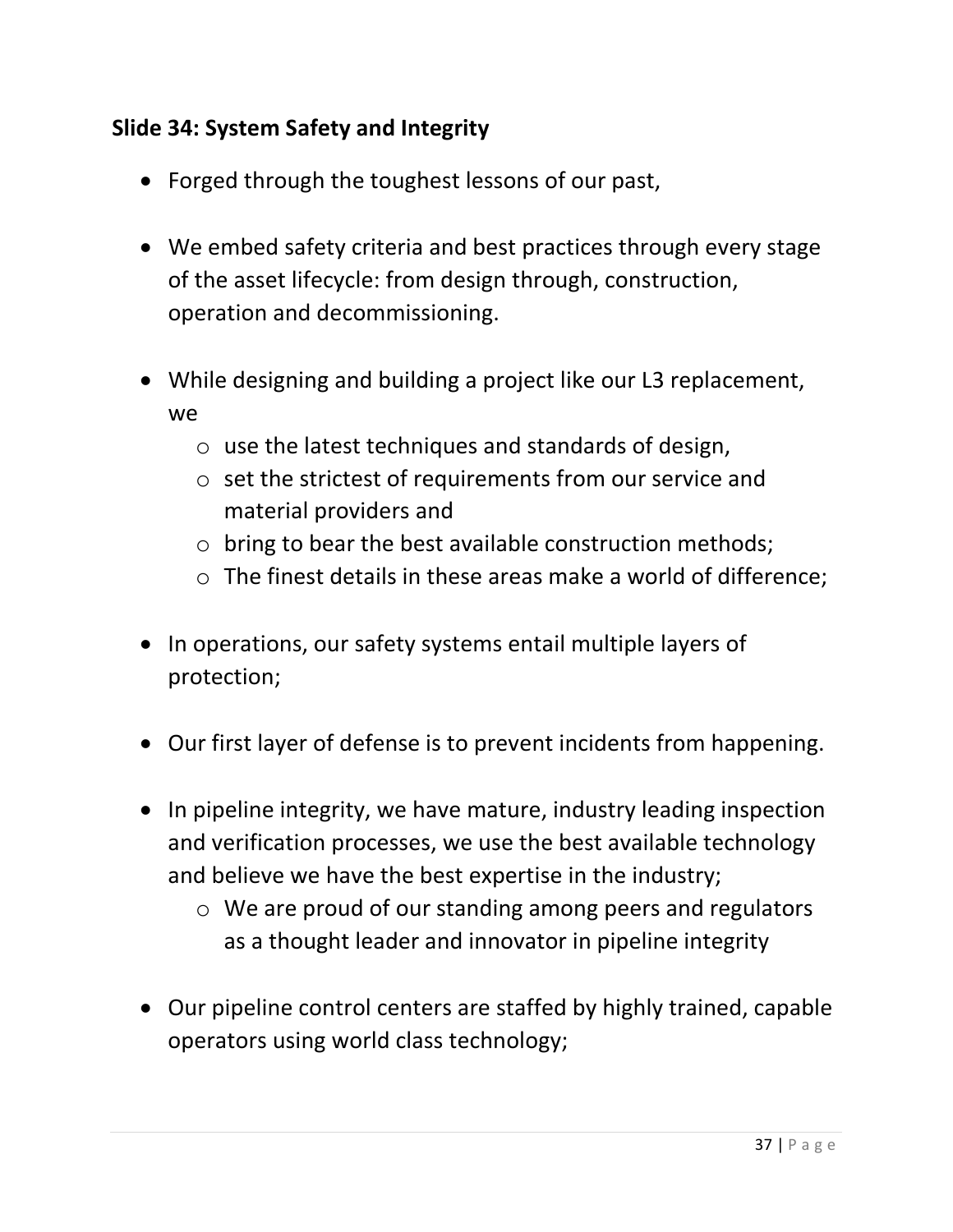- Our state of the art monitoring and leak detection systems detect problems early, a key factor in averting and minimizing impact of an incident;
- When incidents occur, we are ready with our emergency response capability and a robust environmental response organization, to ensure containment and thorough remediation.
- Finally, we've learned a lot and evolved a great deal, but we're never satisfied.
- Our safety mindset includes a sense of chronic unease.
- A drive for continuous improvement is woven into our management practices, including regular program maturity and performance assessments and reviews by outside experts;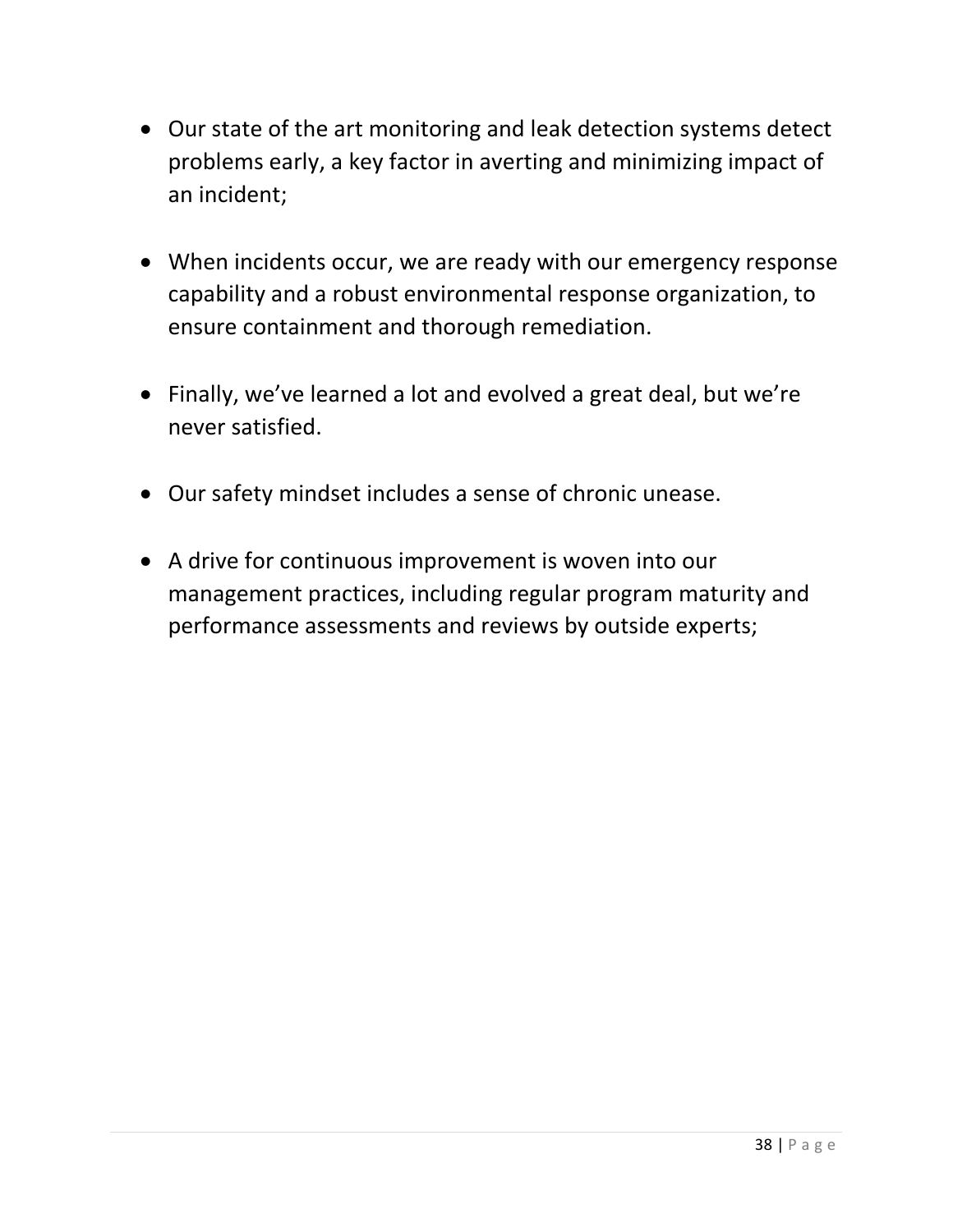# **Slide 35: Safety In Action – Pipeline Inspections**

- Let me give you a sense of the scale of our activities and investment in assessing and verifying the safety of our systems;
- Across Enbridge, since 2017, we have
	- o invested over \$6 billion in the fitness of our systems.
	- o Conducted 135,000 pipeline inspection, including;
	- o 1600 in-line inspections
		- we estimate that we run about one third of all in line inspections in North America;
	- o and we conducted ~8000 integrity digs.
- All of this work provides us a rich data map of the condition of our systems
	- o which feeds back into our integrity programs for the next cycle.
- The graph on the right shows how we stack up against our peers in the US liquids pipelines sector.
- As you can see, we are clearly among the industry's leaders in
	- o System inspection
	- o Our results:
		- In the last five years, we have delivered an average of 3.62 billion barrels of oil per year;
		- And have achieved a safe delivery rate of 99.999976% over that time-frame;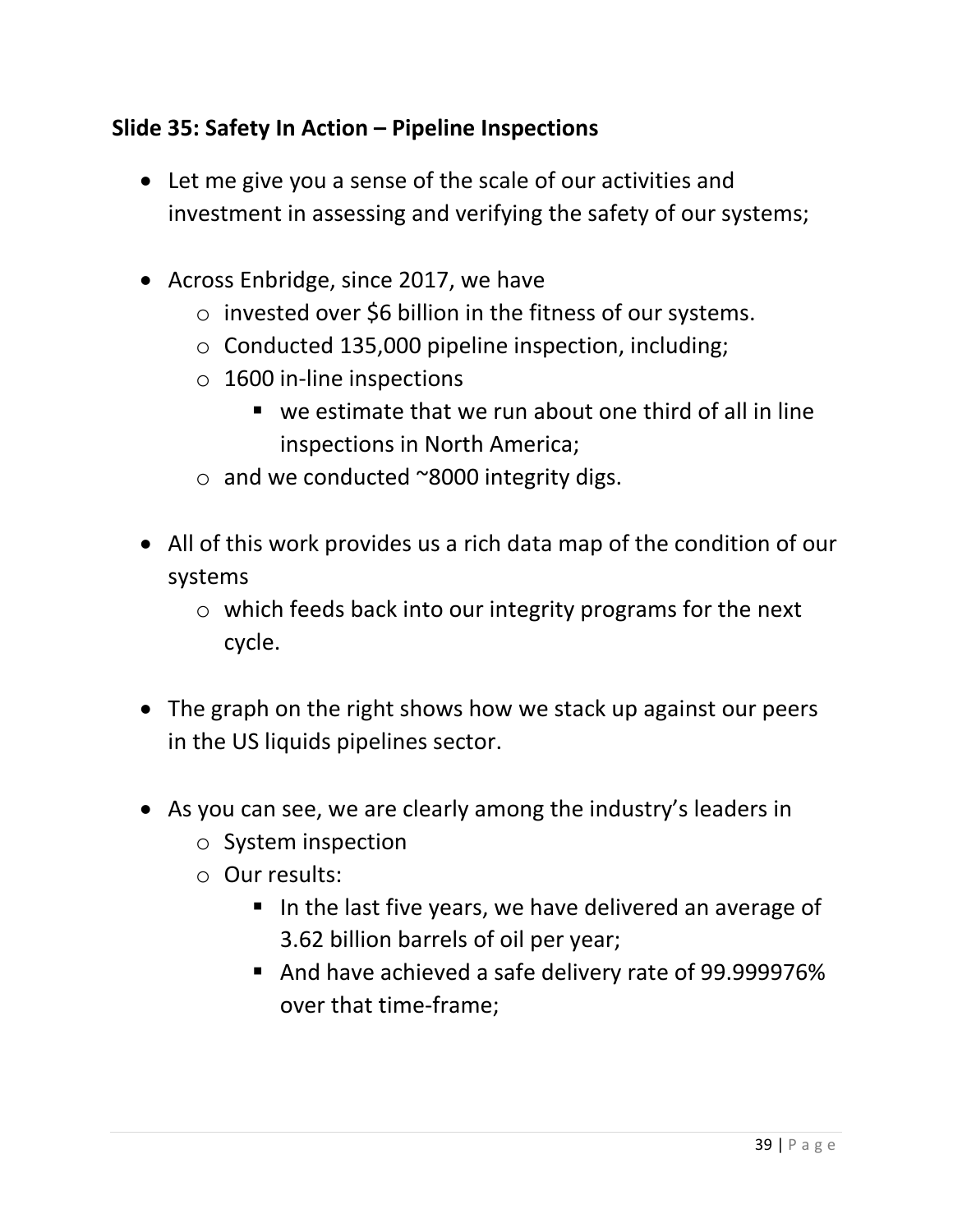## **Slide 36: Safety In Action – Line 5 and GL Tunnel**

- Nowhere is our commitment to safety on clearer display than on Line 5 in the Straits of Mackinac in Michigan;
- At a frequency far exceeding regulatory requirements, using divers, remote operated vehicles and iLi tools, we inspect and maintain the lines along the lakebed of the straits.
- We have an extensive maritime operation, using radar, infrared and high definition cameras surrounding the straits that work in conjunction with patrol boats on the water
- This system is how we directly engage with all large vessels traversing the straits to ensure their anchors are properly stowed
- As important, Enbridge has committed to make this safe pipeline even safer by
- proposing to construct at our own cost a state of the art concrete lined tunnel that would enclose the pipeline underneath the Straits.
- We're planning to build the tunnel large enough to allow space for other Utilities.
- The reality is that L5 plays a vital role for Michigan, the surrounding states, Ontario and Quebec.
- Line 5
	- o Delivers 540 kbpd of crude and NGLs
	- o Provides 45% of region's gasoline, diesel, jet fuel and propane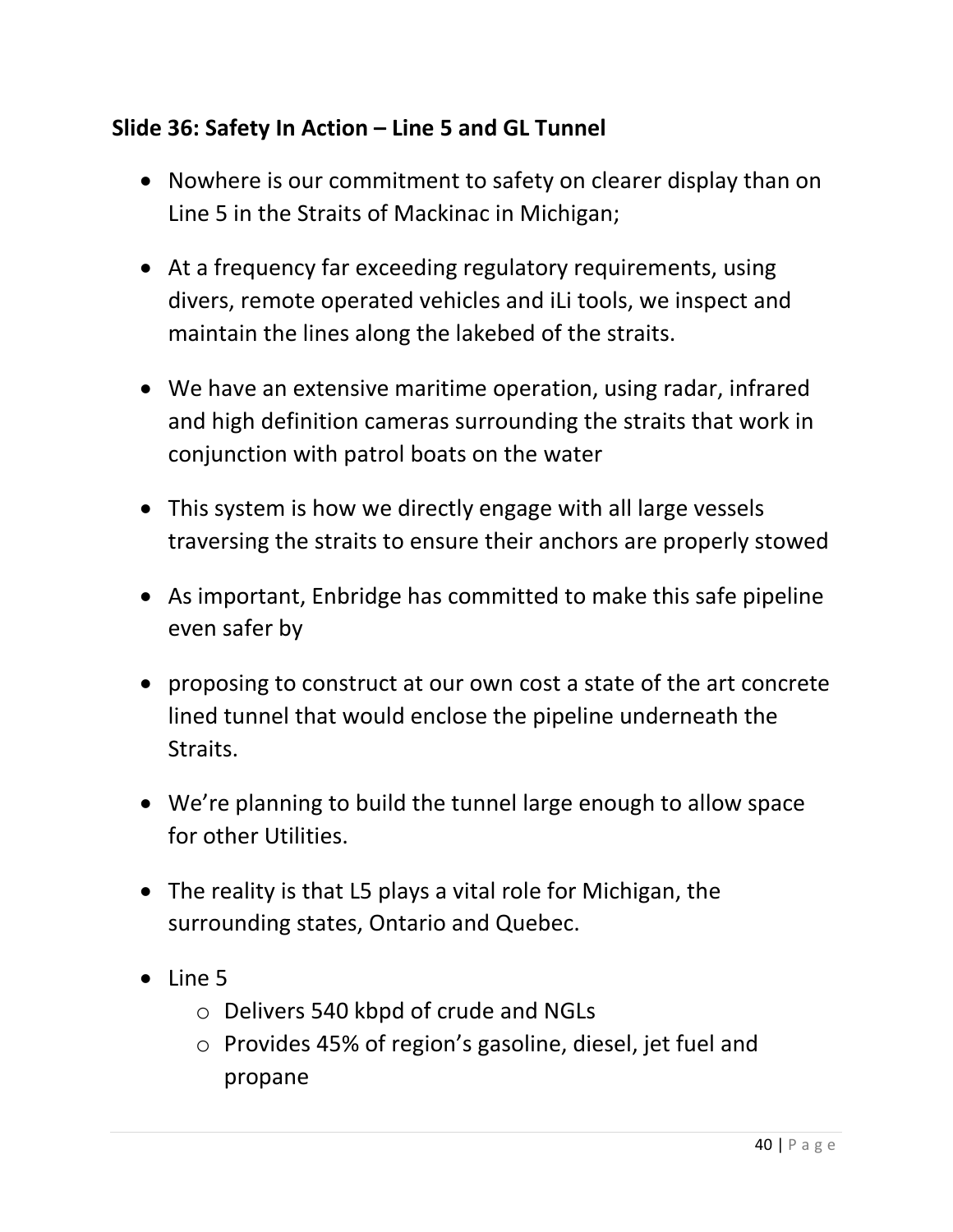- o Supplies 55% of Michigan Propane demand
- o Ships 80% of Michigan produced crude oil
- As you can see, we have gone to great lengths to layer additional safety measures onto the already safe L5 operation;
- And remain fully convinced that the tunnel is an imminently sensible solution to our disagreement with the current administration of the state.
- In fact, the great lakes tunnel is a perfect example of how we can use innovation and modern technology to solve challenging problems;
	- o The tunnel would allow for the uninterrupted, safe movement of the energy relied upon by millions of consumers and businesses while maximizing protection for the environment.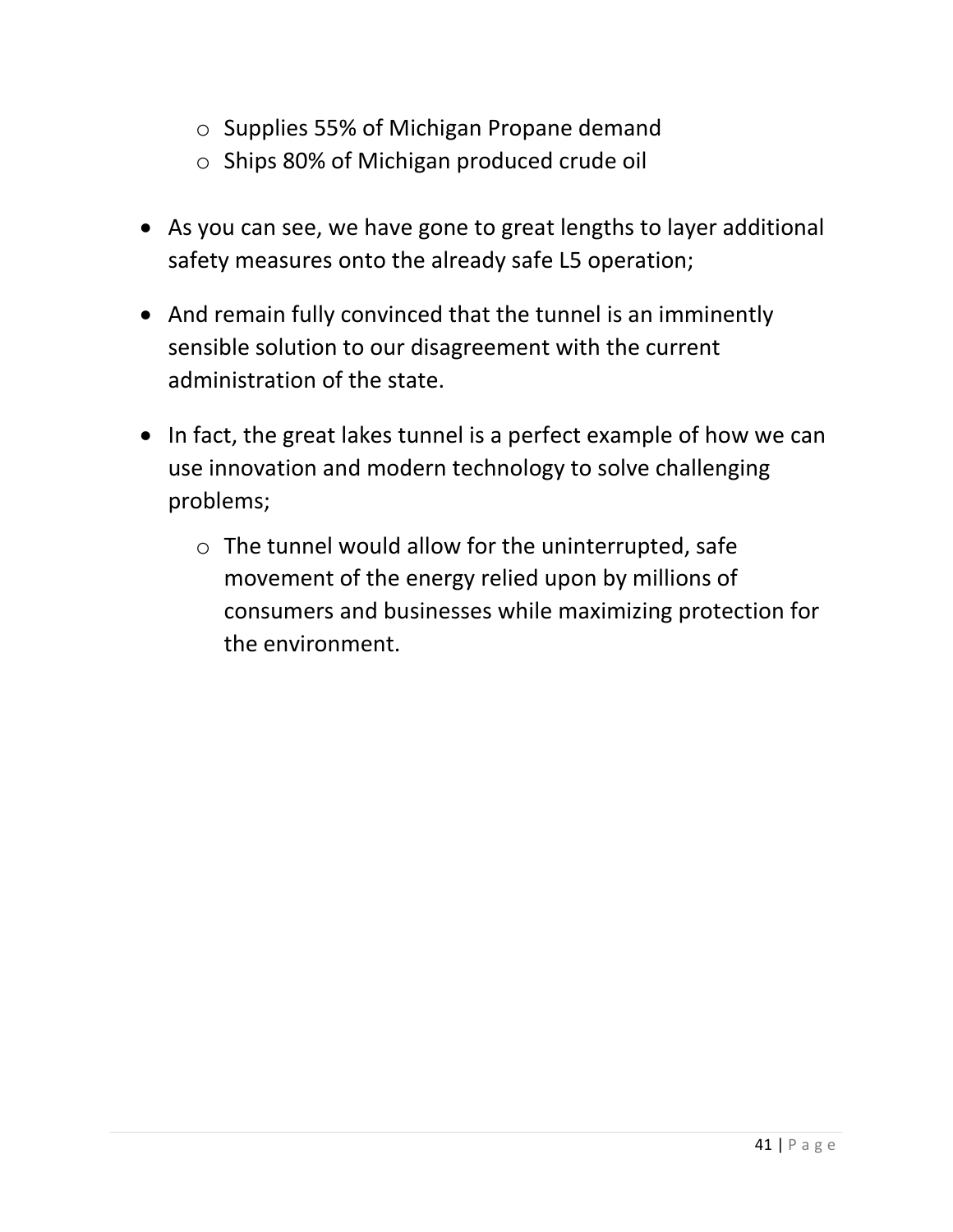## **Slide 37: Safety in Action – Record**

- I've shared with you our safety philosophy and framework, given a glimpse of the extent of our investment and activities, but in the end, none of that matters if we don't get the results;
- We hold ourselves accountable and keep people and system safety front and center at ENB
- Critically, this starts at the very top of the organization, where Al chairs our Operations and Integrity Committee. At this table we
	- o Examine our safety performance alongside all other important business metrics
	- o Conduct deep dives on our near misses or incidents
	- o Examine industry events
	- o Focus intently on the current state and our aspirations for our safety culture.
- Safety performance is a meaningful component of executive and employee compensation;
- Let me wrap with a few points on how we think about our performance
	- o You don't see zeros here. While we are proud of our progress, our work is not done
	- o For LP, the Marshall, MI incident forever changed how we think about and manage system safety at ENB;
	- o And it reminds us to preserve that mental state of chronic unease I talked about earlier.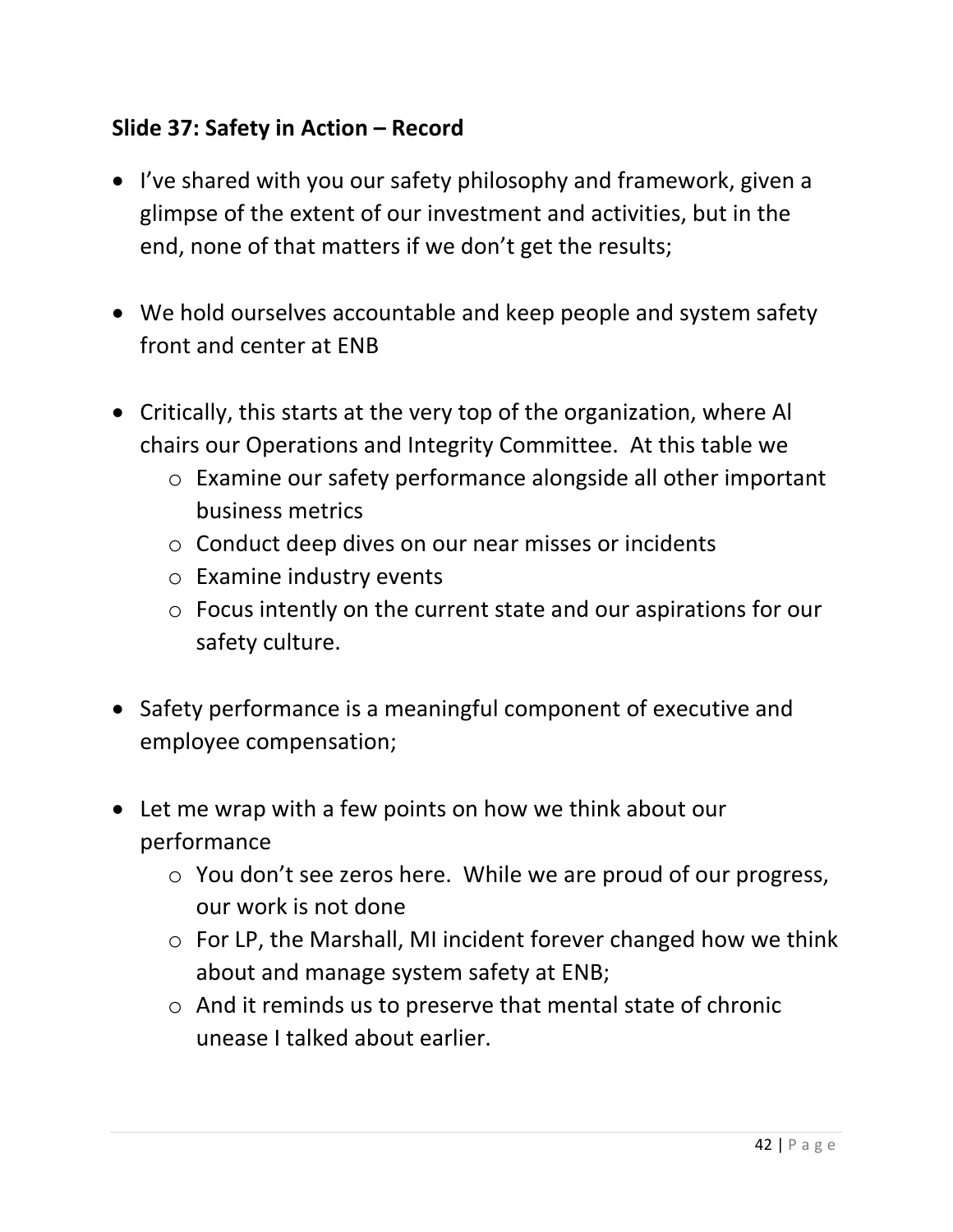• As I turn things over to my colleague Michele, you'll get a sense for the benefits we are realizing through collaboration, where we share across business units our best practices, expertise and experience.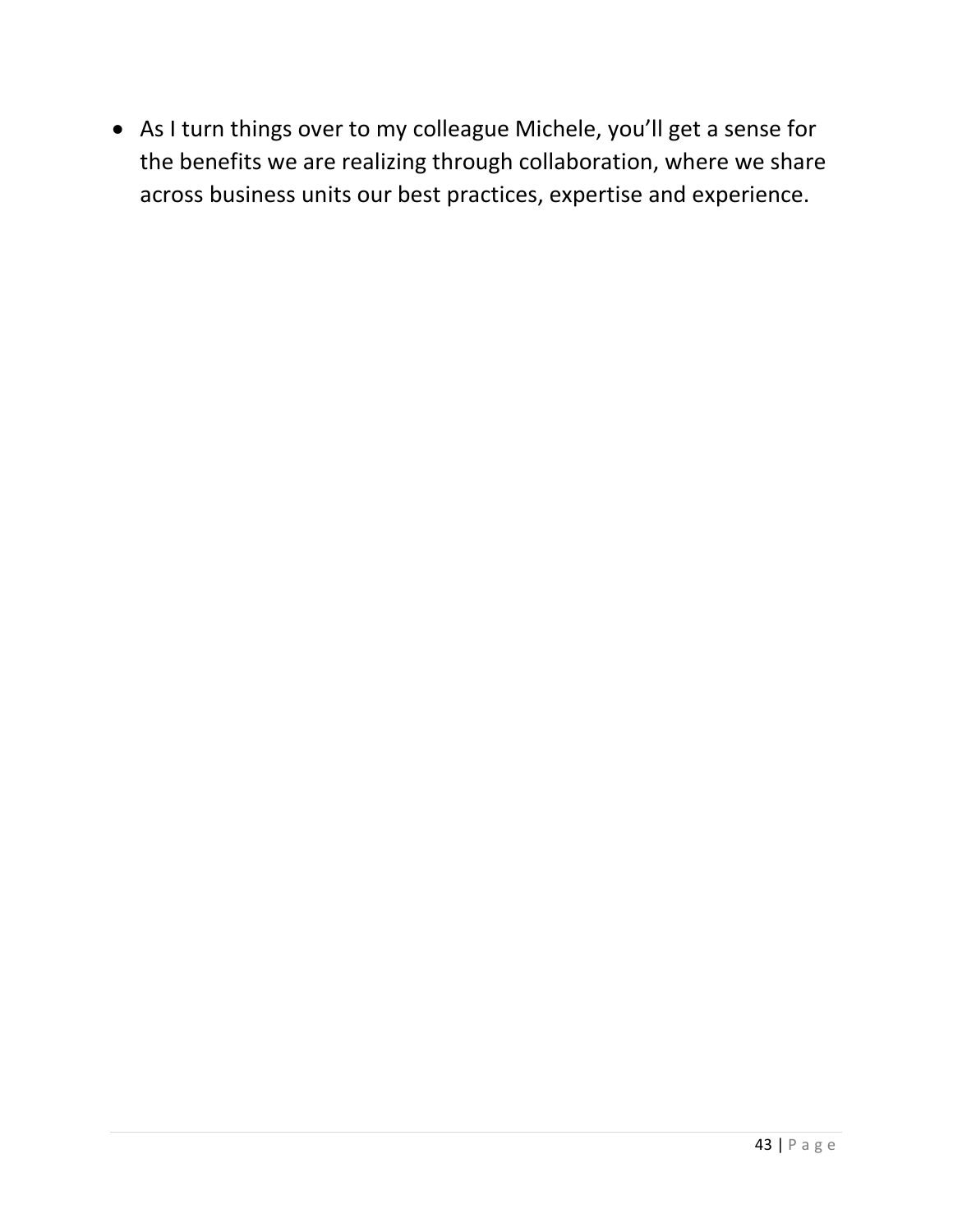### Good morning everyone and thank you Dean

# **SLIDE 38: Gas Transmission Integrity Update**

- Dean is right, safety is not just something we refer to as a priority, or our number one priority, it's a core value at Enbridge.
- We work very hard to ensure it underpins everything we do, and every decision we make.
- Certainly, we will never be satisfied unless every day our employees and contractors go home safely to their friends and families and the energy we deliver makes it safely to the end-user.
- The philosophy of Achieving a goal of zero also applies to the safety of our system.
- Pipelines are among the safest means to transport energy, however in those rare events when we get it wrong, the impact to those who depend on that energy and to the communities in which we operate can be significant.
- On the liquids side a failure in system safety can lead to leaks with impacts to the environment and the resources that our communities rely on.
- On the natural gas side a flaw in our system integrity can lead to ruptures of our gas pipeline, and very often with that, a fire or explosion – so there are real consequences.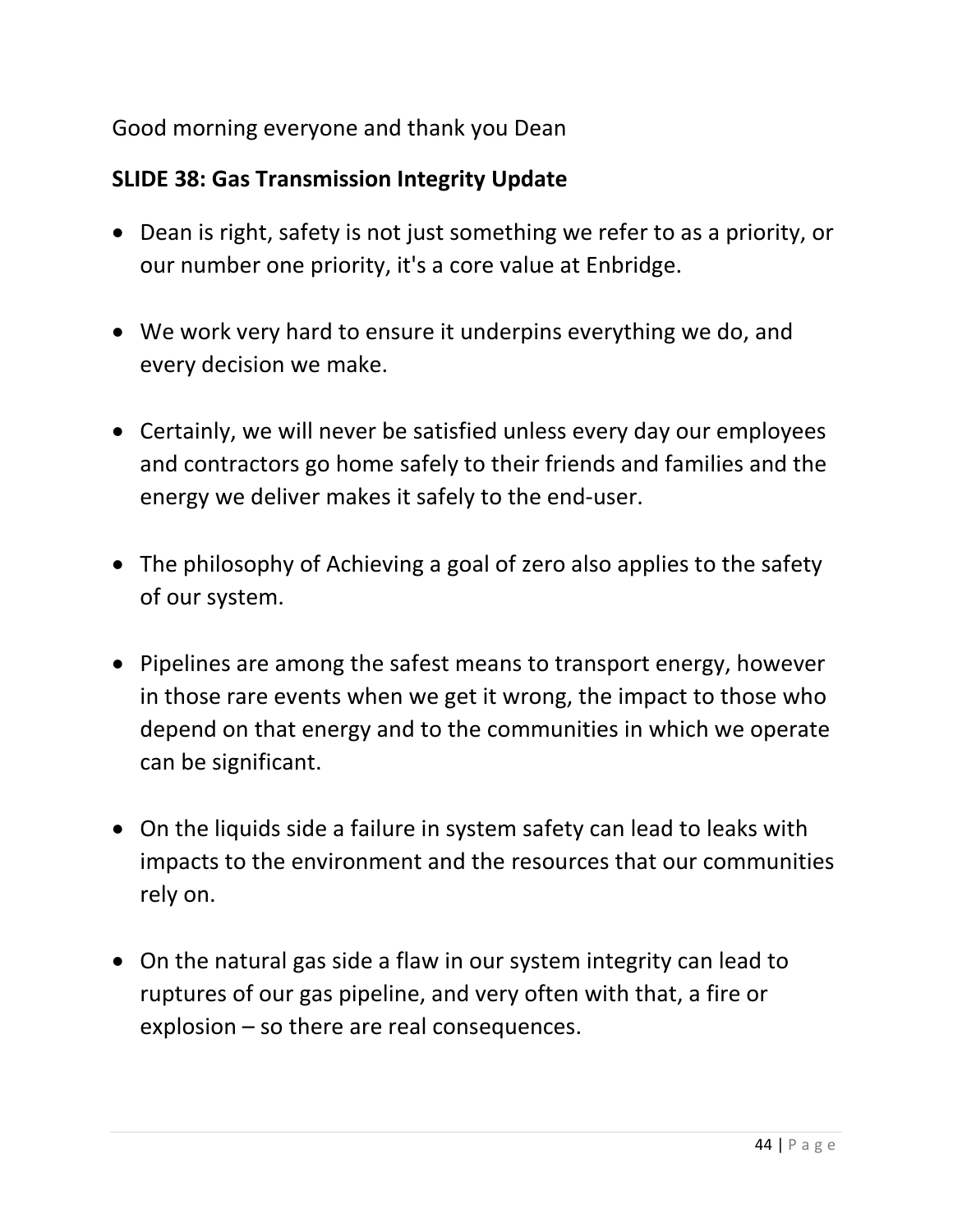- To that end our gas transmission system recently experienced ruptures that left us dismayed as an organization.
- That anything like this could occur is unacceptable to every last employee of Enbridge, it is unacceptable to our regulators, our customers and most importantly it is unacceptable to the communities in which we operate.
- We immediately brought in industry experts to assess and review the strength and robustness of our integrity programs. Anything other than industry leading was unacceptable and quite frankly we wanted to reset just what industry leading looks like.
- While we relied heavily on external parties to help us identify our gaps and work with us to set a vision for where we needed to go with our integrity work, what we quickly realized is there are no better experts anywhere in pipeline integrity than those in Enbridge in our liquids pipeline group. They of course had been through their own journey several years ago.
- They have learned so much from that as to what it truly takes to be world class and industry leading, and they stepped in to support the framing and execution of what is now gas transmission's journey in a manner that could not have been achieved but for the strength of the entire organization.
- And we put our money where our mouth is. This sort of an effort requires significant investment, both financial and organizational.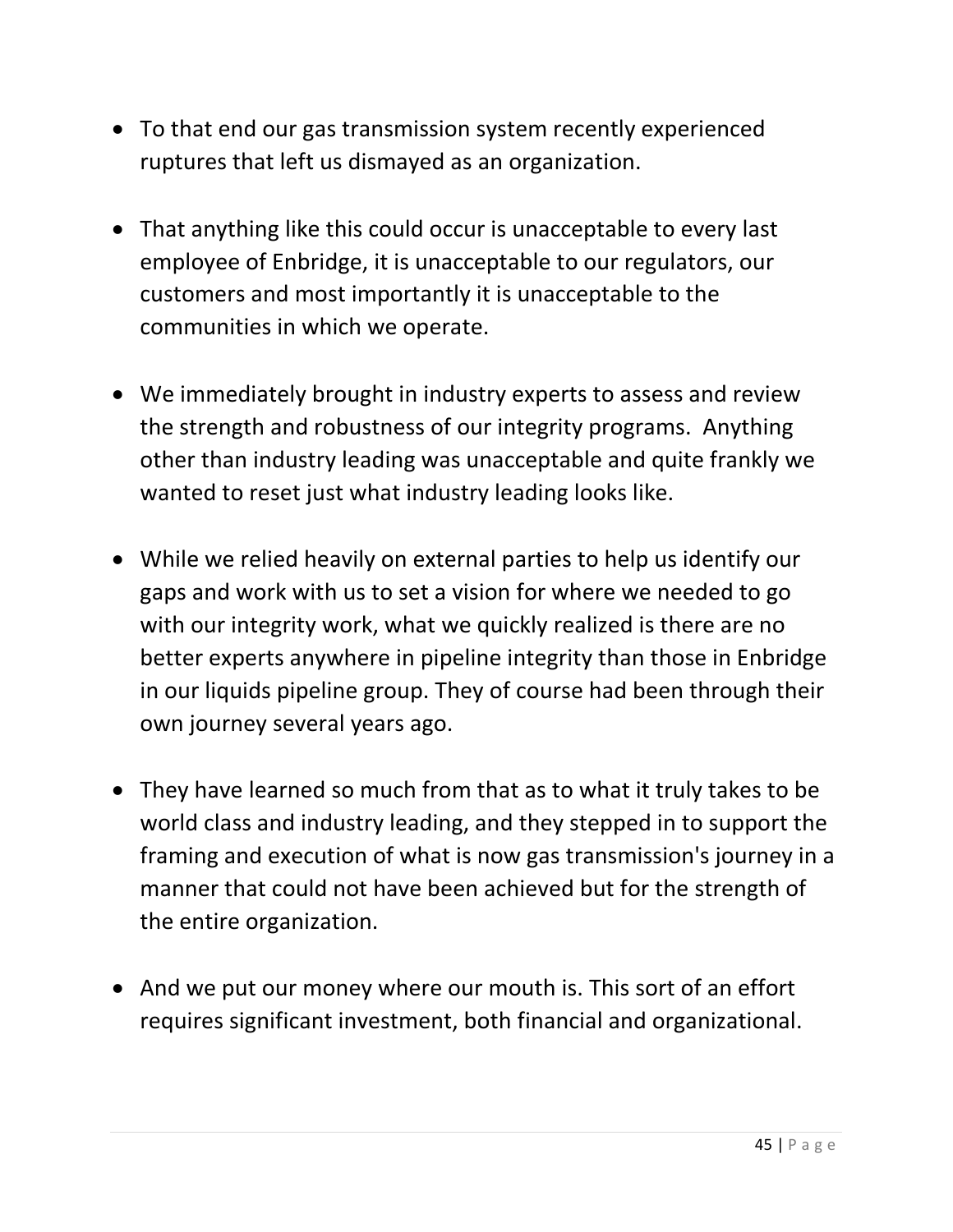- We focus first on the integrity of our pipeline systems. To assess that we have inline inspection tools, or what are known as smart pigs (there's a photo at the bottom left in North Dakota where they are launching a pig).
- We send these tools through our pipeline systems and they use sensors to take readings of the metallurgy.
- It requires significant logistical work and personnel to safely launch and receive these tools and then of course massive engineering intensity around analyzing and assessing the data and taking any necessary follow up actions, including digging up the pipe, to take a closer look at anything we consider to be an anomaly of concern (and we take a very conservative approach to what concerns us).
- These inspections of the anomalies found by the smart pigs are analyzed and then determinations made regarding what if any repair is required. In some cases, we will replace entire sections of the pipeline to ensure that it is safe.
- We also have tools that look for movement in the pipeline, so they have basically GPS data that's tracks the position of the pipe and it looks to see if it's shifted at all from the previous run. This is critical for our geo hazard work.
- We have tools that go through to look for dents, that look for different types of corrosion, manufacturing defect, so multiple tools running through our system looking for every possible threat we can think of.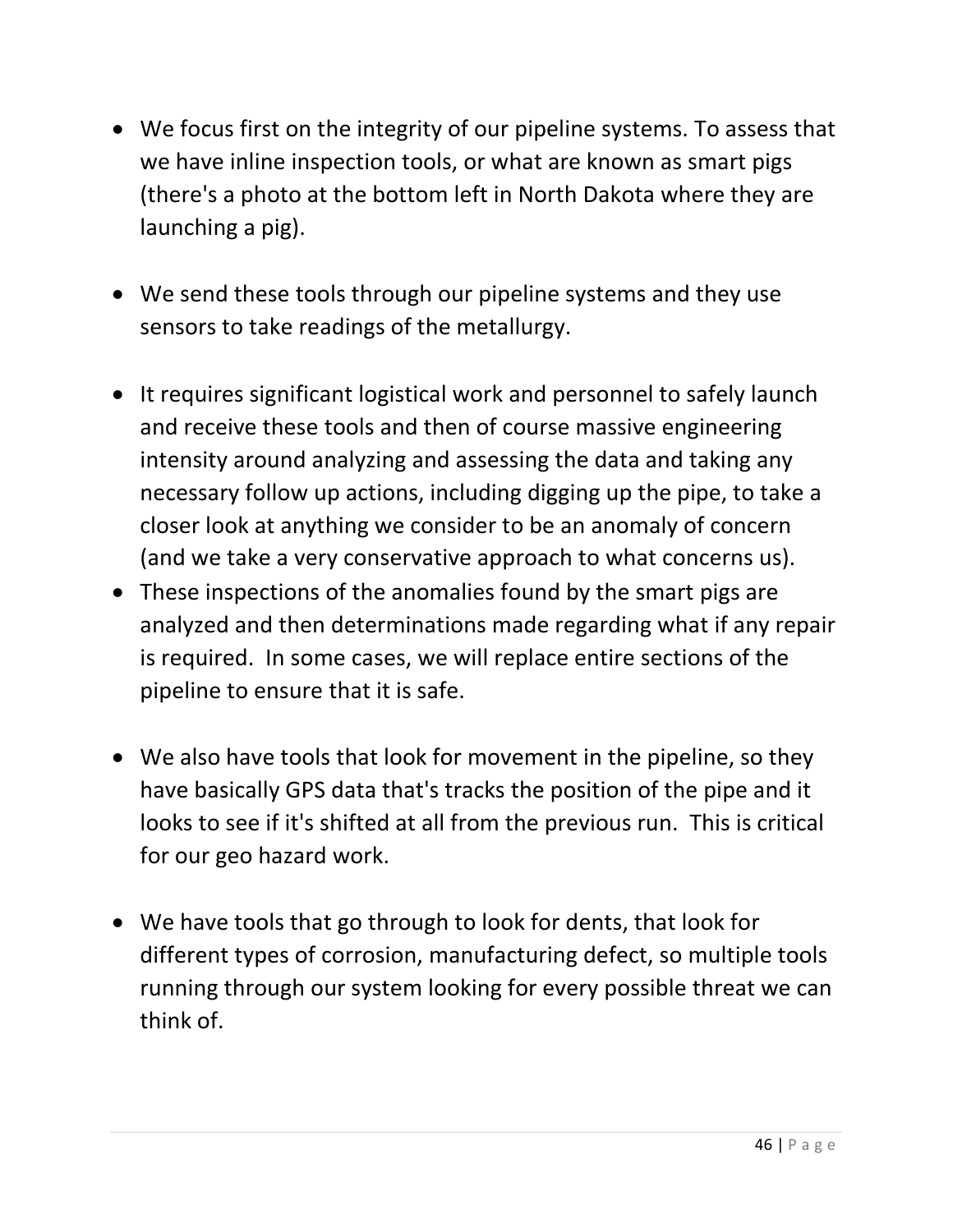- Our Gas Transmission system has been inspected the equivalent of almost 1 1/2 times since 2017 and you saw on one of Dean's slides how Enbridge leads the industry in inspecting our liquids system.
- All of this work requires a massive logistical effort to ensure that we are running the tools, getting the data, assessing the data, and going in and looking at the system to ensure it is safe, while minimizing our impact on our customers be they local distribution companies, end users, energy producers or refiners.
- We know that our system being safe is fundamental to our license to operate.
- What we have set for ourselves across Enbridge is a mandate that there will never be any group that sets a higher bar, or challenges us more on proving out the facts, data, engineering analysis, and best practices to demonstrate safety, than us.
- We are and will continue to be our own toughest critics. In doing that we know, with confidence, that once we have proven it to ourselves, we will be able to demonstrate to our regulators, our customers, and most importantly the communities in which we operate, that we are safe.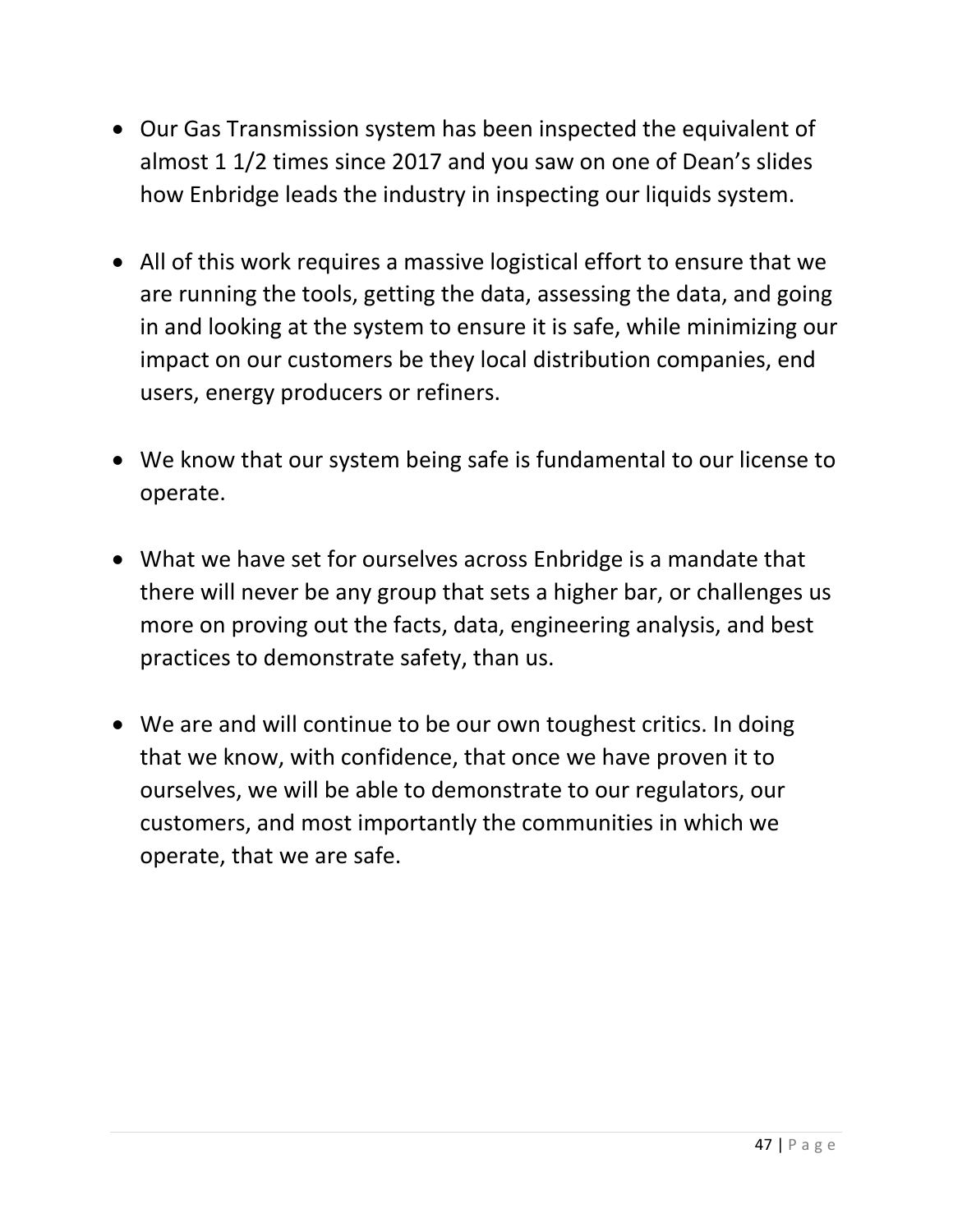### **SLIDE 39: Modernizing our System**

- With that, we know that our customers and the communities we serve also expect us to deliver a reliable source of energy.
- We've been investing in modernizing our system in all of our Business Units.
- Our Line 3 replacement project on the liquids pipeline side will not only ensure the safety of the system, it will also improve our efficiency, and our throughputs.
- Another benefit is, with the pipe being new, while it will continue to be thoroughly and rigorously inspected, we don't expect that we will need to need to go in and dig up as many potential anomalies.
- We estimate that over 15 years this will eliminate the need for some 26,000 integrity digs and that's all a part of being a good neighbor.
- In our utilities business we've eliminated our cast iron pipelines and mains thus eliminating a potential source for methane emissions and we're continuing to upgrade and reinforce the integrity of our systems.
- On the Gas Transmission side, as Al mentioned, we are well underway with an investment in modernizing our compression fleet and each of those upgrades allows us to operate with significantly less GHG emissions. This year we are bringing 4 new modern stations into service, replacing high emissions compression with the modern, reliable and efficient gas compression. The first came into service in the Spring and the other three come into service over the next 2 – 4 weeks in Pennsylvania.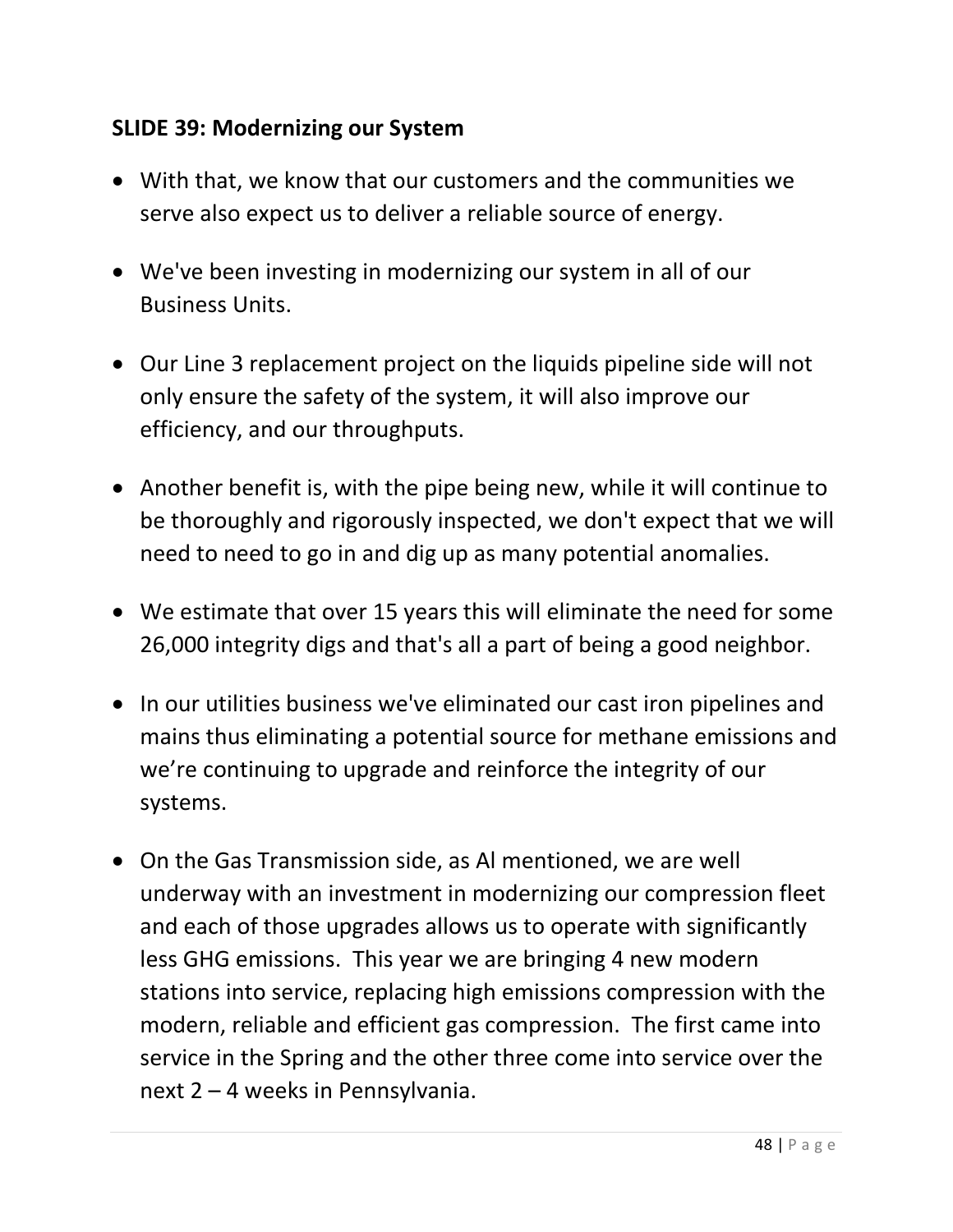## **Slide 40: Applying Innovative New Technologies**

- As you saw on the Technology & Innovation video we are excited about the work we are doing there
- Thanks to both our size and scale, as well as the very high bar we have set, we have worked with our industry vendors to drive technical evolution and innovation.
- We believe it is imperative for us to continue to raise the bar in order to ensure the health of our system.
- To that end we have worked to develop next generation technology and have made material investments to ensure we have the best inspection and assessment technology at our disposal.
- And not only with Vendors.
- After experiencing a geohazard related incident in Ohio in January of 2019 and realizing a number of other pipeline operators had experienced similar failures, we pulled together and led an industry group to look at and set a standard for best practices for the industry.
- That is now a key document and recommendation our US Regulator PHMSA is using as it develops its regulations regarding geohazards.
- Our Technology and Innovation Lab has also played a key role. Our ability to apply Machine Learning and AI to the massive amounts of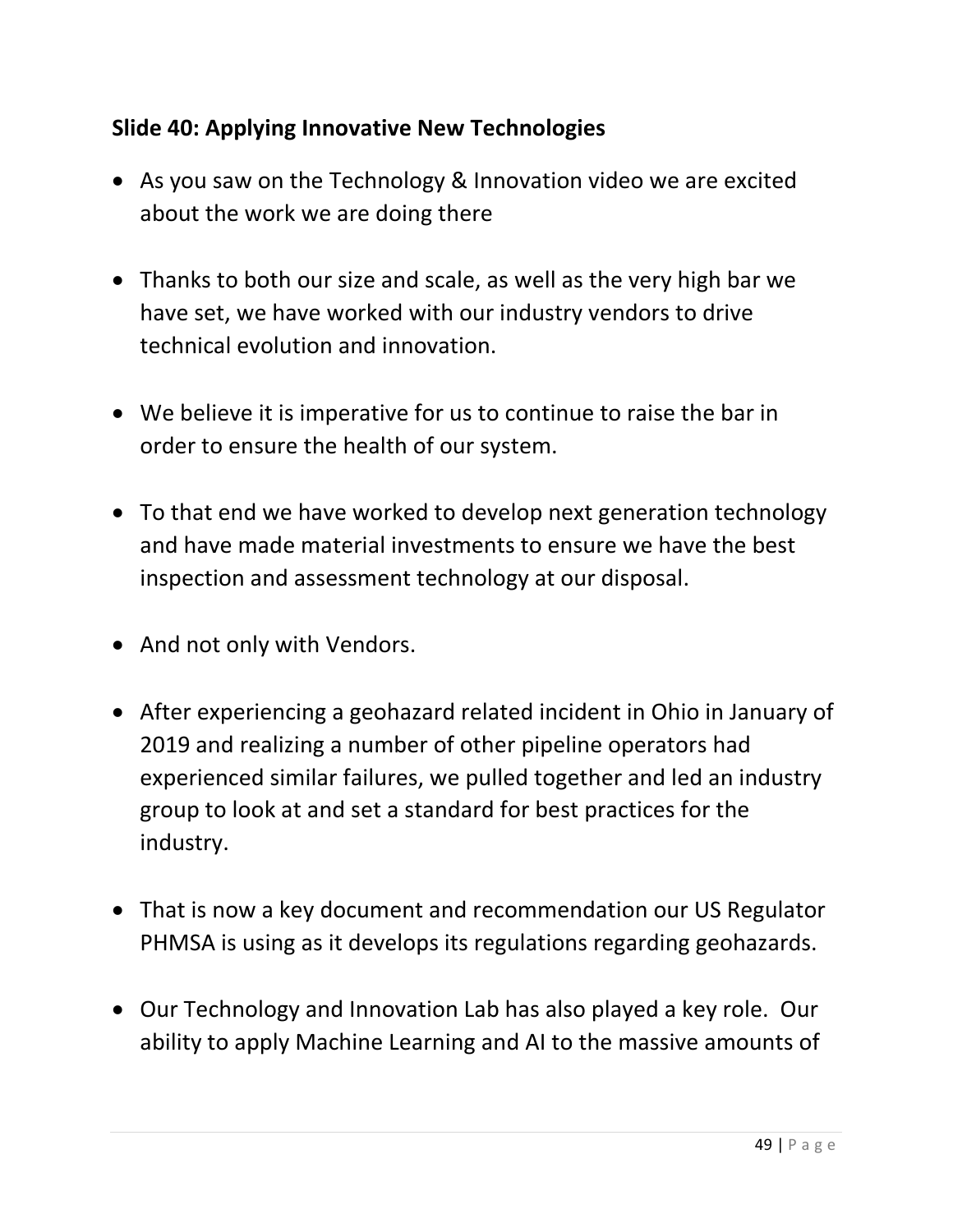data we gather in regard to the health of our assets is a game changer.

- We have several Projects working their way through the lab but one of my favourites is a project led by the Liquids pipelines group that all of our BU will benefit from. They are applying AI and ML to data being gathered from flying over our Rights of Way. A serious threat to our pipelines comes from third party damage. Enhanced analytics like this, that assess changes to our Rights of Way make a real difference.
- The Technology and Innovation Lab is also an enabler for us in retraining our workforce to be able to handle this rapid move to increasing digitization and sophistication in the assets we are responsible for.
- While it doesn't mean a really good heavy-duty mechanic isn't worth his or her weight in gold to us, it is about preparing our workforce for the skills they will need in the future.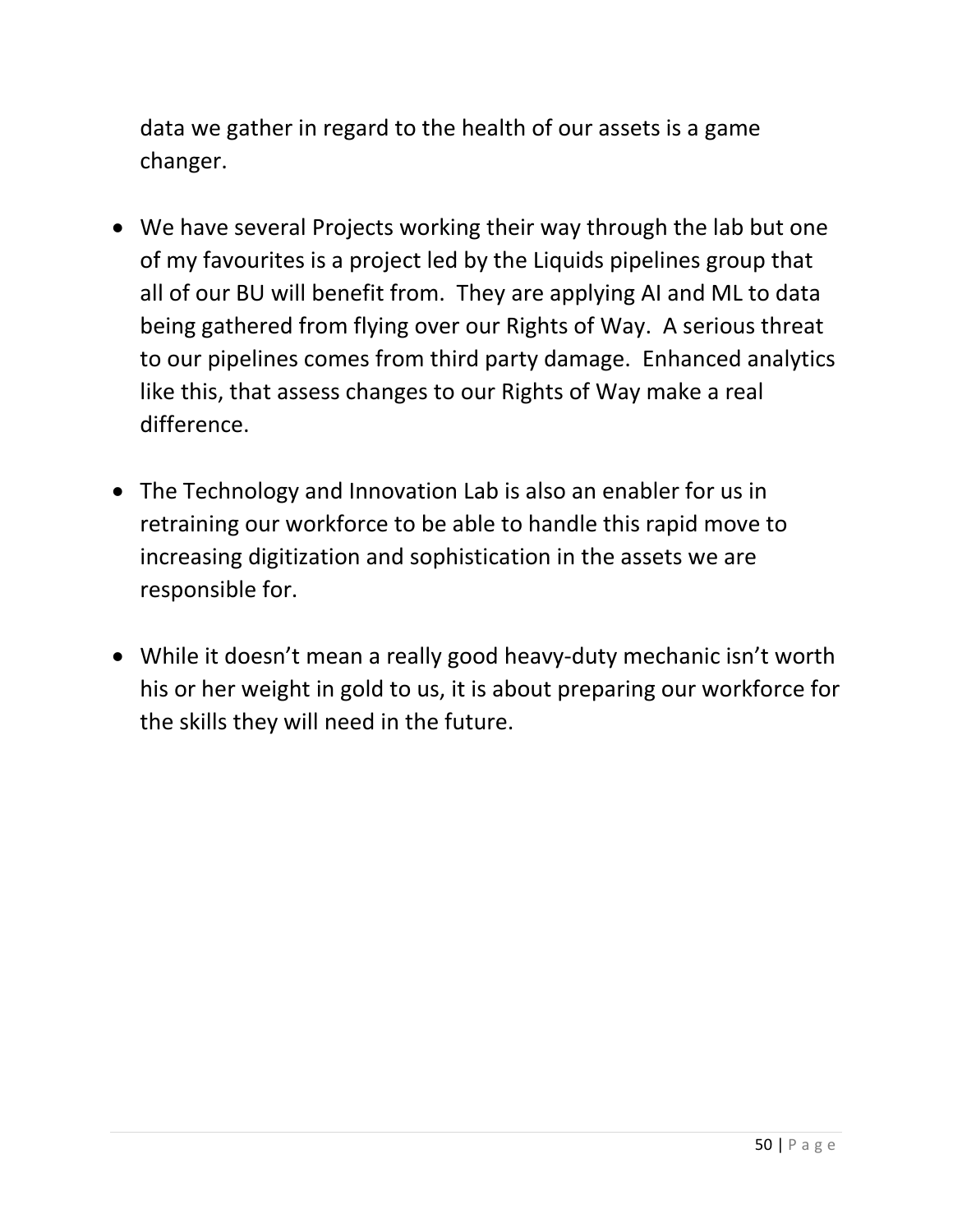#### **SLIDE 41: Emissions Abatement**

- Reducing our methane emissions is high priority for us and is part of being a responsible operator. Our commitment to One Future is to reduce our emissions intensity to as close to zero as possible. We are already at <1% and we are striving to go even lower. Here are some examples of how we are doing that.
- We have recently installed the largest Equipment Health Monitoring program on our existing fleet that Solar Gas Turbines, a division of Caterpillar has anywhere.
- This allows us to take significant steps forward in ensuring the reliability of our assets. And it is also materially improves our ability to monitor and manage emissions from our fleet. Critical for us as we move forward with our objectives regarding emissions abatement.
- We are also piloting very new methane abatement technology at one of our GTM stations in Weymouth, MA. This will help us to capture methane that is vented as a part of normal compressor operations.
- This is leading edge for North America and a real example of how we are challenging ourselves to completely rethink how we design, build and operate our assets with emissions management front and center.
- In many ways it's about changing the way our entire workforce thinks. In the past many of the integrity activities I mentioned would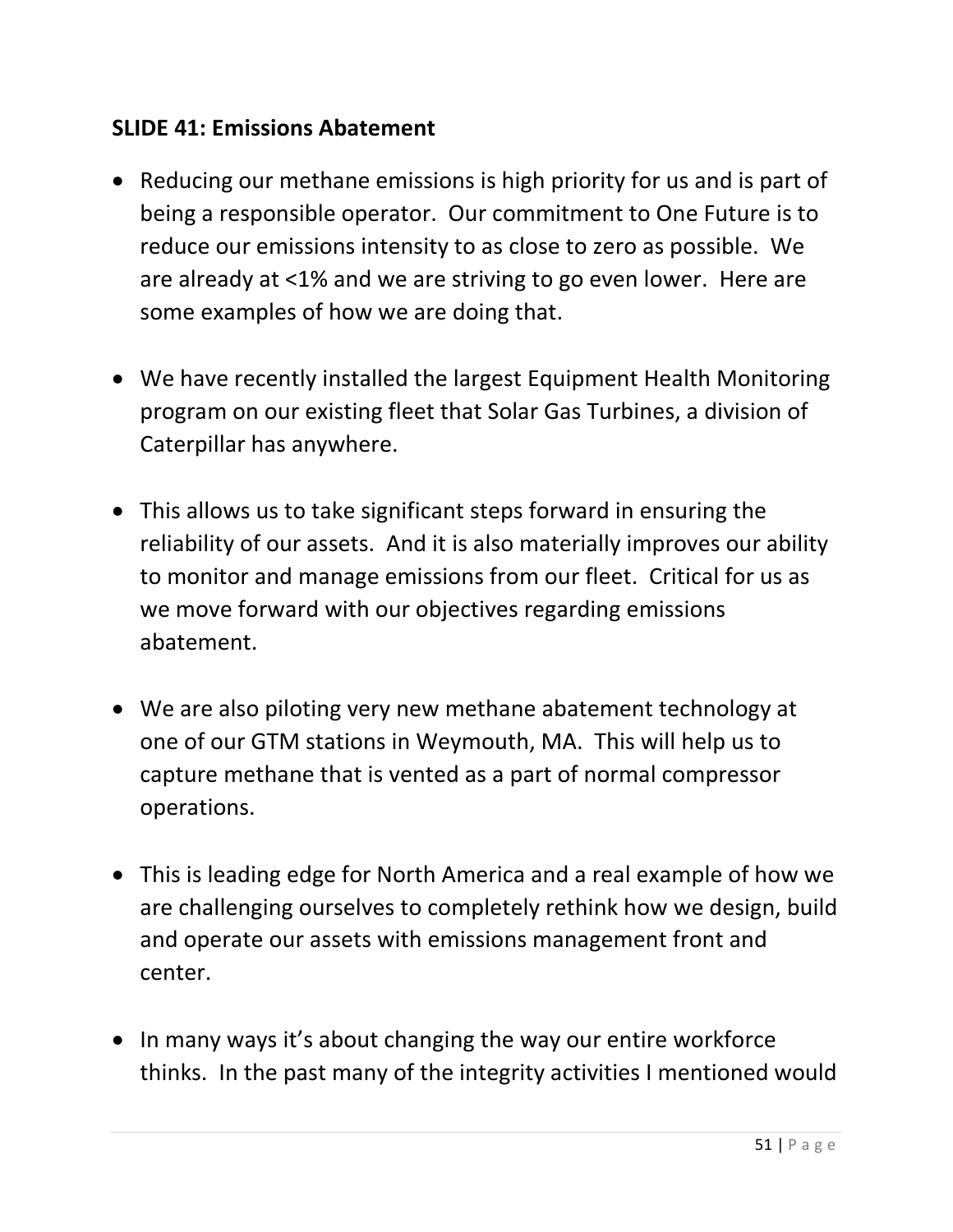have required us to "blow-down" or vent the natural gas in the pipeline in order to safely carry out the work.

- Now we make every effort to capture and recompress that methane back into the system.
- Of course there are varying degrees of regulation over these sorts of activities across North America but our mantra in Ops has become "just because you can doesn't mean you should" let's take the extra time and ensure we do this work safely AND responsibly.
- I'd be happy to answer any of your questions later on but for now please let me turn things over to Matthew and Malini.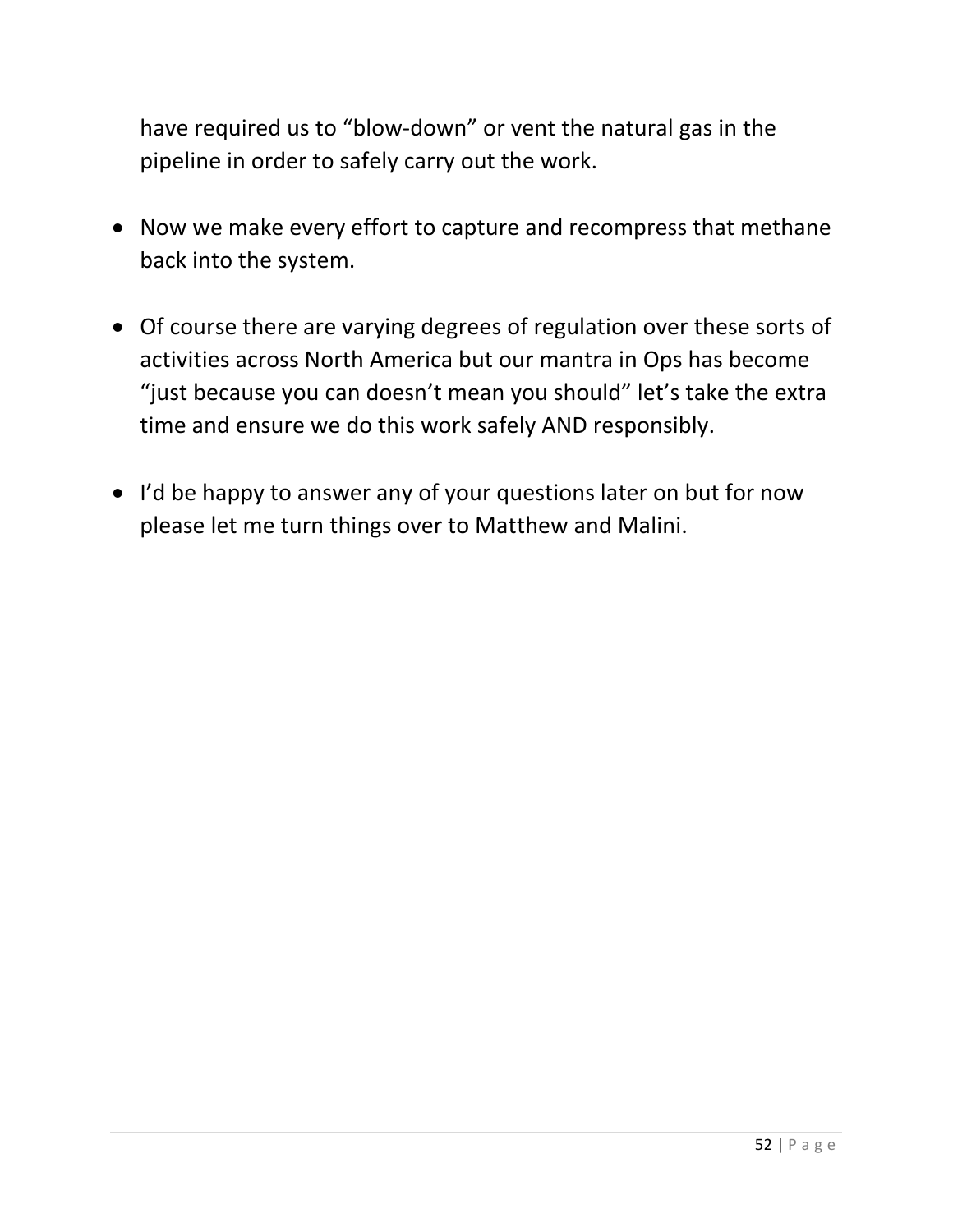#### Low Carbon Innovation

- Thanks Michele. Good morning.
- Together with Malini, we'll discuss our approach to growing our New Energy and Renewables infrastructure.
- We've got a big head start over our Midstream Peers and are positioned to widen our lead.
- Our goals going forward are to further differentiate our approach to energy delivery while making accretive low risk investments.
- Strategically speaking, at the highest level, we see our assets as a platform for renewables and new energies.
- We have a mature and coordinated approach to development across the company and our announcement today to dedicate more resources to New Energies only strengthens our execution.
- We're excited by the future, and I'm personally looking forward to helping us realize the opportunities ahead.
- I'll start this section off by touching on our low carbon portfolio and renewables business. Malini will then provide some details on the New Energy initiatives underway.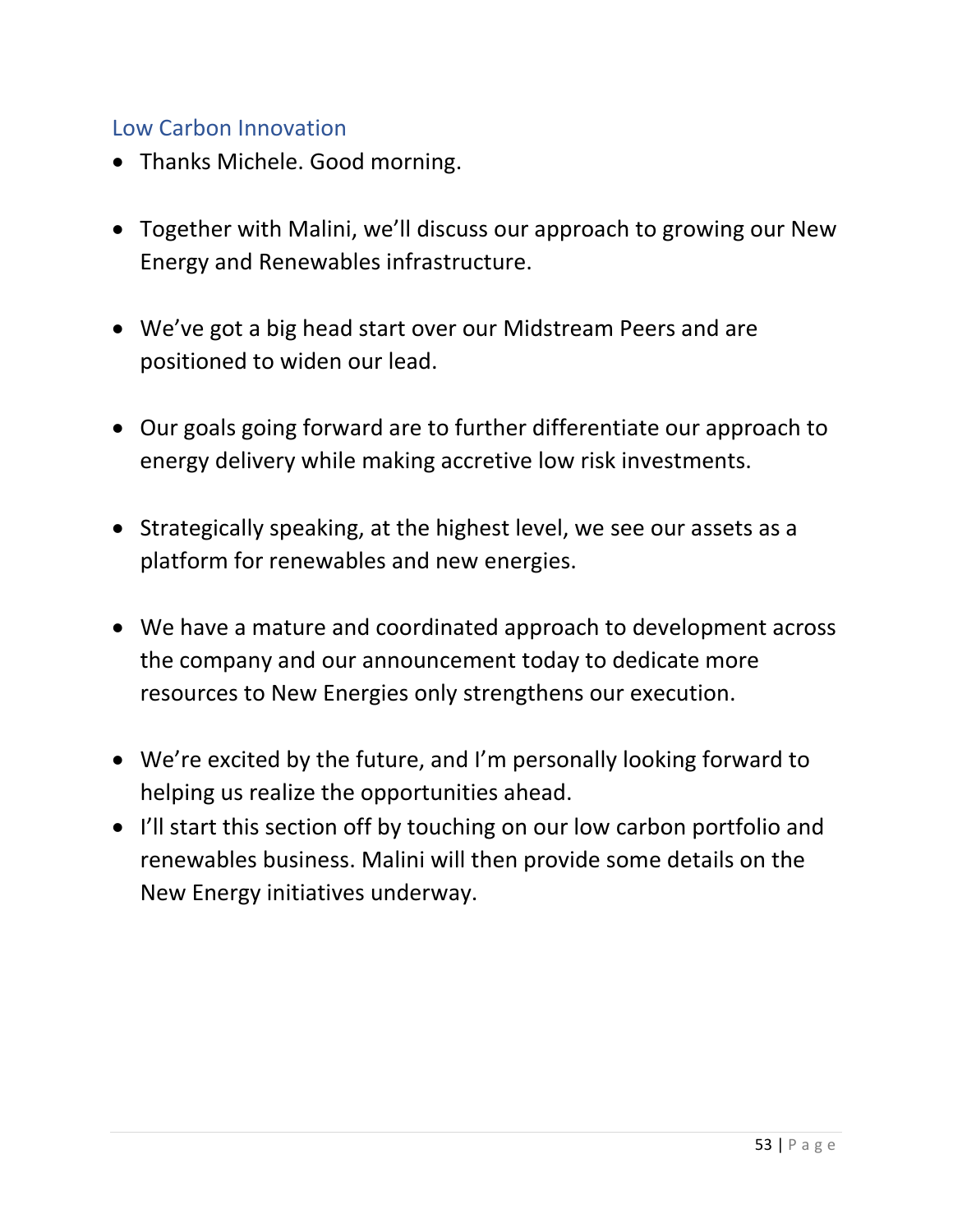## **Slide 43: Our Low Carbon Portfolio Today**

- As I, we are starting from a good spot and are already in the game here.
- We've got over 5 GW of gross renewable capacity in operation both wind and solar located across Canada, the U.S. and in Europe.
- We built this up gradually over 20 years, with a constant eye on profitability, proving out technology and aligning our investments to our low-risk model.
- We're taking that same approach today with new energies
- Our early investments are building capabilities and competitive position, while earning revenues that are right down our commercial fairway.
- We'll be moving 1,400 GJs of RNG by 2023 and we produce 283,000 KG of Hydrogen for injection into our gas utility.
- With that, we are already eliminating about 2 million tonnes of  $CO<sub>2</sub>$ equivalent annually.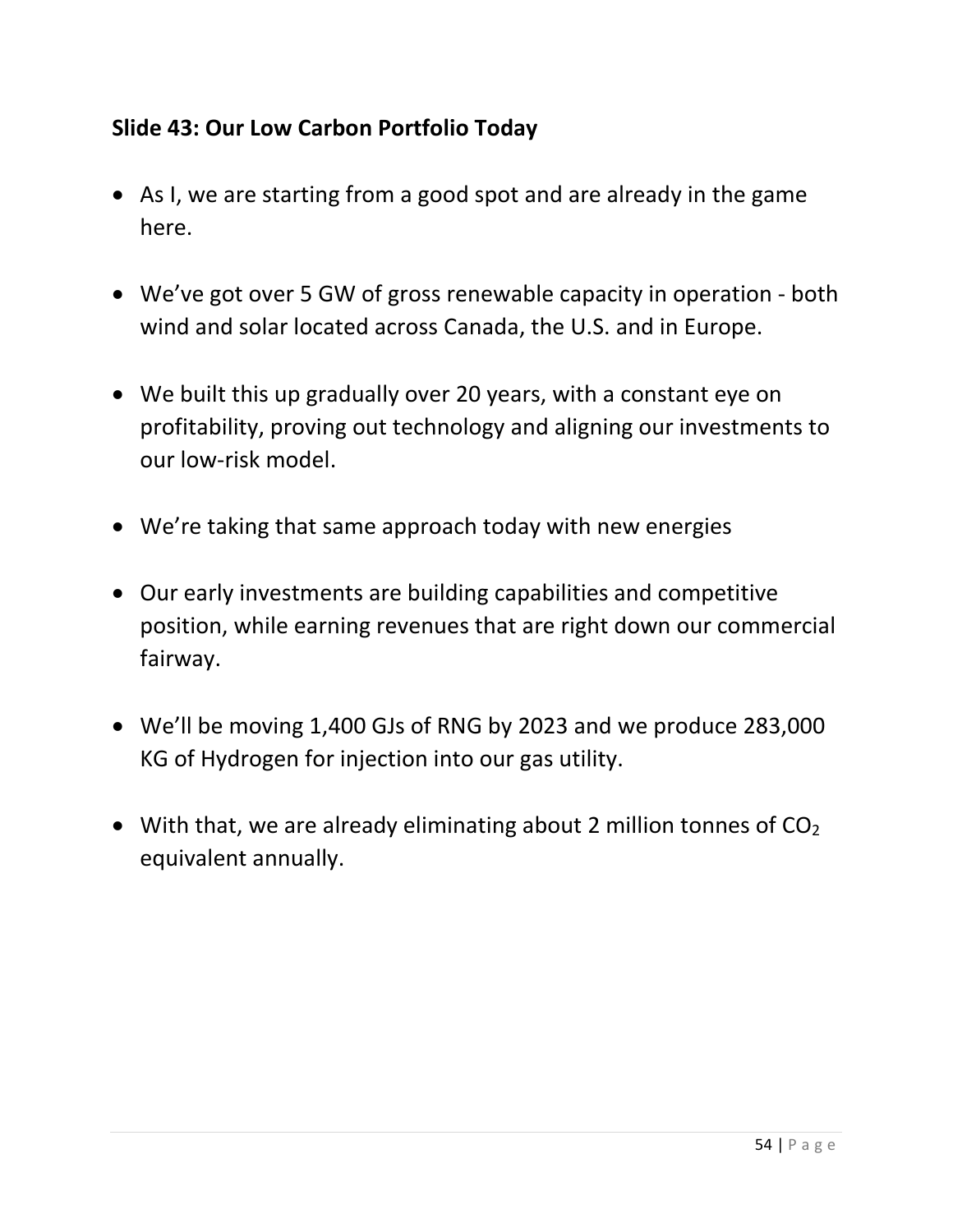## **Slide 44: Deep Wind and Solar Expertise**

- As you know, renewable power is the biggest platform for pure zero GHG energy at Enbridge today.
- Many energy companies are just signing contracts with third party renewable players for a portion of their electricity requirements.
- We stand out with our scale, asset base and broad capabilities in developing, constructing and operating renewable power including onshore wind and solar, as well as offshore wind.
- **Play Video #4 [images of Ho He See construction will be cued]**
- As our asset base expands every year, so do our capabilities.
- Our development company, Maple Power, is working closely with our partners to construct offshore wind projects in Europe, and develop new opportunities.
- As you can see from the Ho He See images here, these are highly complex and large scale projects requiring unique siting, permitting and construction expertise, along with well-developed supply-chains which we've been carefully building.
- **[Video ends and returns to slide]**
- And, on the operations front, we operate not only for ourselves but in many instances for our partner CPPIB.
- We're proud of our reliability and safety records which already rival the best in class.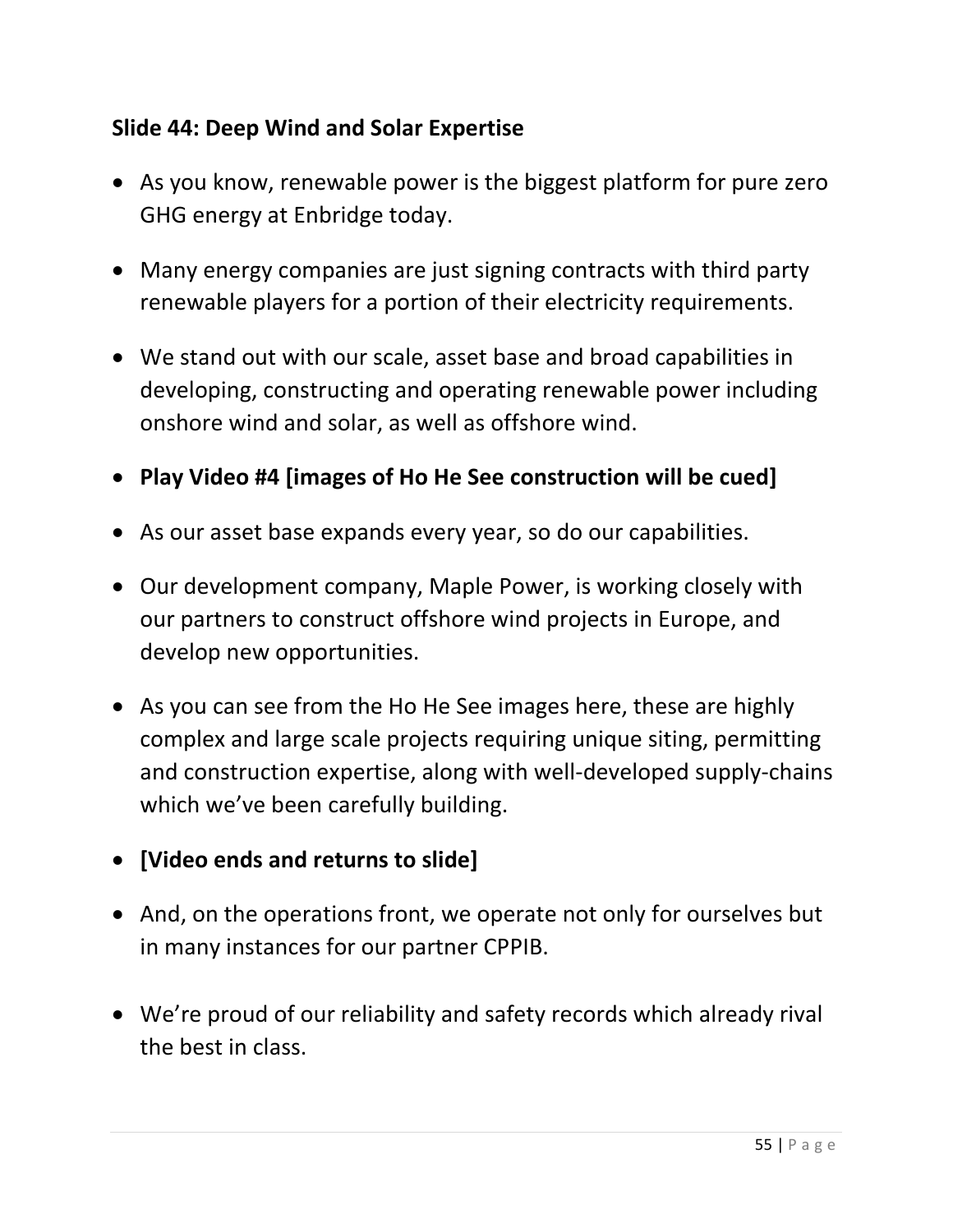## **Slide 45: Growing Offshore Wind Portfolio**

- Offshore wind is a more recent foray but one that's already achieved scale.
- Offshore wind capacity is forecast to triple globally by 2030 so explosive growth.
- Our focus has been on Europe, where we see solid fundamentals, good commercial underpinnings and aggressive targets for renewables.
- We already have ownership interests in several operating facilities in Germany and the UK and are in active construction on 3 more large scale facilities with 1.4 GW of capacity in France.
- Coming up right behind that we are developing another 3 GW in Europe with our partner CPPIB.
- An emerging, but exciting growth opportunity set is floating offshore wind, which has the potential to open up a vast new renewable resource.
- We're working on a pilot project in the south of France and expect to participate in an upcoming utility scale opportunity as well.
- By mid-decade, our goal is to have enough operating offshore wind capacity to power the equivalent of half a million homes.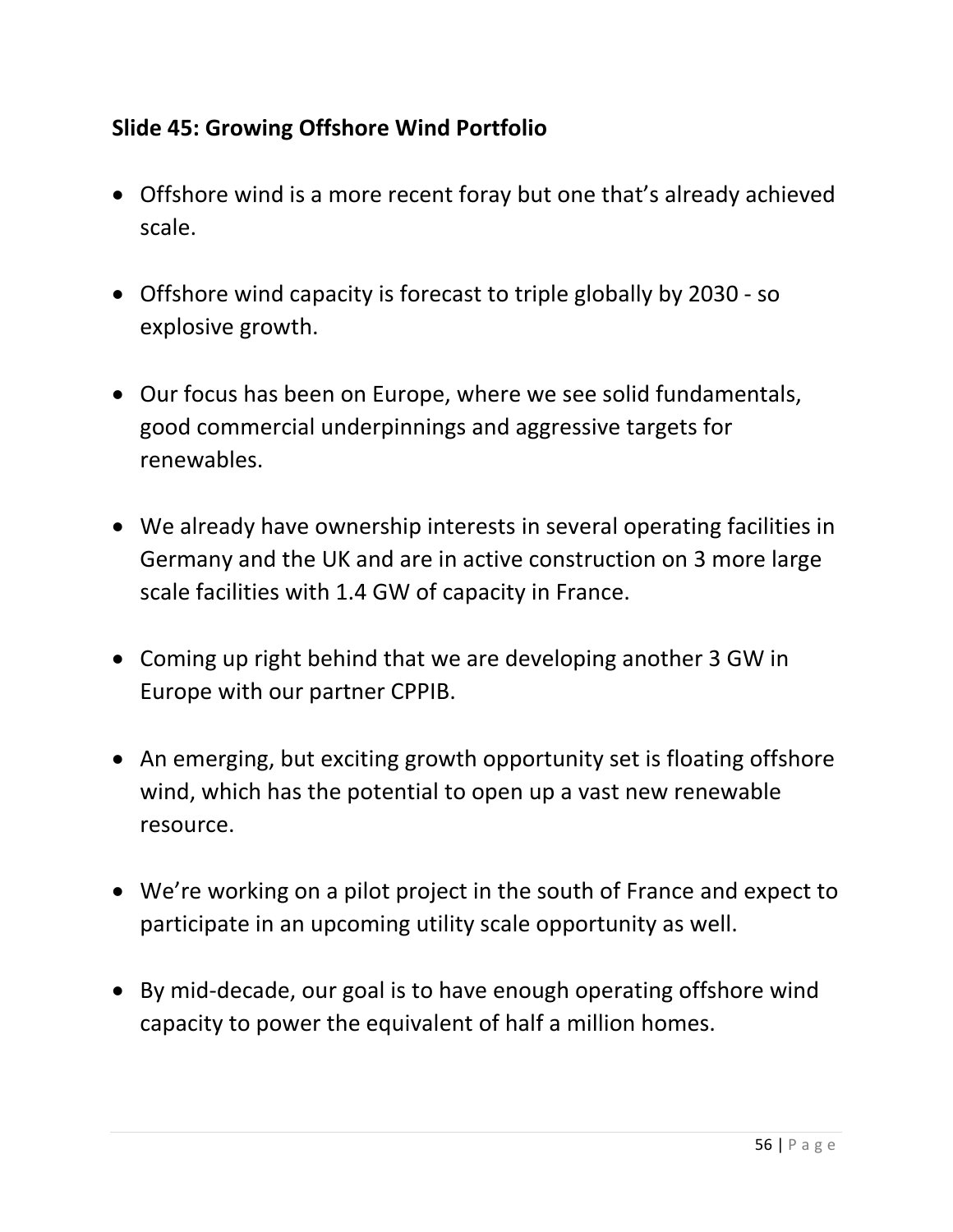## **Slide 46: Powering Our Assets With Solar**

- The renewables business will have a big hand in helping us achieve our emission reductions goals.
- By self powering our own pipelines with solar, we can substantially cut our scope 2 emissions, often while reducing our power bills at the same time.
- We've already got 3 operating solar self power projects and 4 more under construction.
- We see near-term potential of 10-15 more facilities with ultimate capacity of several hundred MWs in the near-term.
- Those are behind the meter plants in other words 100% dedicated to our pump and compression stations.
- In addition, we have the capability and appetite to develop so-called front of meter renewables that can power our assets in part, while also providing zero emission energy to third party customers (the Ingleside export terminal is a good example of this).
- We are super excited about the program because it's a win-win-win from the standpoint of accretive growth, emission reductions, and our ESG profile.
- Now with that I'll turn it over to Malini to discuss some of our other New Energy initiatives.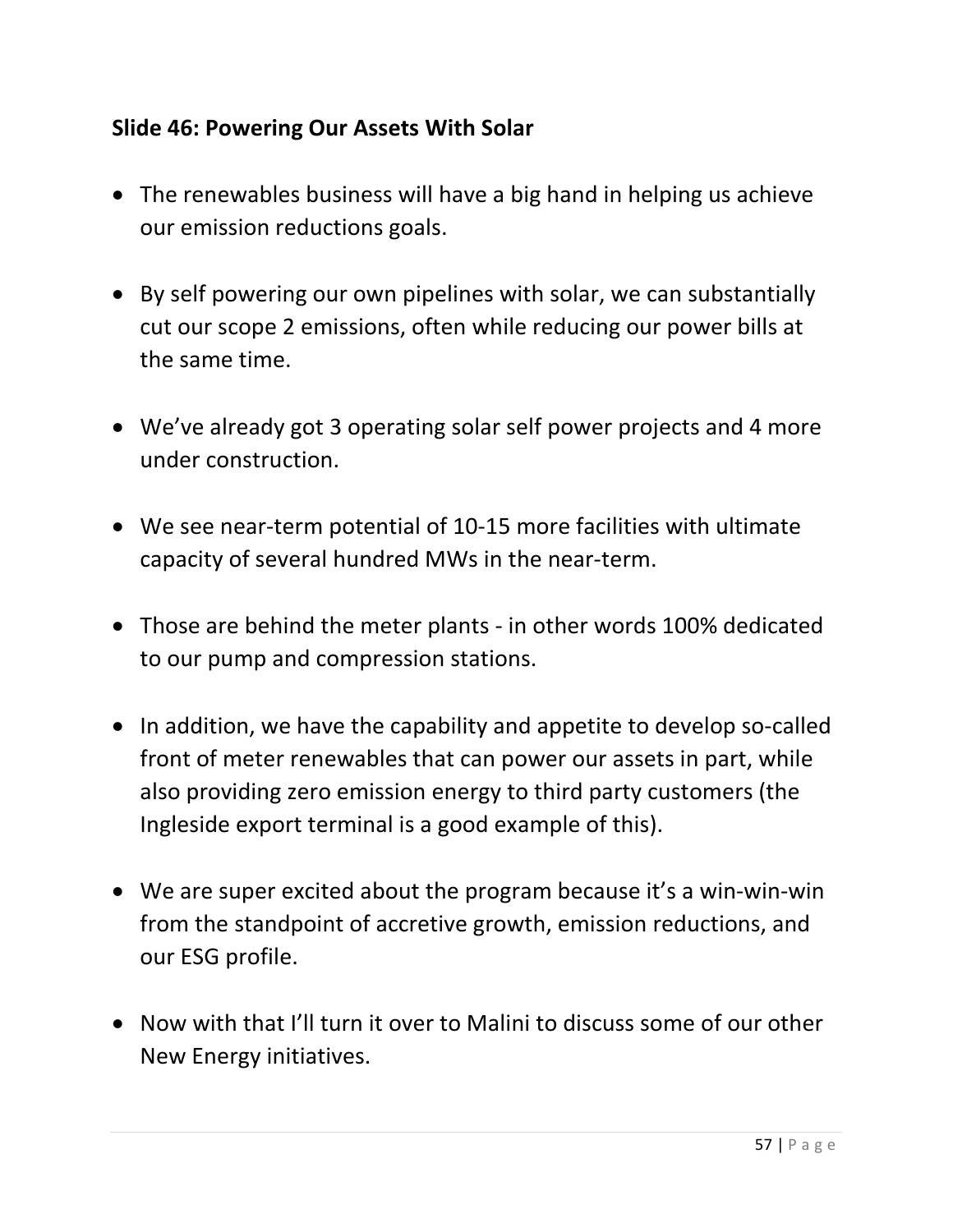# **Slide 47: Low Carbon Energy Innovation**

- Thanks Matthew.
- Our innovation efforts in new energies reduce the energy intensity of the energy we deliver and offset third party emissions.
- They also leverage the vast geographic footprint of our assets and support their continued use for decades to come.
	- o Our 24,000 kms of transmission pipeline in the US and Canada and 85,000 kms of distribution pipeline in Ontario can get RNG and low carbon hydrogen to market.
	- o And, we're uniquely positioned for green and blue hydrogen which can leverage our renewable power assets, storage and transmission capabilities.
	- Our asset footprint also comes with enduring supplier and customer relationships in North America's major producing and consuming regions.
	- Aggregating our customer's ESG goals with our own goals can provide significant scale.
	- Add to this, our demonstrated project execution skills, strategic technology partnerships and stakeholder relationships, we believe we have all the necessary elements to be successful.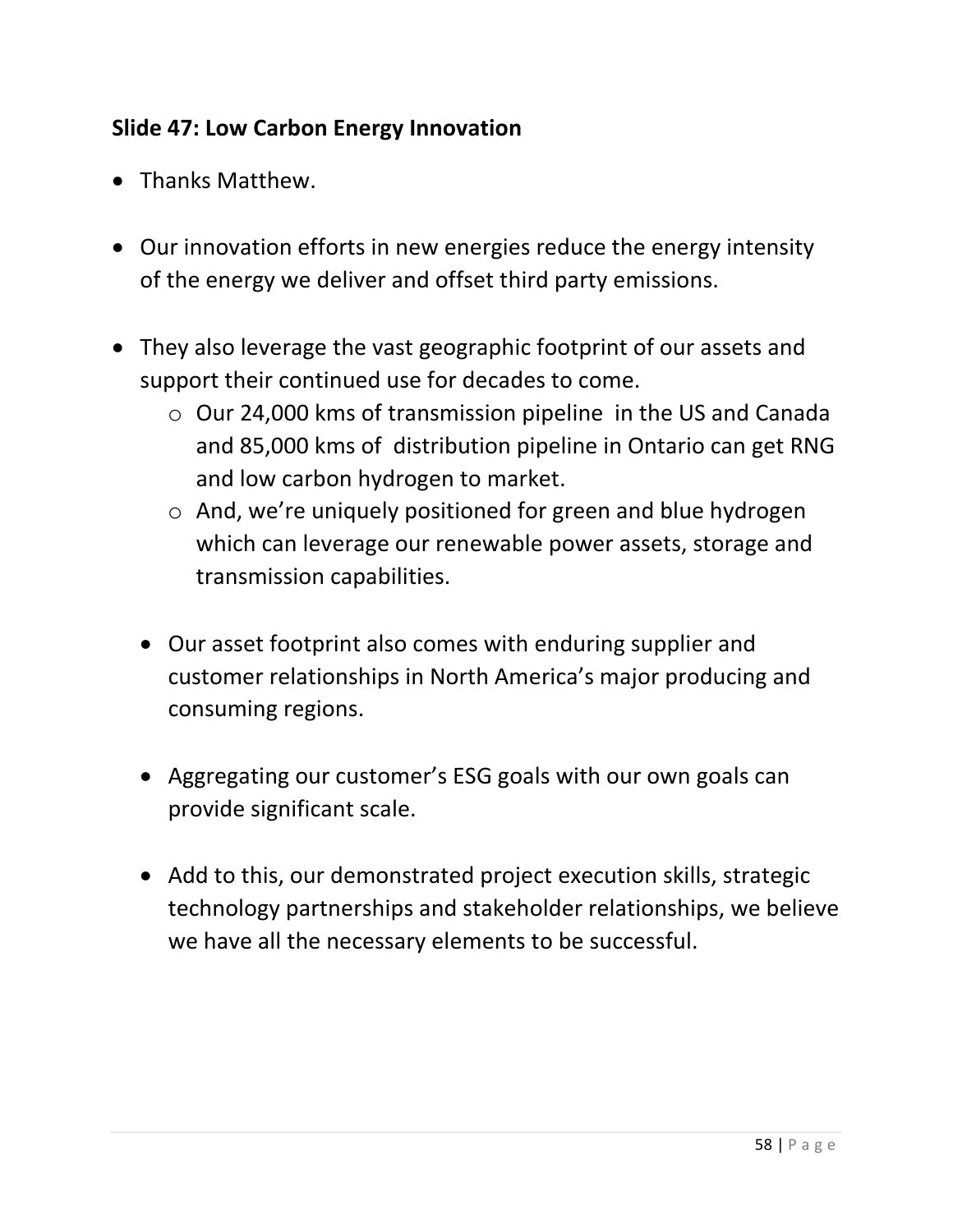## **Slide 48: Investing in RNG & H2 Value Chain**

- We see investment opportunities across the value chain for both RNG and  $H_2$  within the Enbridge value framework
- And many of these opportunities come organically from the need to inject into our pipeline system which we can extend from upstream and downstream.
- On RNG, the natural extension is in upgrading facilities because we are the custodians of gas quality on our pipelines.
- We can move further upstream into biogas production or landfill gas capture and assess these opportunities for fit with our low-risk commercial model.
- Technology is proven but adoption will take time as costs remain high.
	- In terms of opportunity set, we project that RNG from waste can be 3% or more of **Canada/U.S.** demand, or 1 Tcf by 2040 off a base of 80 Bcf today.
	- RNG can have emissions reduction potential beyond pure fuel substitution, particularly when it reduces fugitive emission landfills and agriculture sites.
	- At a high level we expect 3% blend of RNG in supply can result in a 9% reduction in fugitive emissions.
	- Likewise, we can also move upstream on  $H_2$  beyond injection and blending facilities.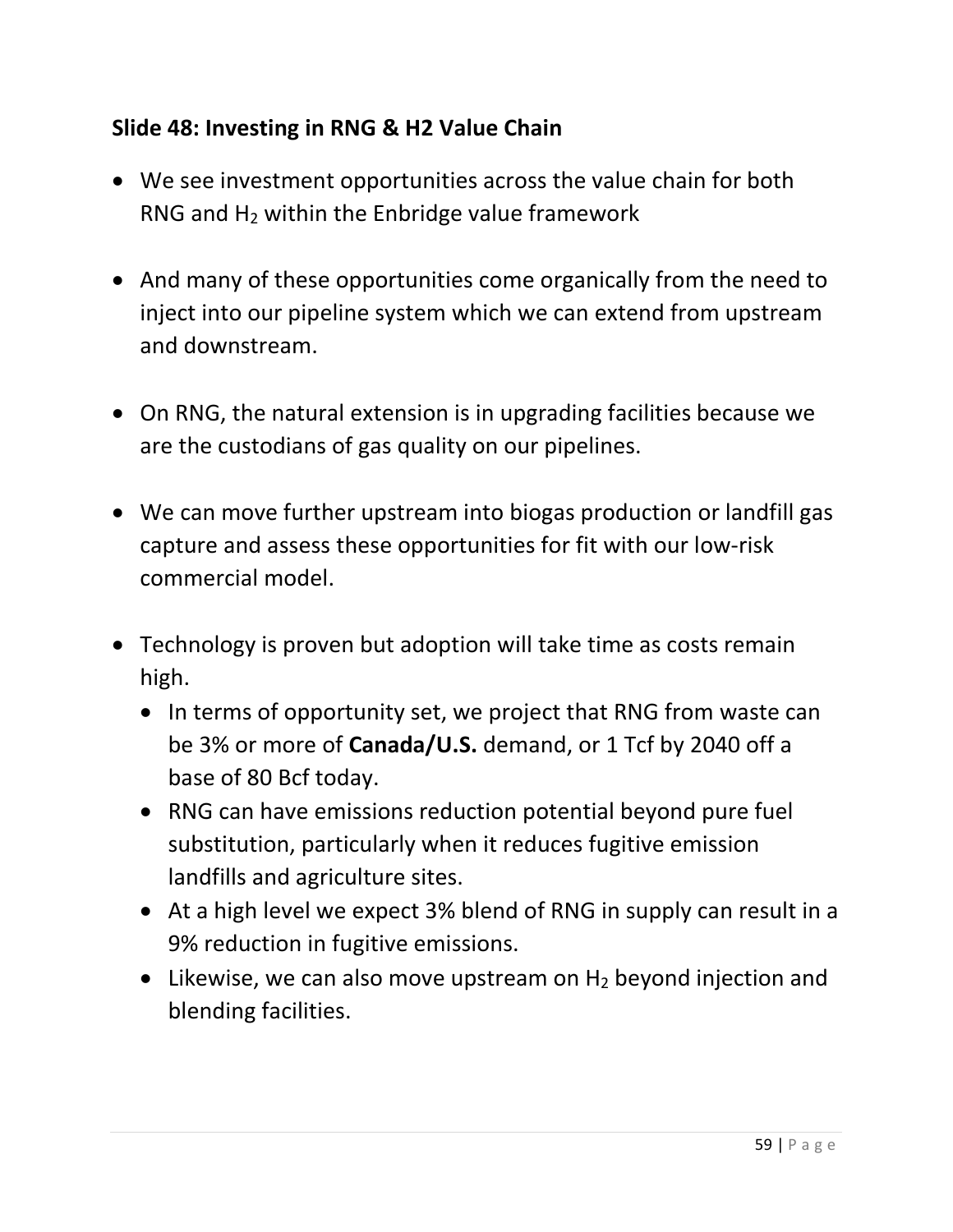- On green hydrogen, we can move upstream to building electrolysis assets and even collocate these with our renewable assets.
- And, on Blue hydrogen we have the transportation and storage capabilities.
- H2 could make up 10% or more of total natural gas demand by 2040 and it can address a number of energy challenges at the same time
	- o namely a back up to intermittent renewable generation providing reliability,
	- $\circ$  a solution to peak winter demand currently served by gas infrastructure and
	- $\circ$  decarbonizing heavy industry
- The take-away here is that our diversified asset base across conventional and renewable assets, with last mile connections to customers will be absolutely key to enable low carbon fuels.
- There are still some technical challenges to overcome and costs need to come down further, but we're excited about the opportunity.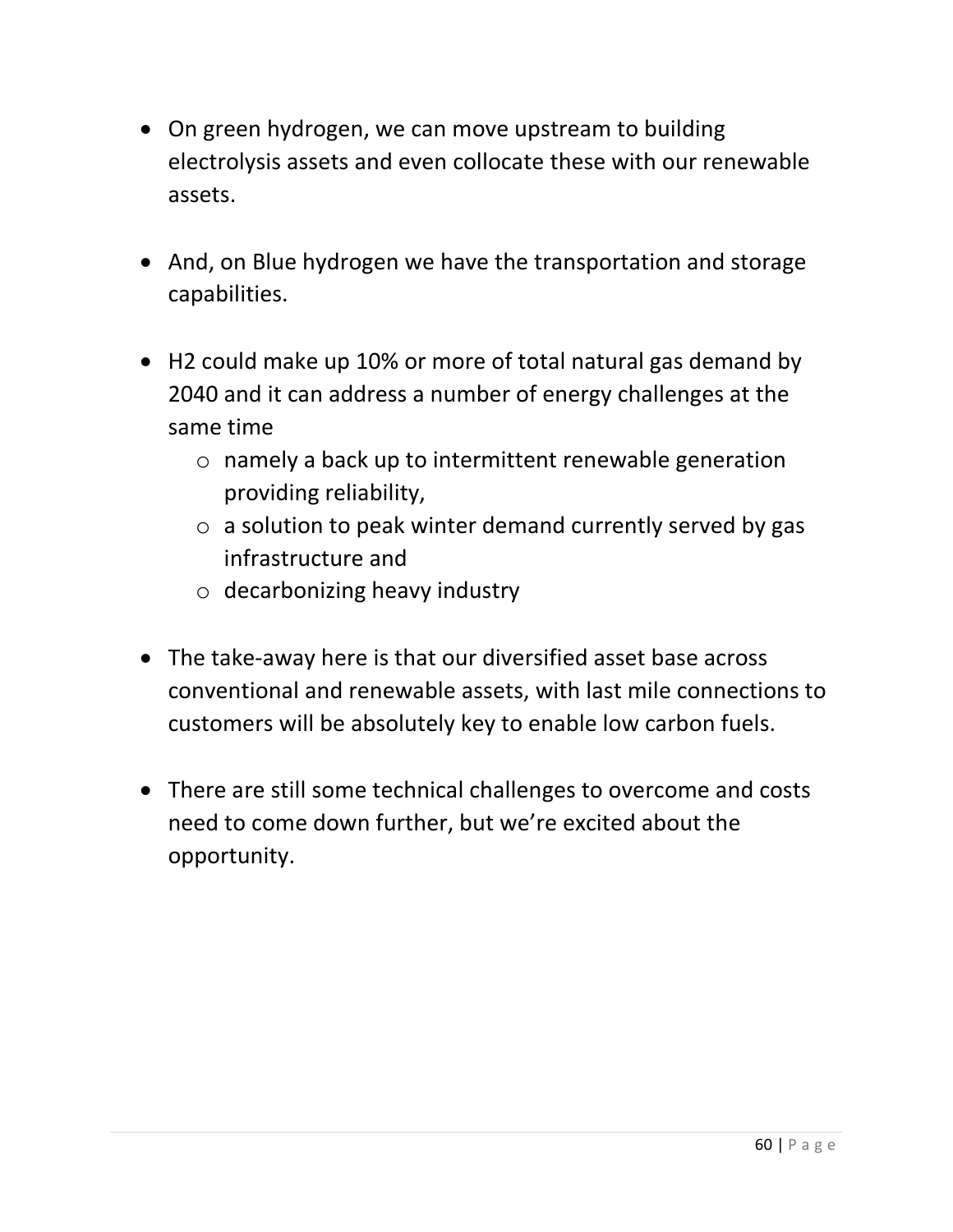# **Slide 49: Building on RNG Capabilities**

- Since our first foray into RNG in 2011 we have brought 3 projects into service and are executing 4 projects for in-service in 2022 and 2023.
- We have over 50 non-binding expressions of interest within our franchise, which indicates significant developer interest, and 15-20 projects in development.
- We are also developing partnerships that will generate even more investment opportunities.
	- o One example is our partnership with Walker Industries and Comcor Technologies which brings together their relationships and technical expertise in building and operating landfill sites with our expertise in gas processing, injection and delivery systems and in marketing natural gas.
	- $\circ$  The partnership will initially prioritize the 40 existing landfill relationships our partner is bringing
- [Today's announcement of our partnership with Vanguard will see opportunities surface across our Gas transmission asset base]
	- o 8 projects initially generating up to 2bcf/year of RNG
	- o But many other potential sites identified over the next 5 years
	- o Creates a nice opportunity set for further growth through this partnership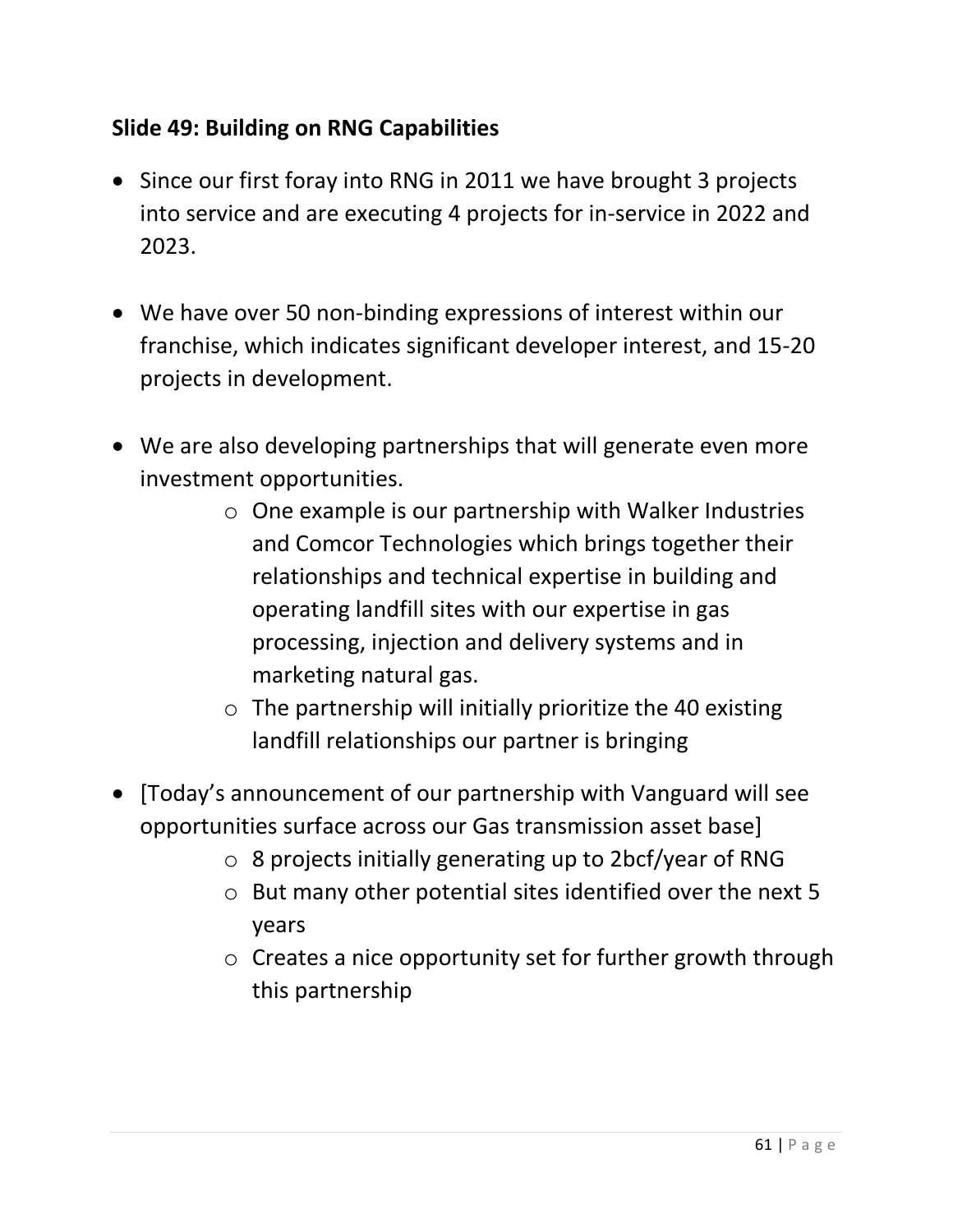## **Slide 50: Early Investment in Hydrogen**

- Our foray into green hydrogen production and blending is a good example of how we identify and incubate an idea, pilot and then deploy.
- We invested in Hydrogenics (now a part of the Cummins group) over a decade ago and set to work on identifying a pilot opportunity.
- This effort resulted in North America's first utility scale power to gas facility at 2.2 MW.
- The plant was brought into service in 2018 to provide grid stabilization services to the Independent Electricity System Operator in Ontario.
- We are currently engaged in two additional pilots utilizing this plant, one which will be in operation by Q4 2021 blending  $2\%$  H<sub>2</sub> by volume for 3600 customers in Markham.
- The other pilot contemplates fuel for fuel cell transit buses and could be ready in 2022.
- An in Quebec, we're working on another pilot which is orders of magnitude bigger.
	- o this pilot scales up from 2% volume blend to a 15% volume or 5% energy blend, and from 4,000 customers to 40,000 customers.
	- $\circ$  This scale up is significant, it is an entire system as opposed to a closed loop and will provide significant learnings required to implement this in the rest of our system.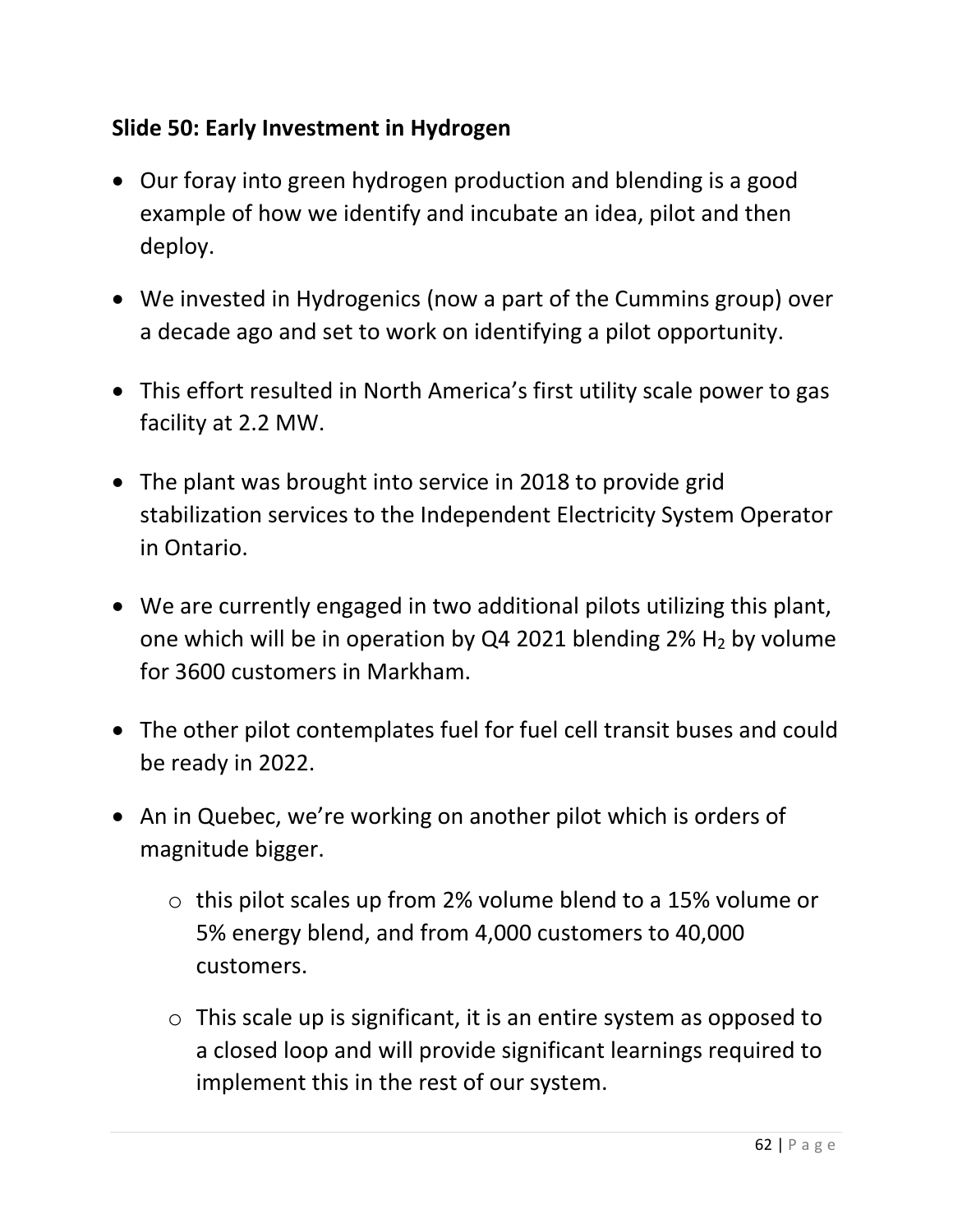## **Slide 51: Next Frontier – Carbon Capture**

- There's no doubt that carbon capture and storage will be imperative, as we achieve our collective GHG emissions reductions targets.
- Energizing the world with zero carbon fuels and renewables cannot logistically happen fast enough to hit the 2 degree scenario or better.
- Large scale CCUS will be critical to meeting our goals.
- The good news for us is it will become a big infrastructure investment opportunity
	- o Forecasts suggest that CCUS could grow from a \$1 Billion industry today to over \$1 trillion by 2050
- What will really drive that investment is a price on carbon.
- Whether that's established by governments and/or the private sector, carbon markets will become more transparent and liquid over time, which will underpin the economics of these capital investments.
- Enbridge has the expertise in transport as well as storage of energy products. We have also been a trusted infrastructure service provider to large emitters for decades.
	- o We'll use these advantages and build on them to develop a large presence in CCUS over time.
- We'll add new elements to our capabilities including best-in-class technology to compete and win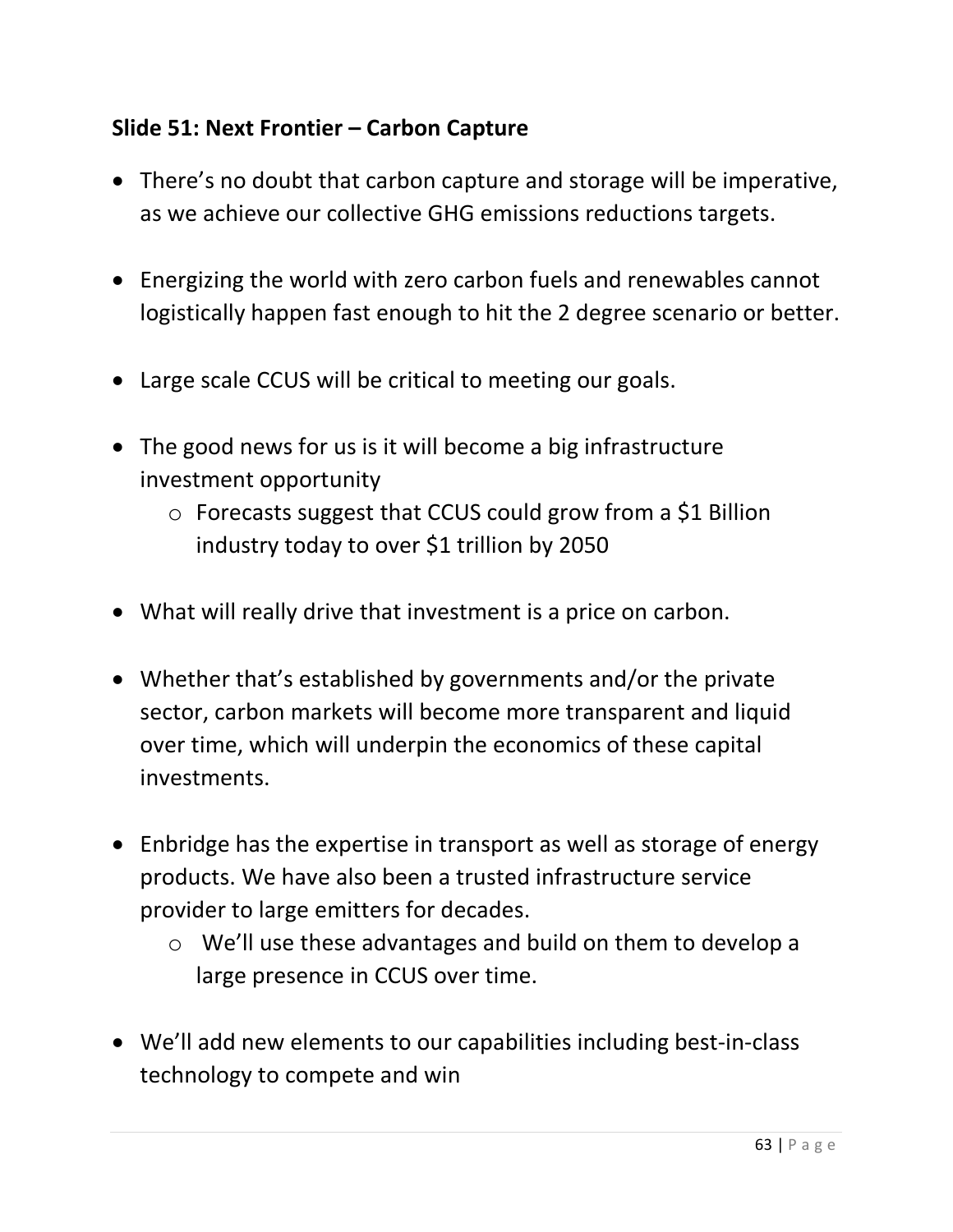- o Our partnership with Svante, which has a major capital cost advantage on carbon capture in the emerging market, as well as several large scale infrastructure development opportunities, is a good example of how we'll approach CCUS development.
- It will take time and won't happen overnight but Enbridge will be ahead of the curve and we'll capitalize when the scale opportunities come to fruition.
- Back to you Jon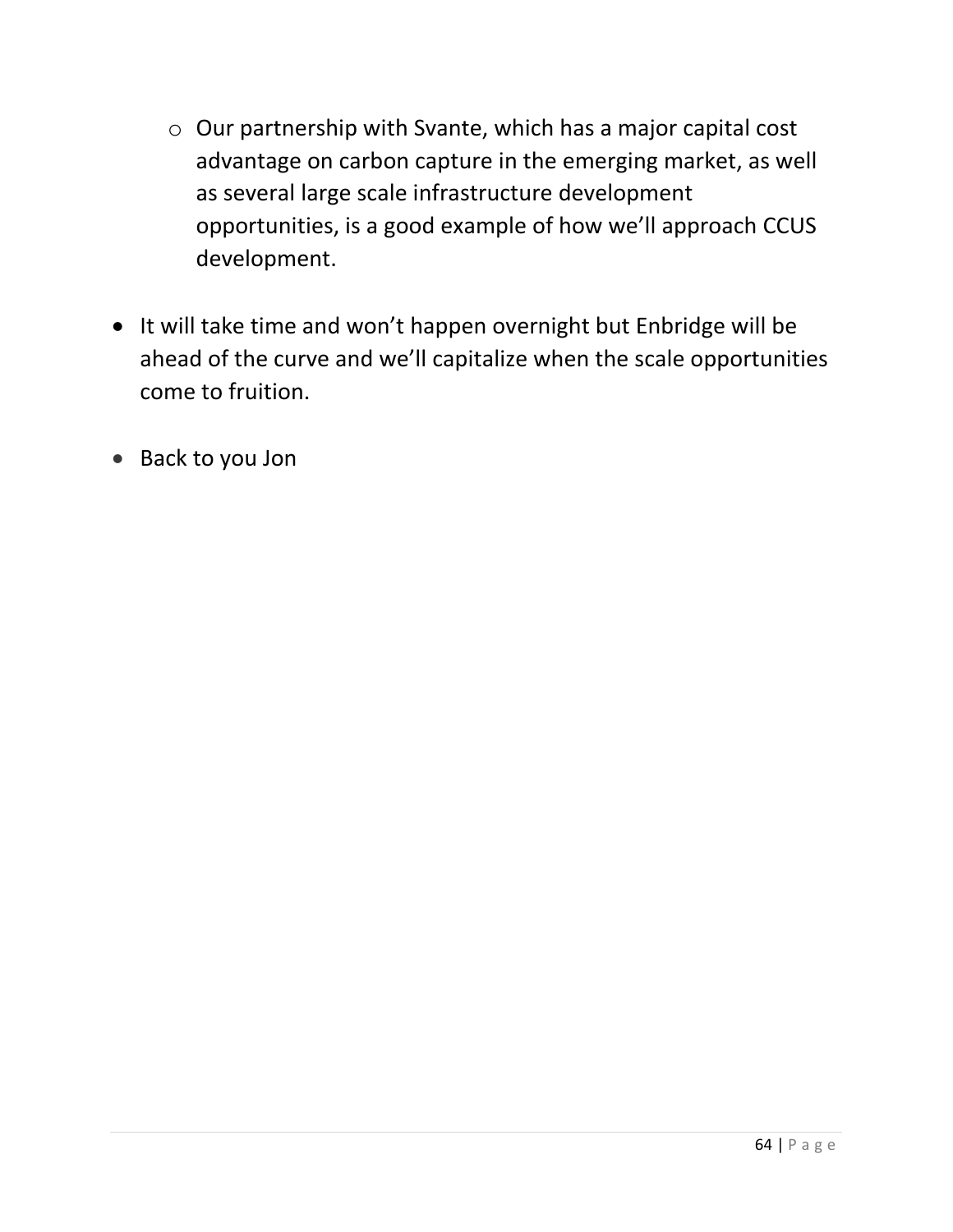#### Break

- Thanks Malini, we are now going to take a 10 minute break…
- …Hello everyone we are going to get started again in one minute…
- …Hello again everyone we are going to get started on the second half of our forum.
- We have taken you through our thoughts on the Energy Transition and the "E" portion of ESG.
- We are now going to shift gears and talk about the "S" & the "G"
- We have a lot to say on these topics so without further ado I am going to turn it back to Pete to discuss our approach to Stakeholder & Indigenous Engagement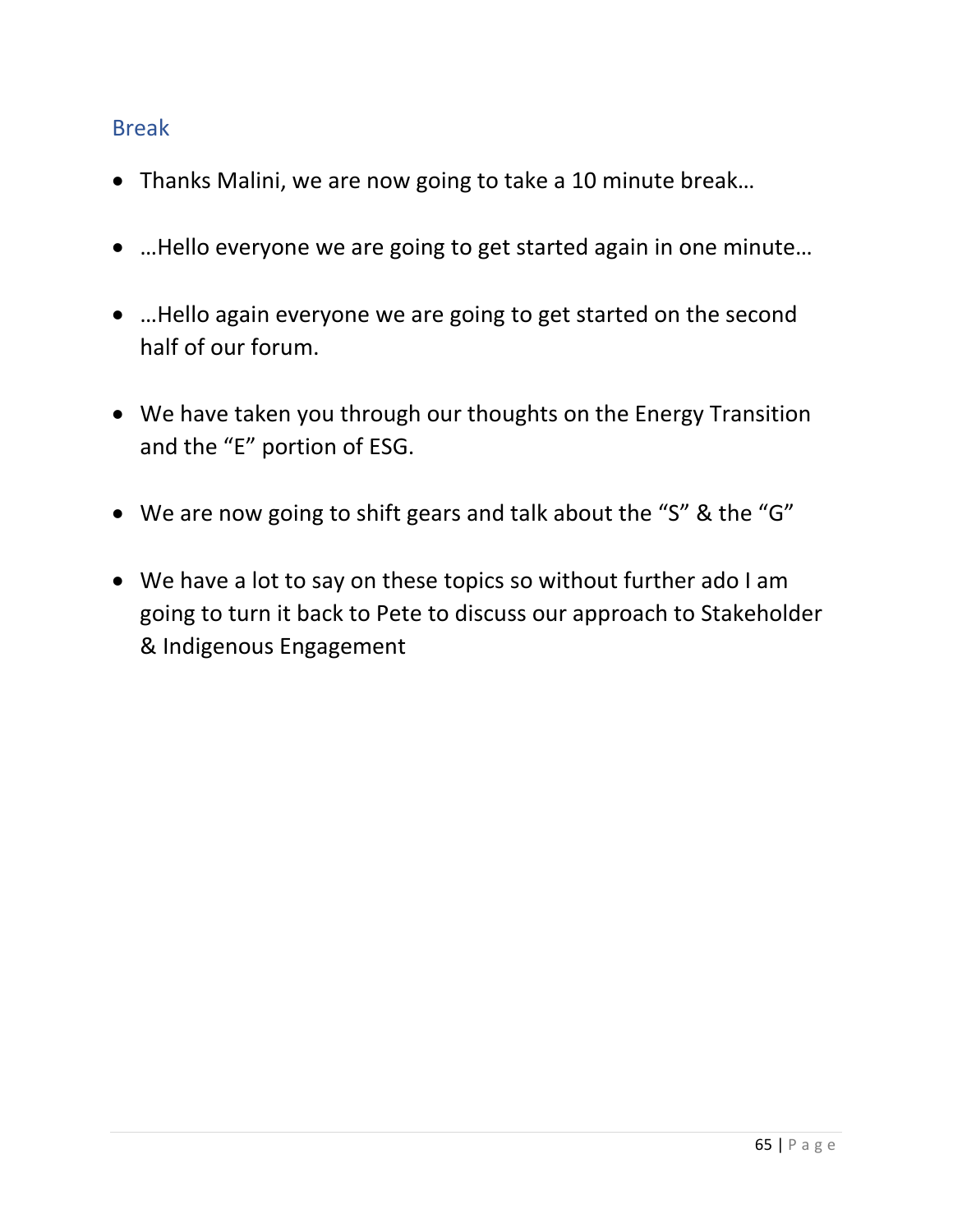# Stakeholder & Indigenous Engagement

#### **Slide 54: Lifecycle Engagement Approach**

- In our business, there's no substitute for strong relationships….
- Long lived assets *must* be supported by relationships built on mutual respect and trust….and established at the community level.
- This slide outlines our 4-pronged approach to engagement over the lifecycle of our assets – from project planning and build to replacement or decommissioning.
- It's easy to SAY we are committed to engagement -- but getting it right is HARD, resource-intensive work….
- Establishing and maintaining meaningful connections throughout a large footprint in over 10,000 communities – is no small task.
- In Minnesota alone, where construction is winding down on our Line 3 Replacement, our engagement has included over 3,500 community outreach meetings…not including more than 70 public regulatory meetings;
- And timing is important too meaningful engagement at the front end, before shovels are in the ground or a project is deep into permitting – lays the foundation for better outcomes.
	- $\circ$  Again, on Line 3 in Minnesota we made 320 route modifications as a direct result of stakeholder and tribal input.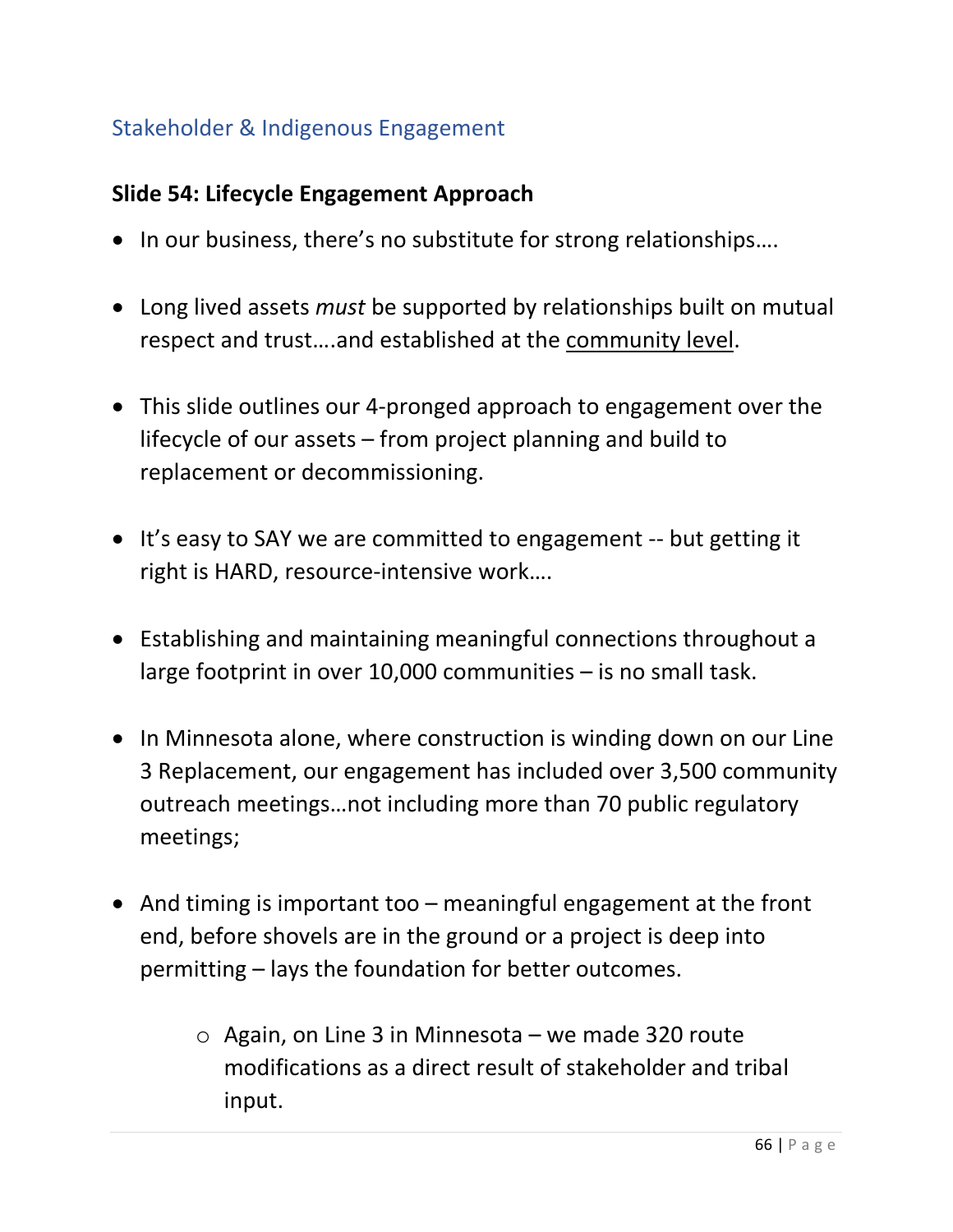- o We secured more than 6,000 mutual agreements for land rights necessary to replace Line 3 -- with no eminent domain exercised on the entire project.
- o We also secured broad community support -- with no ROW counties opposed to Line 3;
- o We leveraged our partnerships at the local level leading to more than 8,500 jobs in MN (more than three quarters of those jobs were locally sourced)…on \$4 billion of private investment in Minnesota's energy infrastructure.
- Given the sheer number of communities in which we operate, our engagement model is built from the ground up…
- Taking into account the unique circumstances of each region and community while maintaining standards of practice across the company.
- This model is helpful, especially in an Indigenous context.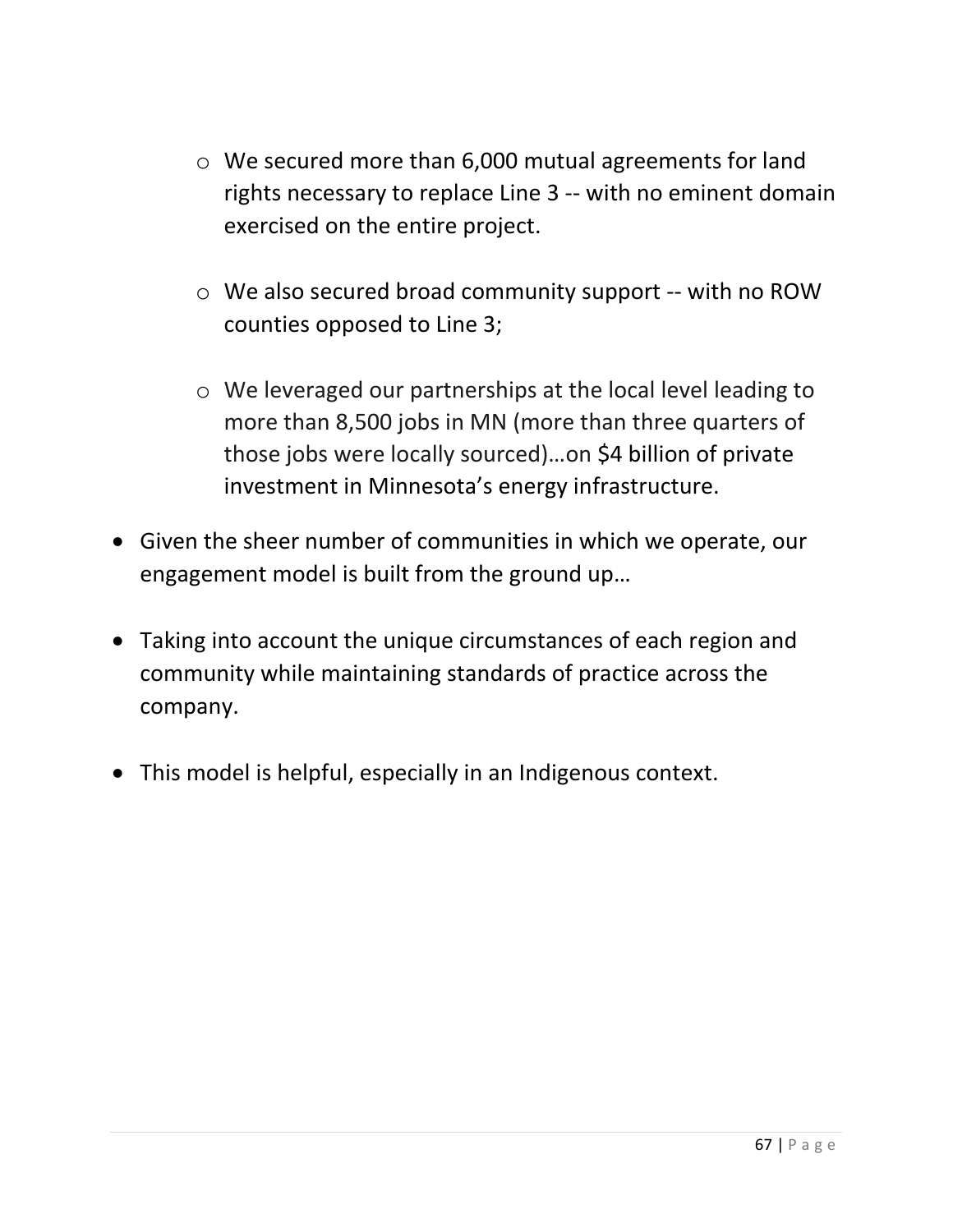### **Slide 55 – Indigenous Inclusion**

- We engage with more than 300 Indigenous nations and groups in Canada and more than 40 federally recognized tribes in the U.S.
- We've been doing this long enough to understand that Indigenous nations aren't just stakeholders – they have specific treaty rights.
- And, while Indigenous Peoples in North America share a difficult collective history, no two nations are the same -- each nation has unique history, traditions, and culture.
- At Enbridge, we recognize the importance of reconciliation between Indigenous nations and broader society.
- And…we believe that companies have an active role to play.
- For us, it all starts with understanding that we have more to learn….and an obligation to do so:
	- o That's why *all* Enbridge employees whether an engagement professional on the ground…or an accountant in Houston – must complete Indigenous cultural awareness training.
	- $\circ$  It's simple when you begin to understand the Indigenous experience in North America…
	- o The central importance and deep connection to land and water that is embedded within Indigenous values and way of line….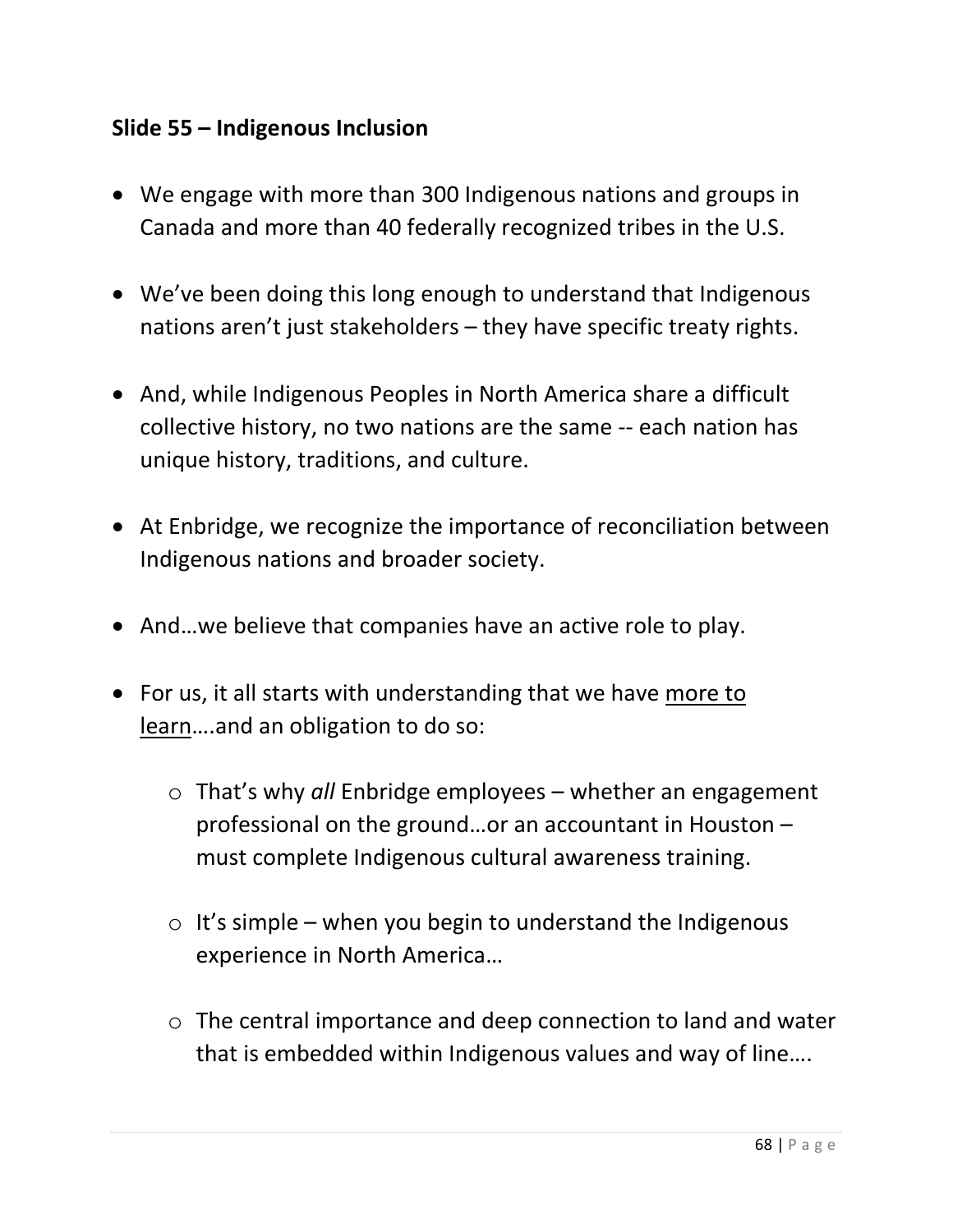- o When you know that young children were systematically taken from their families and sent to residential schools…
- $\circ$  It becomes clear how deeply held mistrust, anger and resentment can be.
- So, trust and mutual respect -- have to be built from the ground up.
- Our experience suggests that time… understanding…consistent effort and…delivering on promises can bridge the trust gap.
- We've seen this happen first-hand; 10 First Nation leaders from Canada penned an article in the *Minnesota Star Tribune* inviting US nations to work with Enbridge during the permitting of Line 3.
- A decade earlier, many of these same leaders actively blockaded Enbridge ROW as we looked to build the Alberta Clipper project through Canada.
- We listened carefully truly listened.
- We heard that nations wanted Enbridge to deliver more economic opportunity – they wanted their businesses and people to move up the value chain.
- And they wanted Enbridge to prioritize environmental and cultural protections, while also providing the training…and supply chain protocols that would create opportunities for direct participation.
- We committed to make this a reality.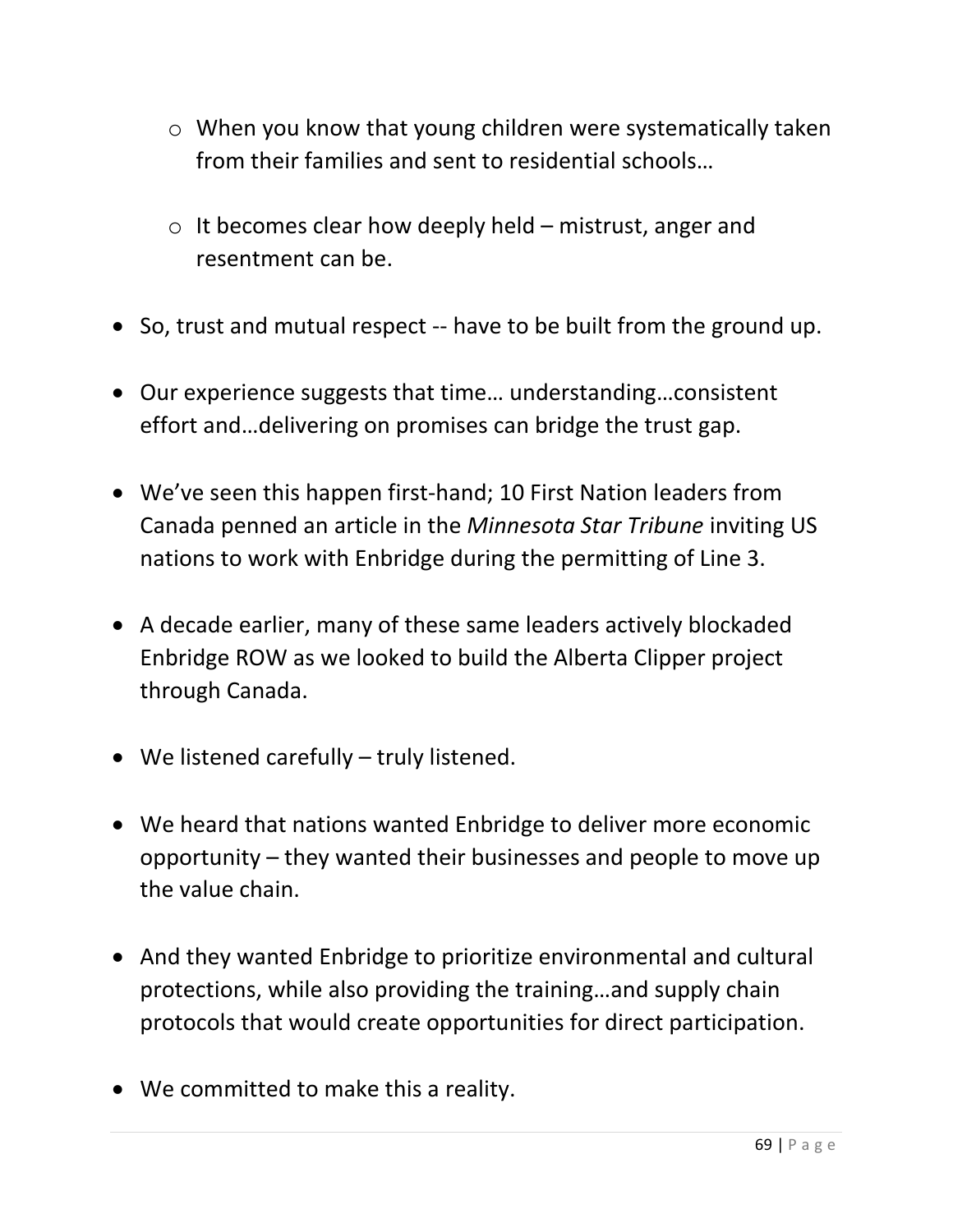- And together we identified Indigenous businesses, capabilities and gaps; provided specific training; and overhauled our supply chain procedures to ensure that these businesses could compete for contracts (i.e. SERC).
- The result is reflected in our Line 3 experience on both sides of the border.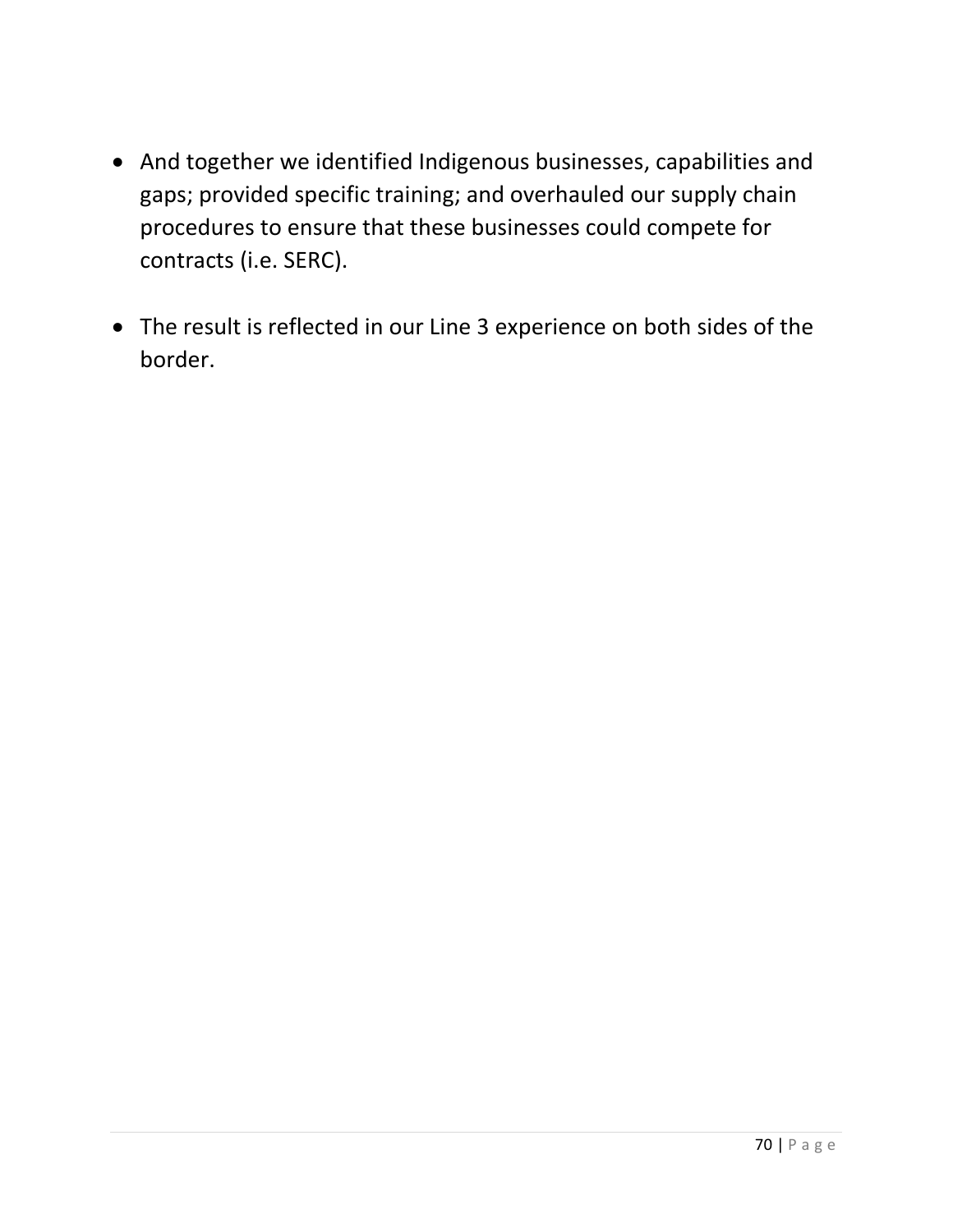## **Slide 56: L3R – Community Engagement in Action**

- This slide provides some of the measures of success on Line 3 in terms of:
- Job creation…economic opportunity….and land agreements…
- It also highlights Minnesota's first tribal cultural resources survey for the entire pipeline ROW & the tribal monitoring program that was designed for construction and overseen by the tribes.
- We're proud of these proof points …but instead of listening to me I think this brief video will give you a better perspective from those involved in the project, on the ground.

### **Play Video 5 - Communities**

• All of this starts to illustrate how business can help to drive societal connection and collective value.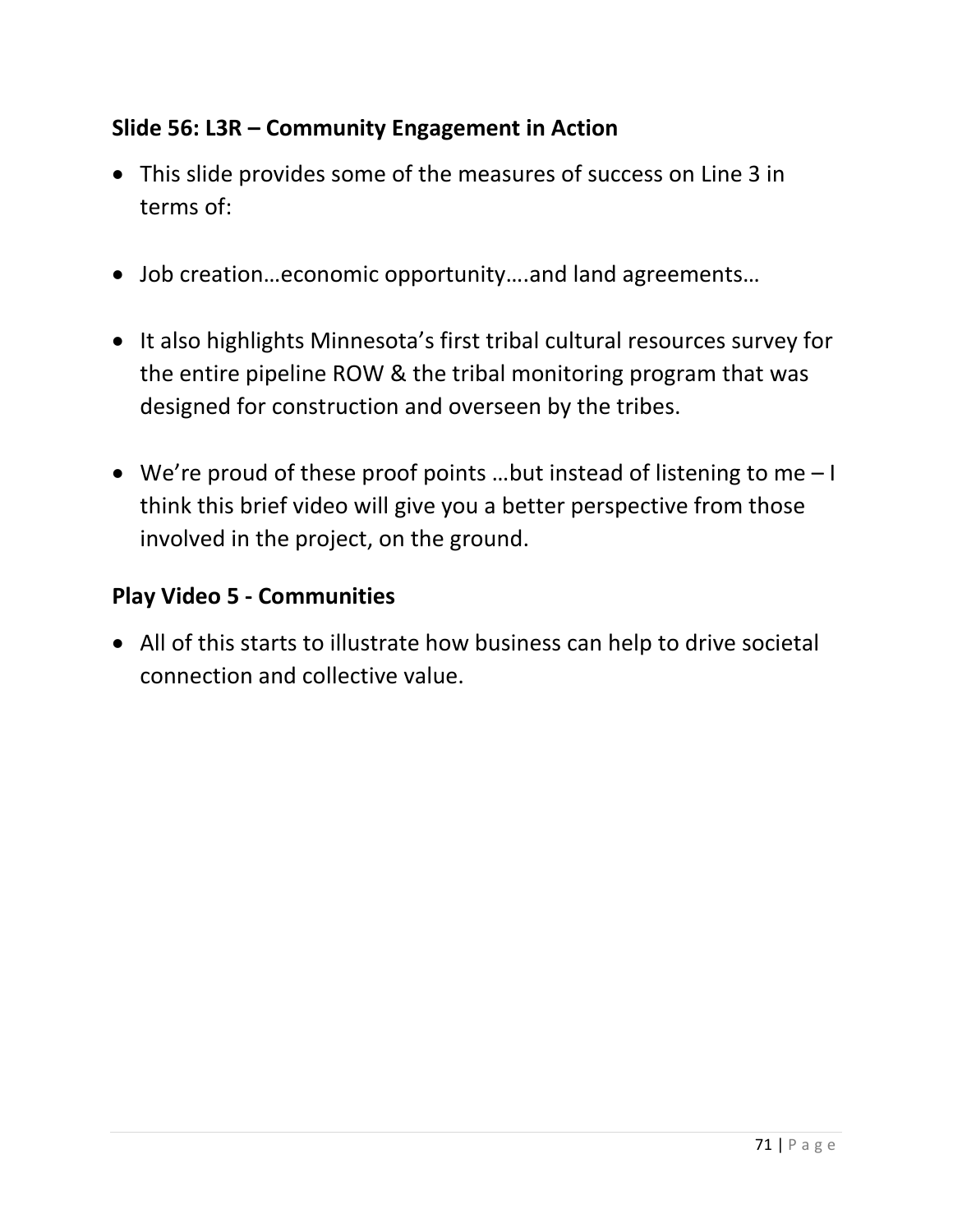## **Slide 57: Creating Societal Value**

- Engagement and inclusion in our operations represents just one dimension of our efforts to build sustainable and mutually beneficial relationships across our value chain.
- This slide captures some of the social and economic impacts of our business that extend well beyond our footprint.
	- o With our 12,000 Enbridge employees -- who focus on making their communities better -- across North America and Europe.
- As a company, we look to support our right of way communities in ways that create value for them and our business.
	- o This includes helping communities and organizations realize their goals and priorities through our employee volunteers and corporate giving.
		- For example, our Safe Community First Responder Grant Program helps first responders acquire new safety-related equipment, obtain professional training and deliver or receive safety education.
		- We've directed roughly \$20 million through this program over the years.
	- o We're also working on making our supply chain more diverse and inclusive to further expand the benefits of our operations in the communities in which we live and work.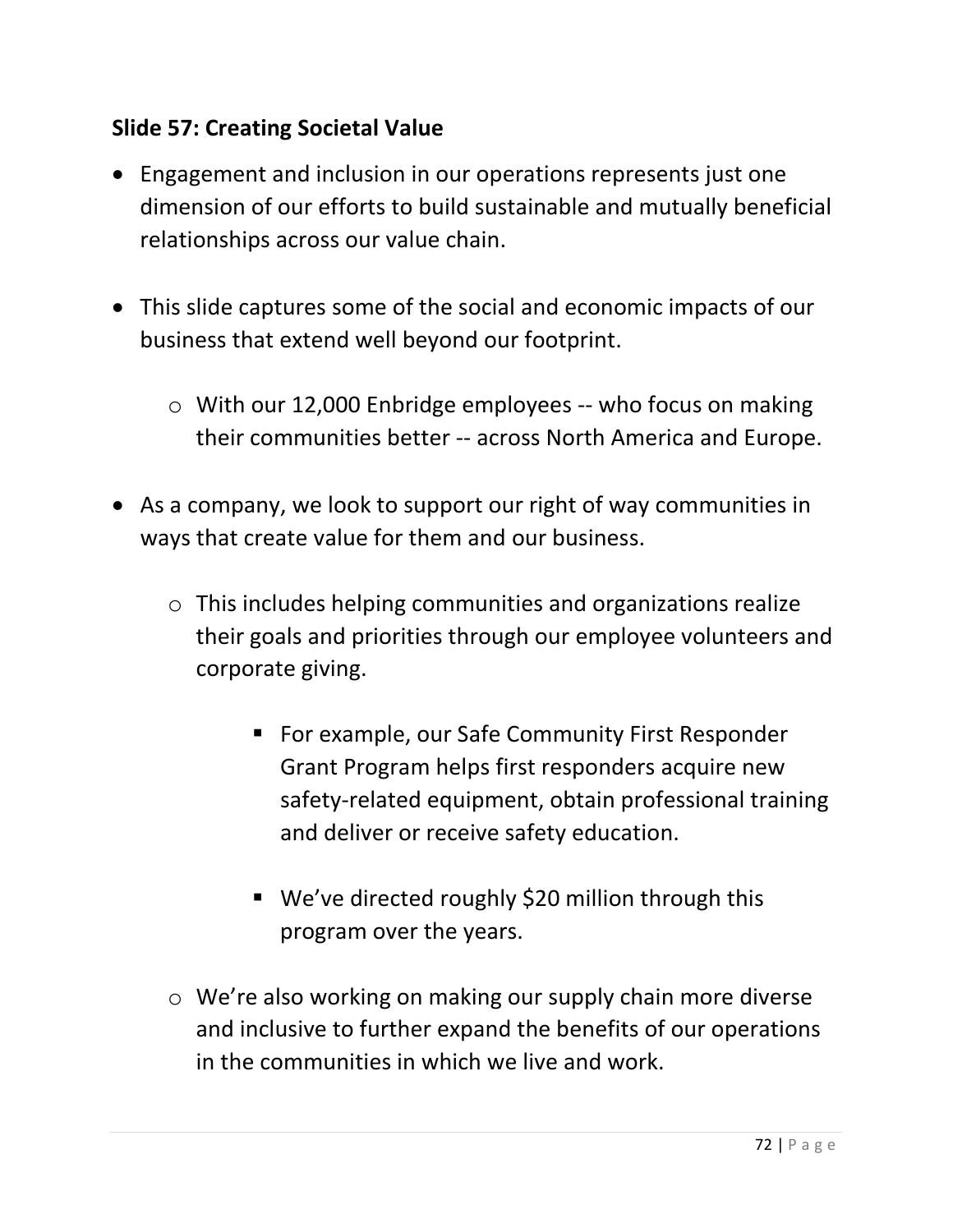- $\circ$  And in many of the communities, Enbridge is among the largest taxpayers -- indirectly supporting programs that benefit community priorities more broadly.
- With team members across North America, and linear infrastructure which extends across thousands of communities, being a good neighbor is central to how we live our values every day.
- With that, I'll hand it over to Melissa to cover how we're engaging our employees across North America and building a more inclusive workforce**.**

# **Play Video #6: Diversity and Inclusion**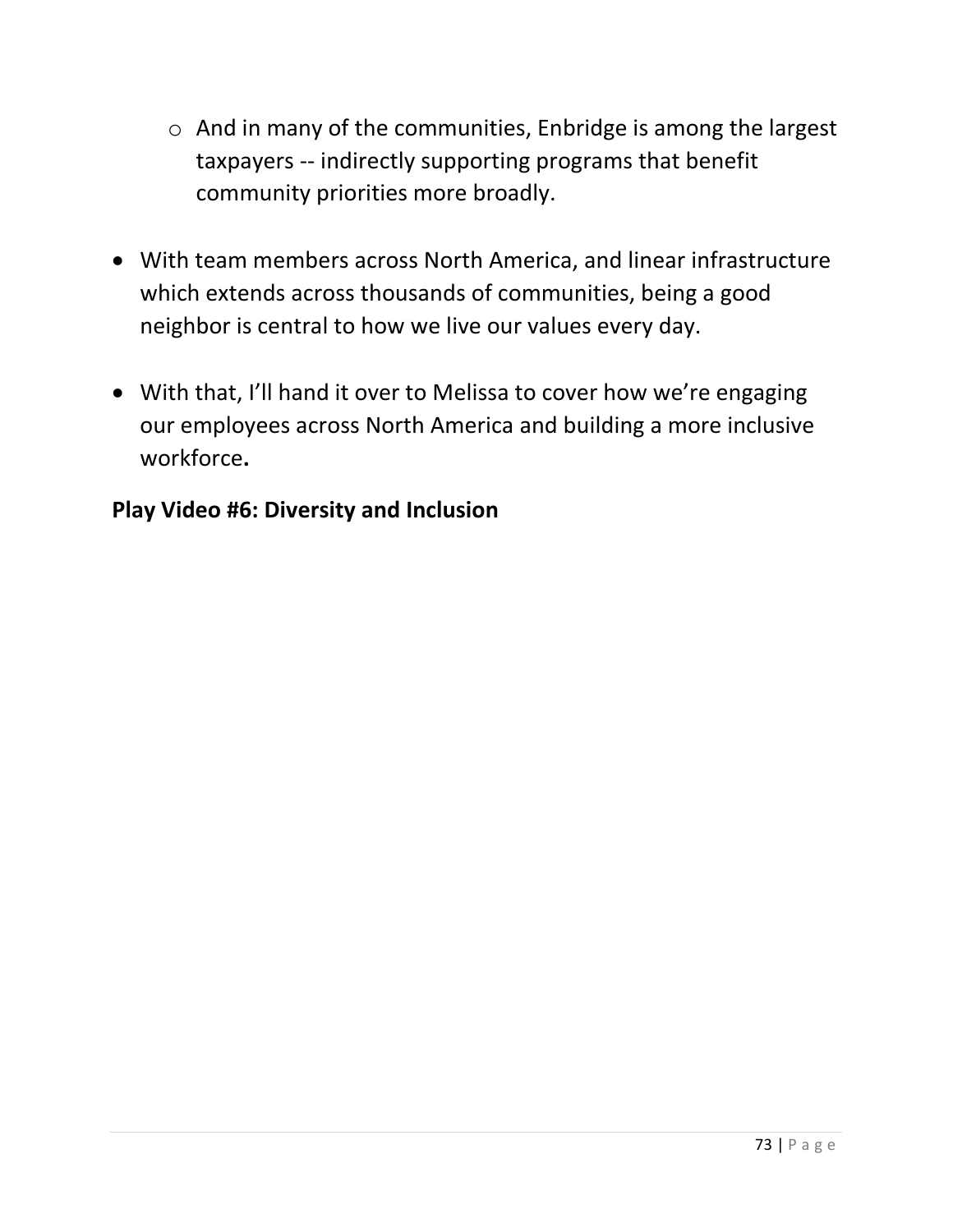## Energized & Diverse Talent

#### **Slide 59: Our Core Values**

As a values driven organization,

- Our values define how we work together and engage with stakeholders
- Inclusion is a core value that is important to each and every one of us
- Inclusion is simply defined as everyone an environment where all can fully contribute to innovation.
- As we've progressed our approach to DEI, it was important to increase its prominence and it's now specifically called out as one of our core values
- This was supported by our employees who played an important role in defining what this means at Enbridge
- It is through having an inclusive workplace that we will be able to truly harness the power and maximize the value of our diversity
- Discussing the value of DEI is not a new conversation at Enbridge. We have seen the positive impacts for our business, employees and communities we operate in by leveraging diversity of thought to drive better outcomes.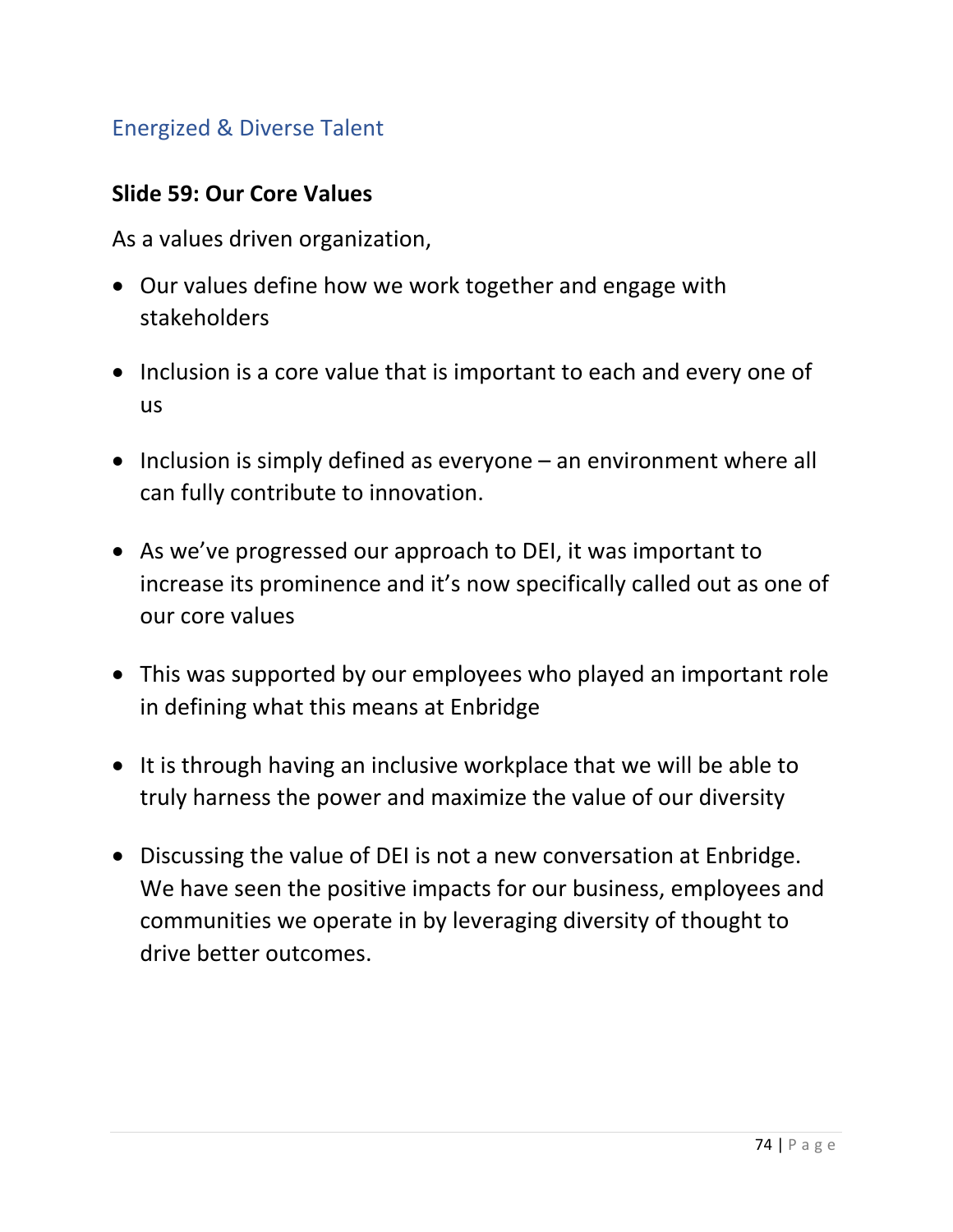# **Slide 60: Values in Action – Covid-19 Response**

- Before I get to how we're embedding DEI into our business, I want to highlight how we've been living our values during the Pandemic.
- We're all responsible for the safety of our teams, our families and communities, which is why we have developed industry leading COVID19 safety protocols founded on medical expert advice
- Our response in 2020 included quickly putting protocols in place, that focused on safety, flexible work arrangements, expanding our mental health focus, and creating opportunities for our employees to support local communities.
- Overall, our workplace transmission has been minimal, and our EE engagement has remained strong.
- we've also contributed relief funding and safety equipment to local communities and front-line health care professionals
- With increasing COVID-19 cases, infections and hospitalizations continuing to rise, we have implemented a new Vaccine and Testing Policy which includes mandatory COVID-19 testing for all team members who are not fully vaccinated.
- The mental health of our team members has been at the forefront throughout the pandemic –We have taken a human centered approach, we listened, demonstrated compassion and reinforced the criticality of well-being – and that continues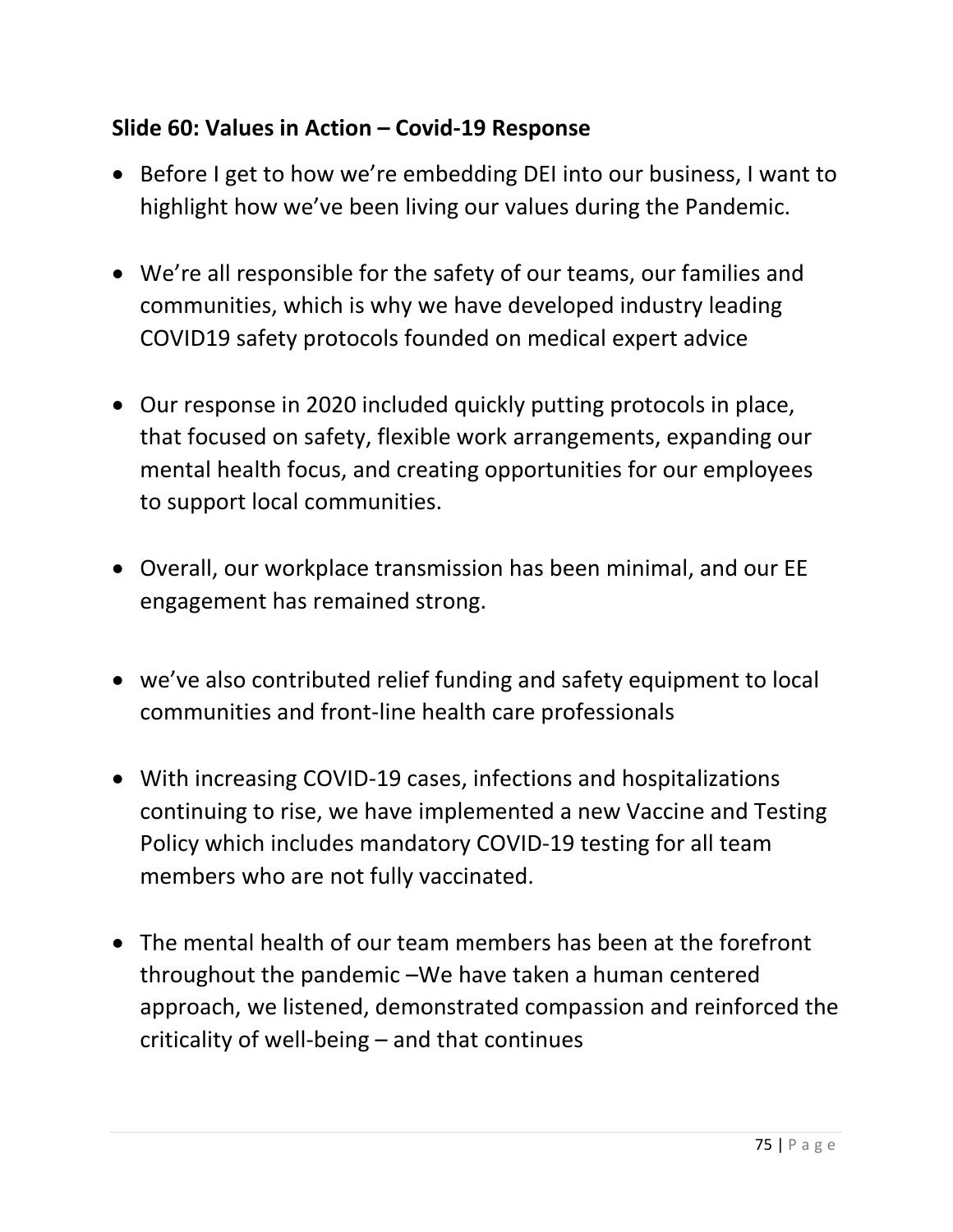# **Slide 61: Diversity, Equity & Inclusion**

- In November 2020 we announced our representation goals, which included a focus on women, ethnic and racial groups, people with disabilities and veterans
- We have been tracking goals internally, and sharing transparently via our diversity dashboard for 4 years beginning with gender and then expanded to broader diversity)
- Our goals are important, but only one part of the equation
- Since joining Enbridge, I have spent time connecting with people, reviewing our strategy and progress. I am confident we have the right strategy and actions to move us forward
- Our diversity strategy has expanded to focus on Inclusion, Diversity, Equity and Accessibility and is aligned around 3 goals: engage & empower EEs; embed equity; and elevate diverse talent
- Our strategy is enabled through the contributions of our internal ecosystem: employee communities such as our 10 Employee Resource Groups, and other DEI councils that make this a distributed way to drive strategy and outcomes
- We also have an external ecosystem that we engage with to ensure we contribute to and learn from leading practices – such as BlackNorth, ACTUA (an organization that prepares youth for STEM skills with a focus on girls and our Indigenous population) and CEO Action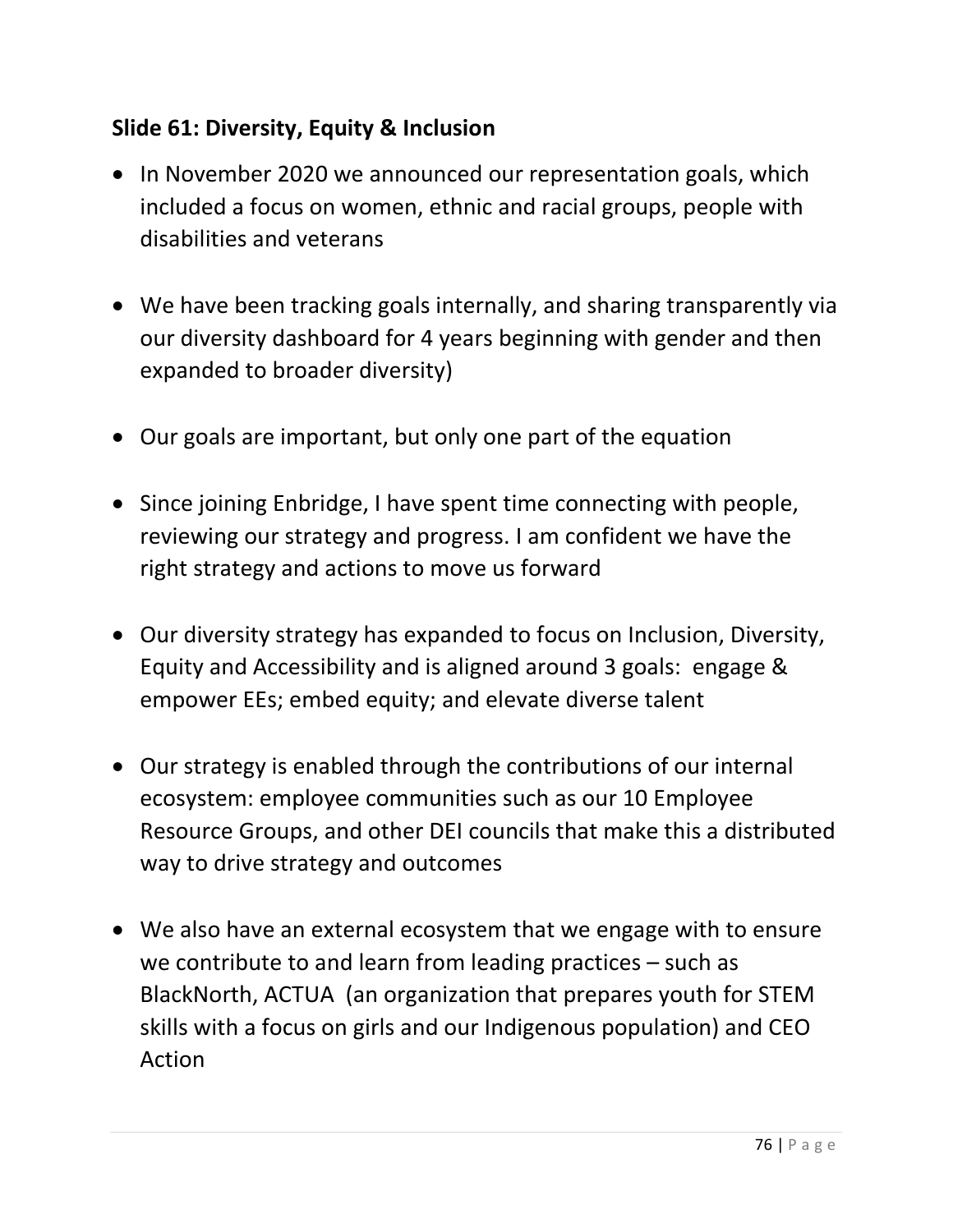- Accountability is important and so last year we aligned achievement of our diversity goals with compensation and they are embedded within scorecards used in the calculation of our short term incentive plan.
- This includes representation goals, completion of core training associated with unconscious bias, anti-racism and Indigenous awareness, hiring activities and leader conversations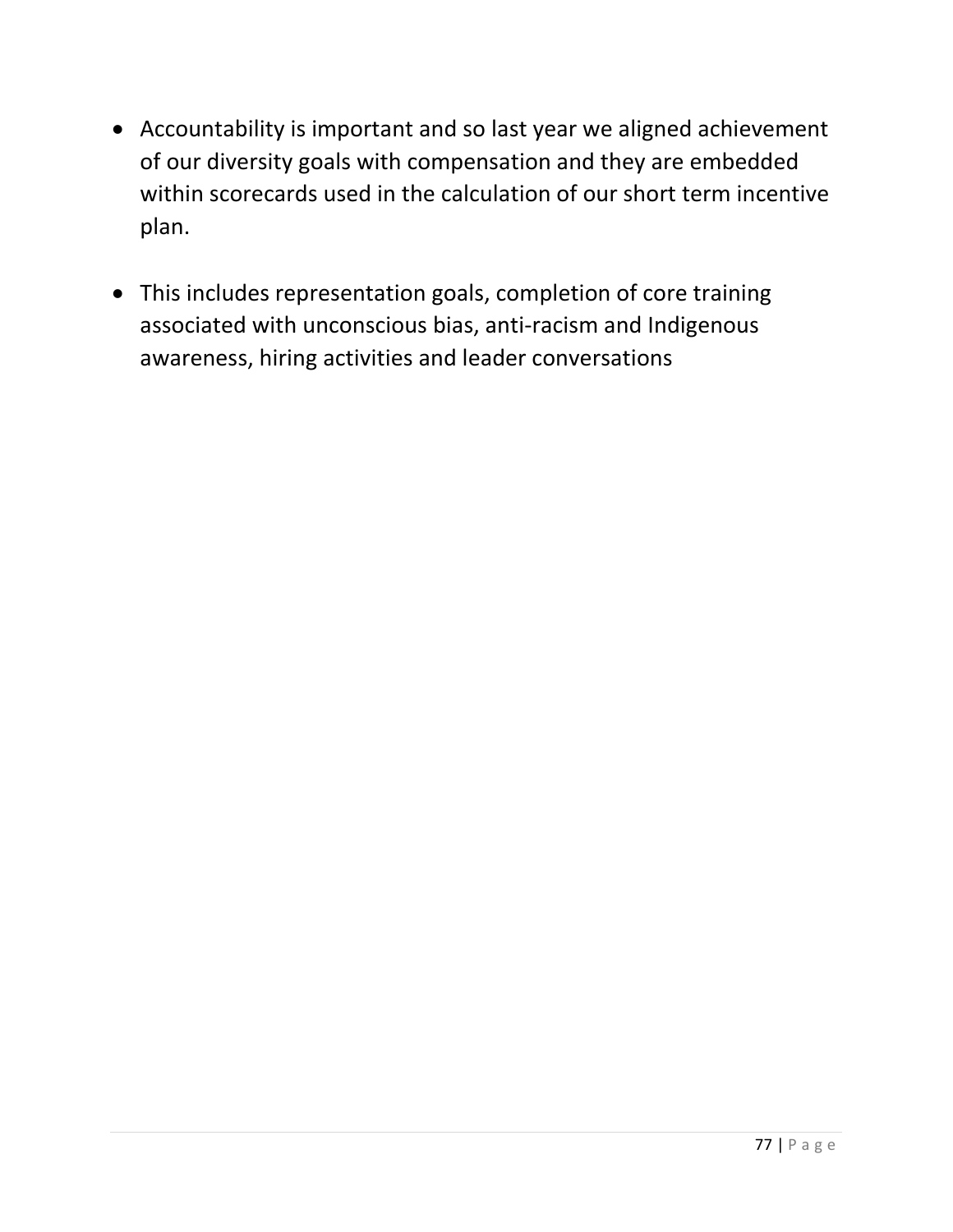## **Slide 62: Putting our Diversity Plans in Action**

#### Engage & Empower Employees

- In order to truly engage and empower our people we have focused our efforts on increasing awareness and education
- In addition to formal programs, we are supporting leaders with how to engage in conversations with their teams on topics such as allyship and micro aggressions
- We have also been deliberate in listening to our people
- In 2020, we sought to understand the experiences of our Black employees. We hosted focus groups which informed our Black Equity Plan.
- The Black Equity Plan comprises actions focused on breaking down systemic barriers to equity and ensuring black employees are represented across all levels – it contains specific actions related to actively reaching out to Black job seekers, driving equity in our talent programs and developing anti-racism learning to help build allies
- This plan, is also shared internally for all employees to view, and we regularly provide updates to leaders and the Board, on our progress.
- The result of listening to our employees led to conducting focus groups with other under-represented and well represented employee groups, and actions as just described

#### Embed Equity

• Embedding equity is an ongoing focus to ensure our processes, programs and policies are fair for all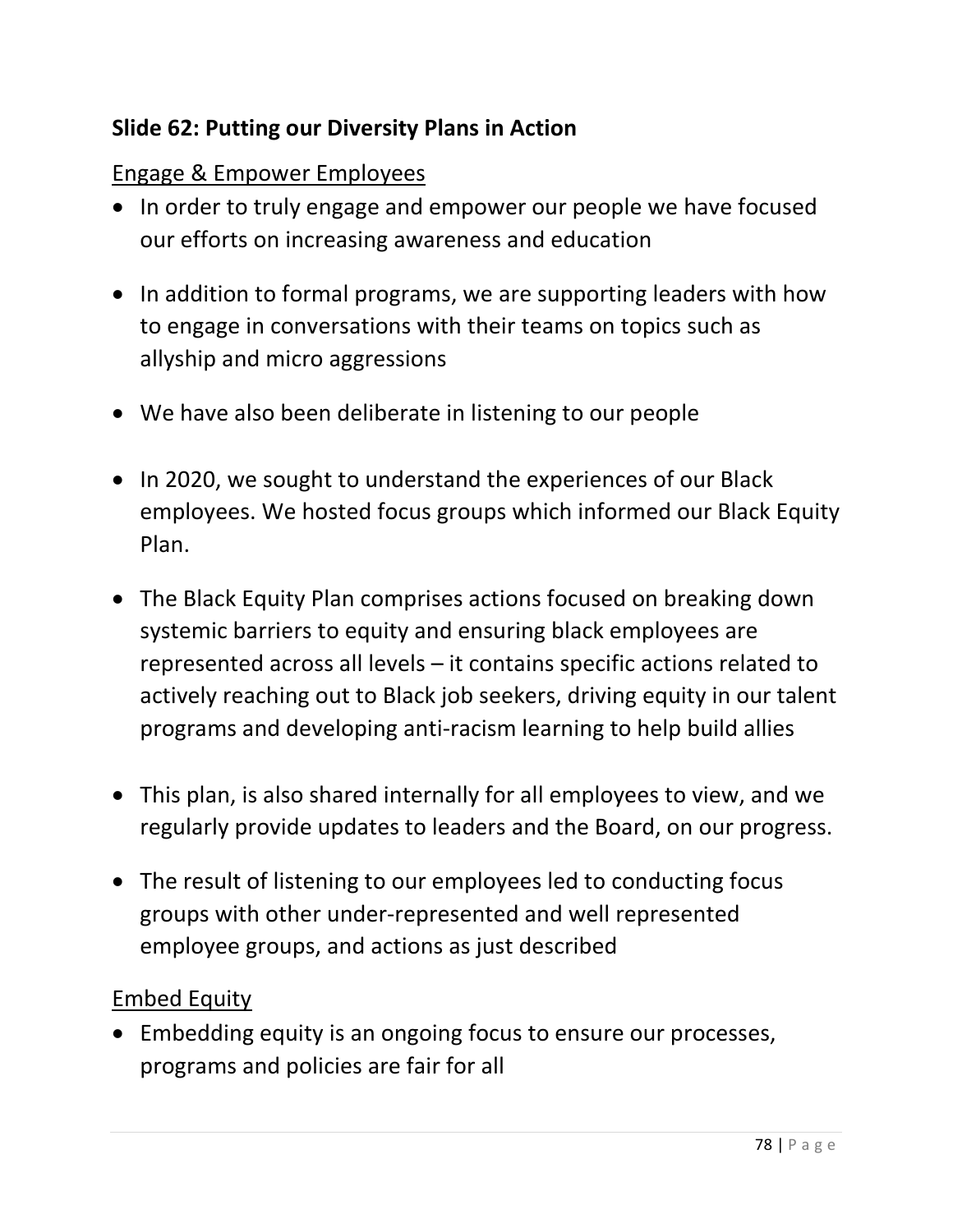- For example, from a recruitment perspective: how we inspect our processes so that we don't leave any talent out, including:
	- o Targeted recruitment strategies to increase our reach to diverse applicant pools
	- o Hiring manager education at the point of initiating recruitment on things such as the value of diversity and unconscious bias
	- o And, ensuring job postings are inclusive in language
- We have embedded inclusion checkpoints in people practices such as performance management, leadership development, succession and pay
- Specifically, from a pay equity perspective, we are committed to ensuring employees are paid fairly
- Characteristics such as gender, disability, race, ethnicity and age are not used in determining employee compensation. We have processes in place to ensure that we are meet our commitment to fair pay, and we carefully monitor this to ensure equal pay for equal work

#### Elevate Diverse Talent

- Elevating diverse talent is about transparently reporting our progress.
- That's key to understanding the talent we have, their rate of progression and how we can best support that
- Our dashboard has been essential to driving action to improve representation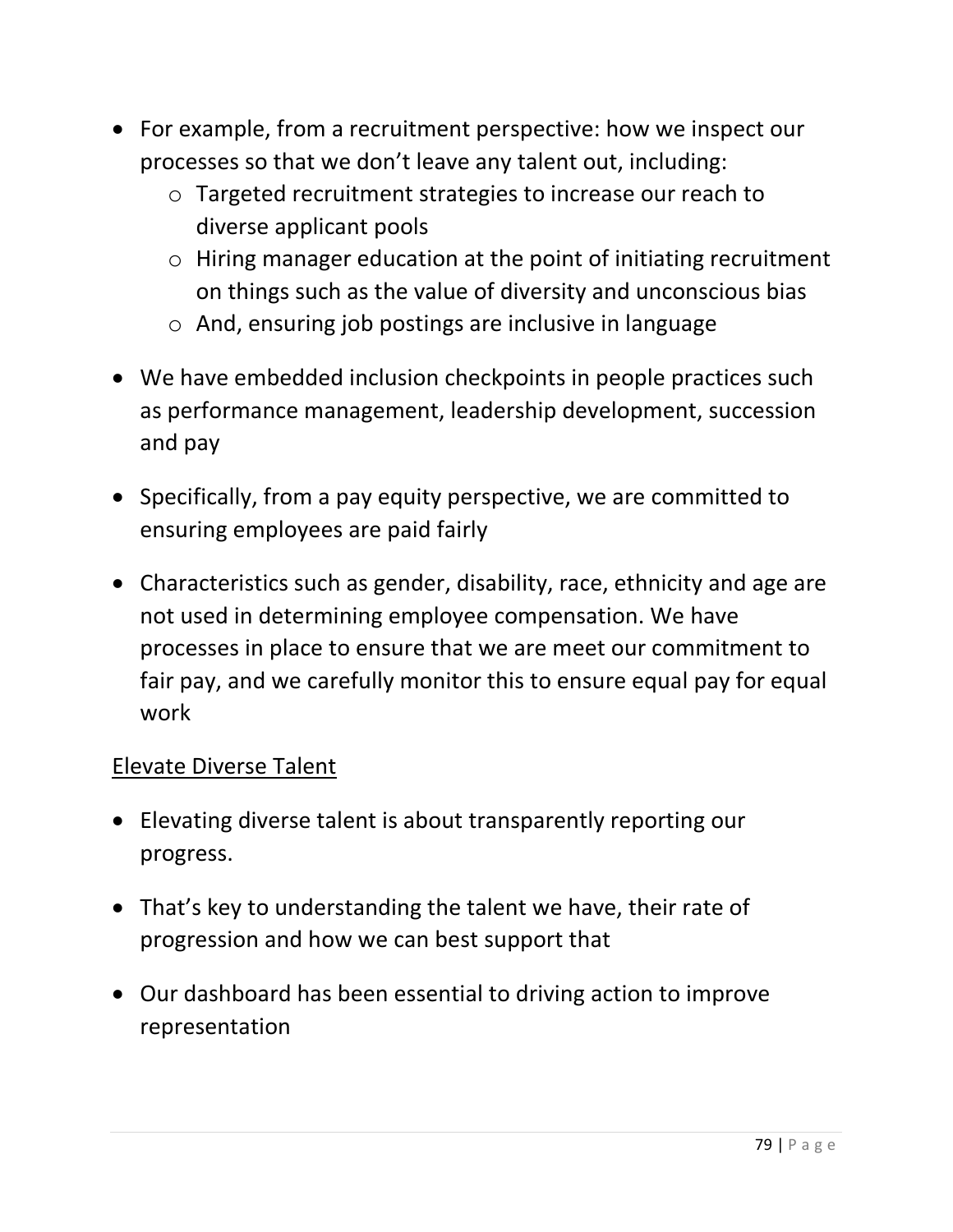# **Slide 63: Holding our Suppliers Accountable**

- A strong, diverse supplier community is essential to the resiliency and agility of our supply chain and contributes to the economic vitality of the communities where we live and work
- We've had a focus on Indigenous reach in our supplier diversity strategy for some time, and what is more recent has been to progress this reach across other ethnic and racial groups, women, those from the LGBTQ2S+ community, differently abled, veterans, and other historically underrepresented groups – a broader reach to reflect the communities we operate in
- Our program focuses on four areas:
	- o Sourcing diverse suppliers to grow our direct business with diverse suppliers through buying needed goods and services from diverse suppliers
	- o Developing diverse suppliers for success
	- o Demonstrating support for diverse suppliers. For example, we are a national corporate member of three national-level advocacy councils:
		- National Minority Supplier Development Council
		- Canadian Aboriginal and Minority Supplier Council
		- Women's Business Enterprise National Council
- We measure our progress through meaningful key performance indicators such as our spend with diverse suppliers and subcontractors
- We see our suppliers as an extension of us and our Supplier Code of Conduct outlines our ESG expectations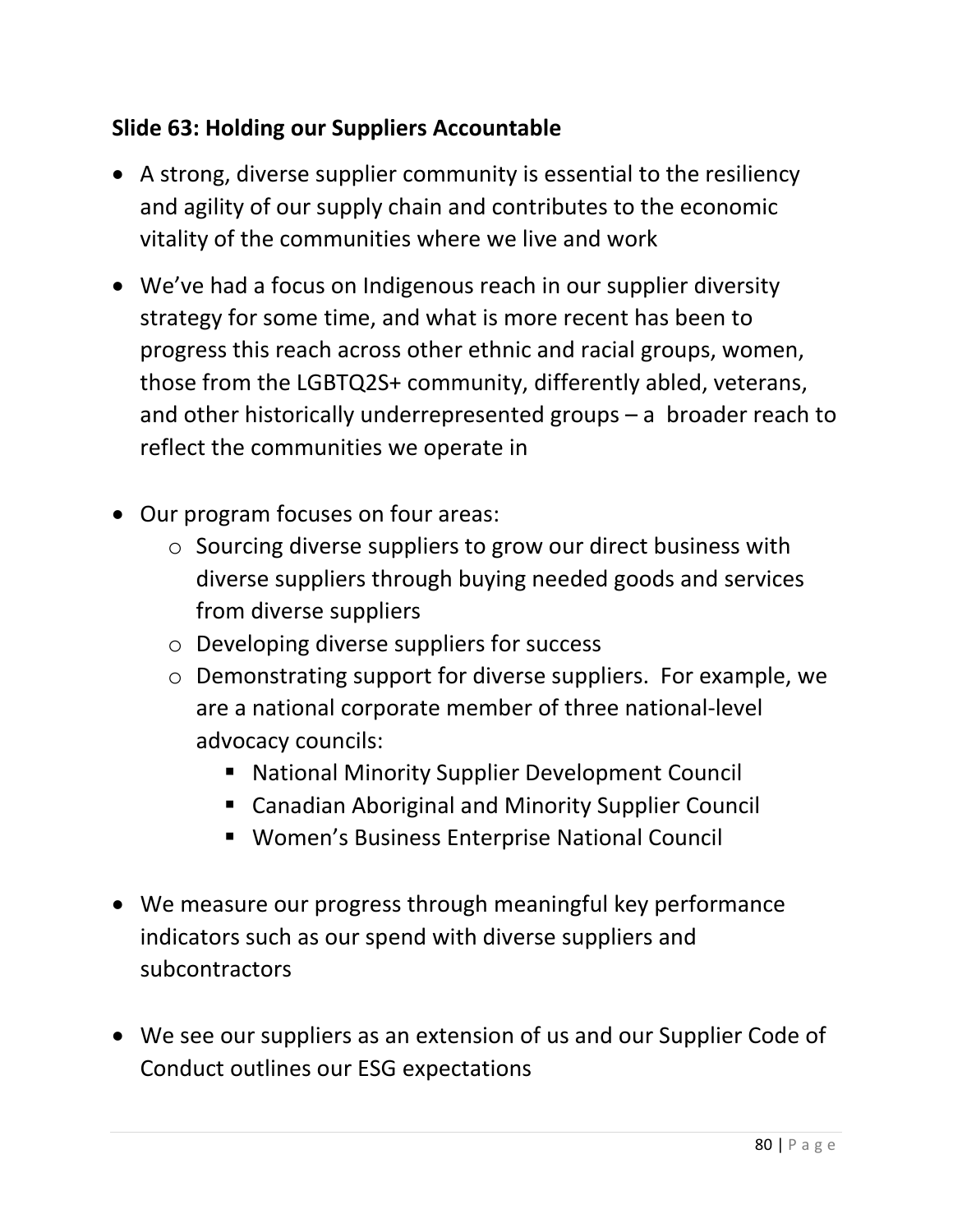### **Slide 64: Our Path Forward**

Our path toward continued progression includes a disciplined approach to inclusion, grounded in measurement and data

- Despite having made strong progress, we know we can't stop here.
- We are proud of the recognition received to date through awards or media acknowledgement – however we don't do this for the accolades. By taking a leadership position with bold steps that demonstrate our commitment we hope this will encourage others to follow
- We remain committed to measuring our progress, sharing progress transparently – internally and externally
- We hold ourselves accountable and challenge each other to be better
- Taken together these ambitions will contribute to driving better outcomes for our people, customers, communities, and stakeholders

We want to be recognized as a leader in DEI and maintain our position as a leading North America employer – because we know having a workforce who are all able to contribute to our innovation matters to our business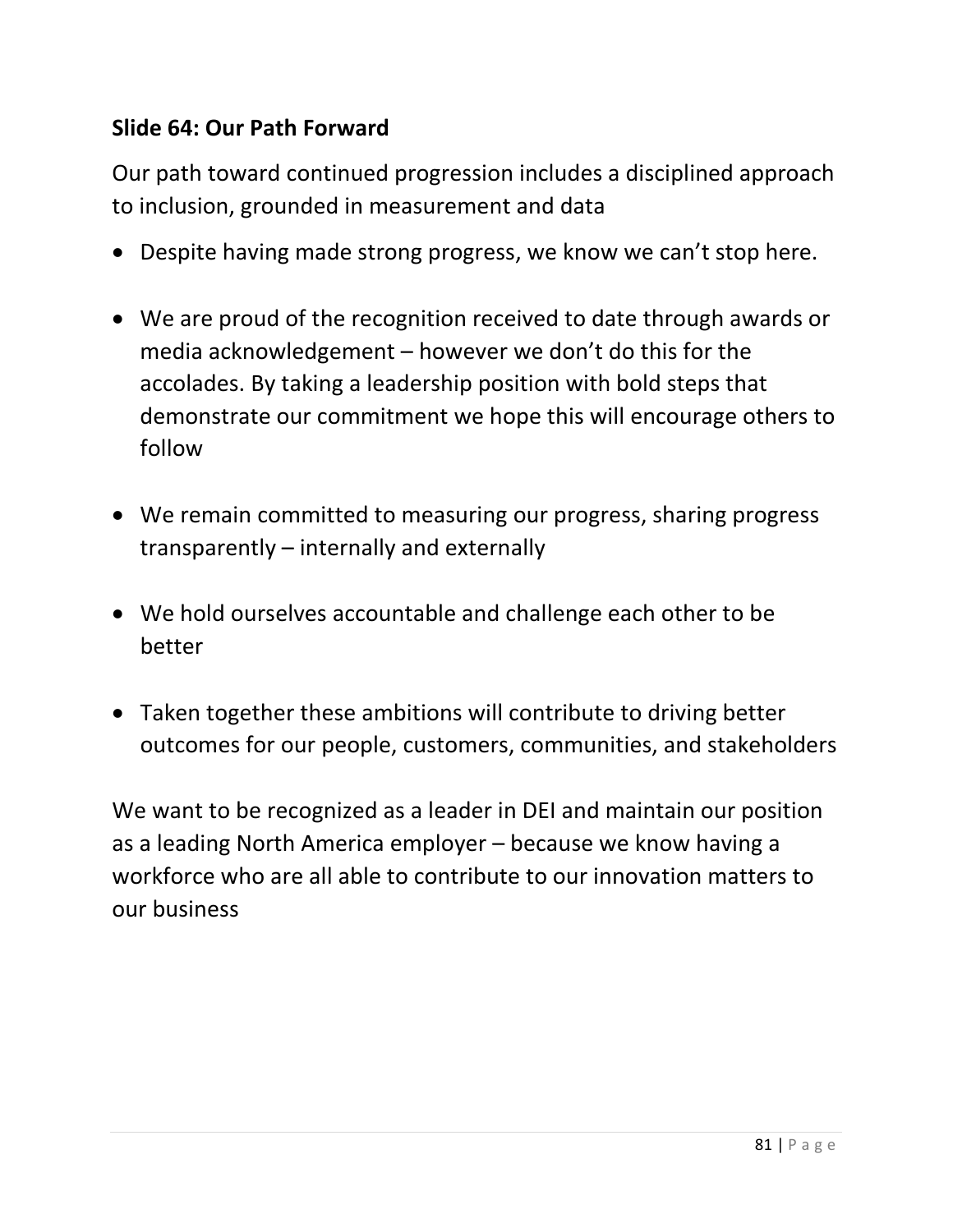### Strong Governance

#### **Slide 66: Our Approach**

- Our commitment to strong corporate governance guides "who we are", "what we do" and "how we do it".
- It's rooted in our people, values, policies, and processes, and how we hold ourselves accountable – to ourselves, our stakeholders and the communities we operate in.
- We have this mindset not just because it is the right thing to do, which it is. It's also because our employees, management and Board of Directors recognize that strong governance leads to better decision-making and solid results.
- The strength of our governance mindset starts at the top. We have an independent, diverse and engaged Board that tests our strategies and practices to ensure we're continuously improving.
- That's why we've set governance goals, which will further advance our long history of good governance.
- And, we've tied these, and all our ESG goals, to compensation to drive organizational alignment and hold us accountable for performance.
- Our long-standing sustainability leadership is demonstrated by our transparency.
- 2021 marks our 20th sustainability report, and it's aligned with wellrecognized ESG disclosure standards and frameworks.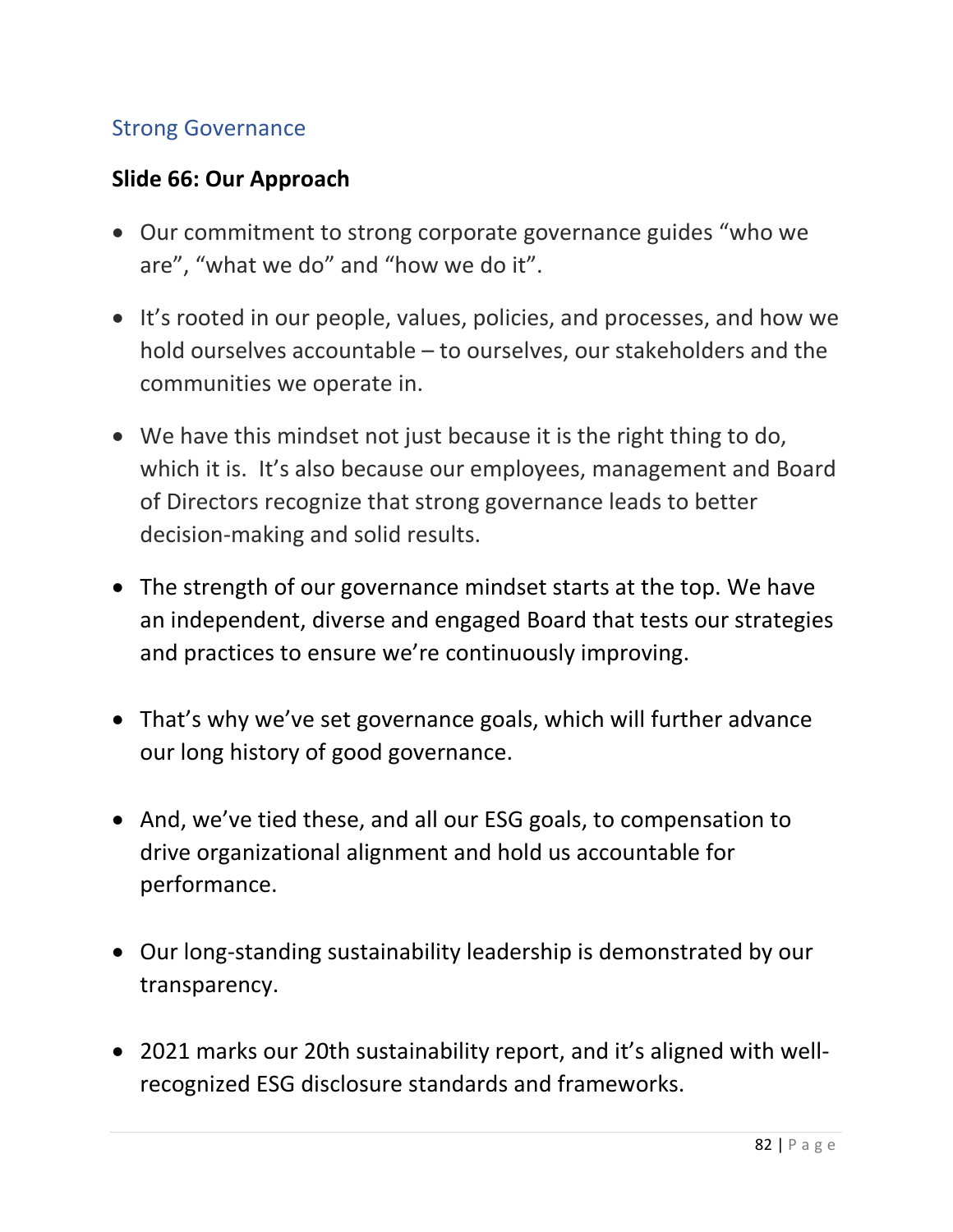# **Slide 67: Diverse and Independent Board**

- We see diversity on our Board as a strength.
- Our highly engaged Board of Directors reflects a balance of diverse perspectives, backgrounds, experiences and views.
	- 4 women on our Board of Directors, each of whom has a leadership role as Chair of a Board Committee
	- Racial and ethnic representation on our Board increased to 18% in 2021.
	- Board refreshment and renewal is key to having diverse perspectives in the boardroom. In the past 2 years, we onboarded 5 new directors, resulting in a Board with a healthy balance of historical knowledge and fresh perspectives.
- 10 of our 11 directors are independent, and that includes our Board Chair. This helps to ensure that all decisions are made with the best interests of the company and our stakeholders in mind.
- Board diversity has long been a priority at Enbridge, supported by a written Diversity and Inclusion Policy dating back to 2015 that highlights the importance the Board places on diversity and experience.
- In 2020, this Policy was expanded to include an accelerated Board gender representation goal of 40% women and introduced a new racial and ethnic representation goal of 20%, each by 2025.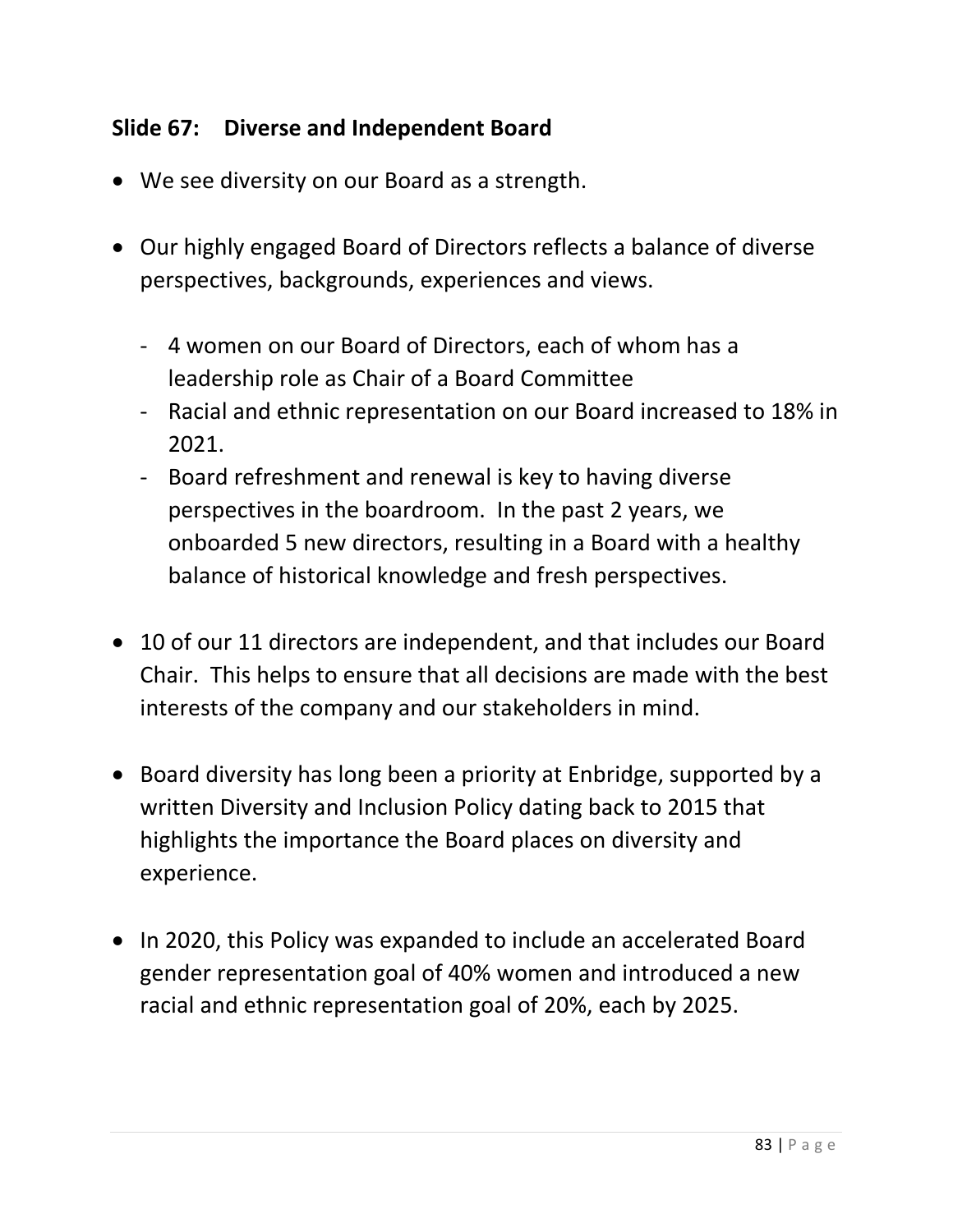- With 36% women and 18% racial and ethnic representation on our Board as of today, we are well on our way to meeting, and potentially exceeding, our Board diversity objectives.
- The composition, size and independence of our Board of Directors enables it to effectively exercise oversight and steward our business to enhance long-term performance.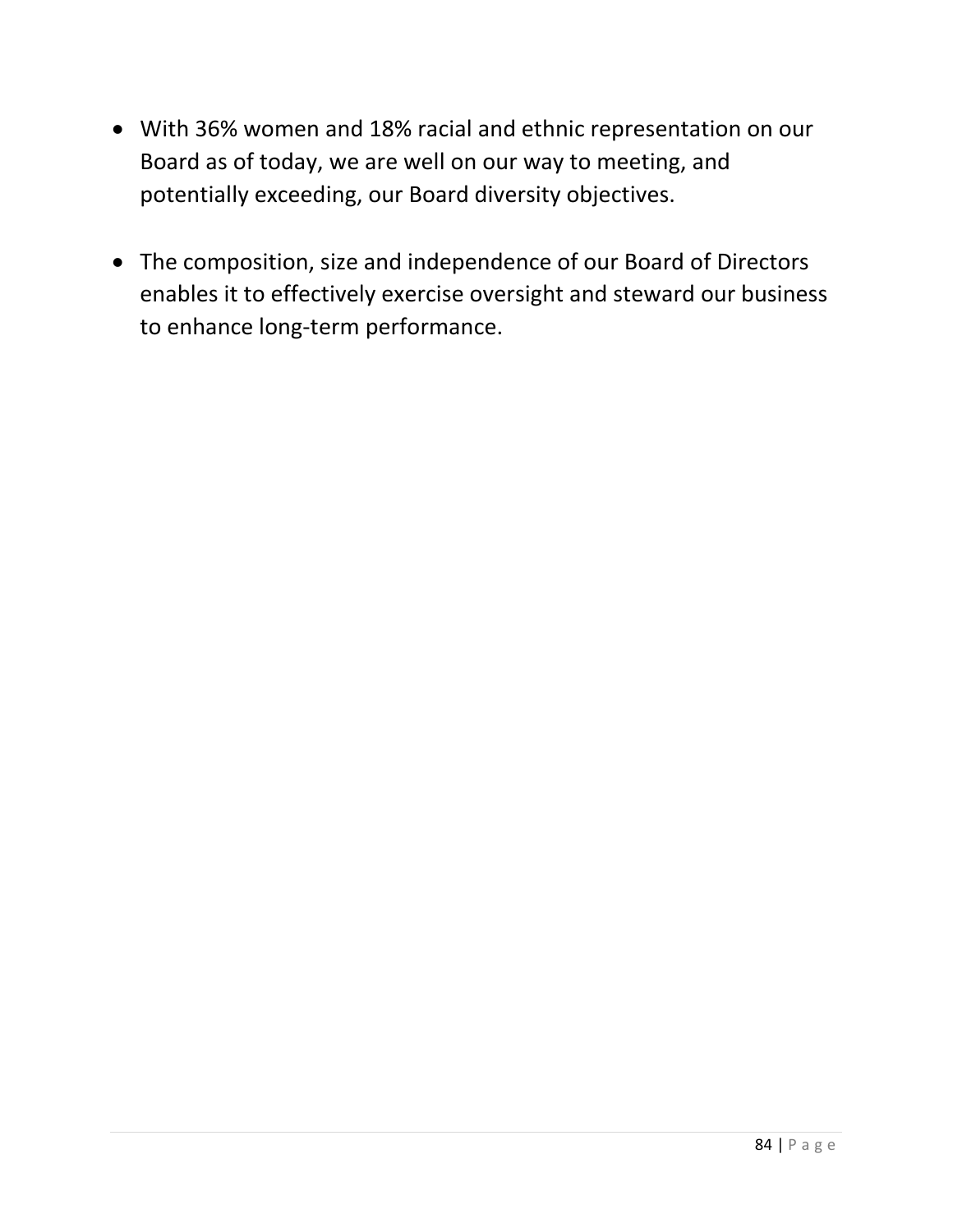# **Slide 68: Comprehensive ESG Oversight**

- Oversight of ESG is fully integrated into the responsibilities of all 5 of our Board Committees.
- Each Committee's expertise is relevant for specific ESG-related topics. For example:
	- The Corporate Social Responsibility Committee oversees our emissions goals, stakeholder engagement and ESG reporting. This includes overseeing the development of the ESG goals we announced in November 2020.
	- The Human Resources Committee oversees workforce engagement and diversity and the alignment of ESG goals to compensation.
	- The Governance Committee oversees Board composition, succession planning, and Board shareholder engagement.
	- And the Audit, Finance & Risk Committee oversees our annual corporate risk assessment and financial disclosures while our Safety & Reliability Committee oversees safety and operational risks, including physical risks, cyber security programs and elements of our safety culture.
- Handling these matters at our various Board Committees effectively integrates the E, S & G matters into the work of the Board.
- But, the fact is, the entire Board is directly engaged in driving our ESG practices and performance and how we're positioning to support the Energy Transition, and that's part of our annual strategic planning process.
- At every meeting, we update the Board and receive feedback on our progress towards our goals and execution of our strategy.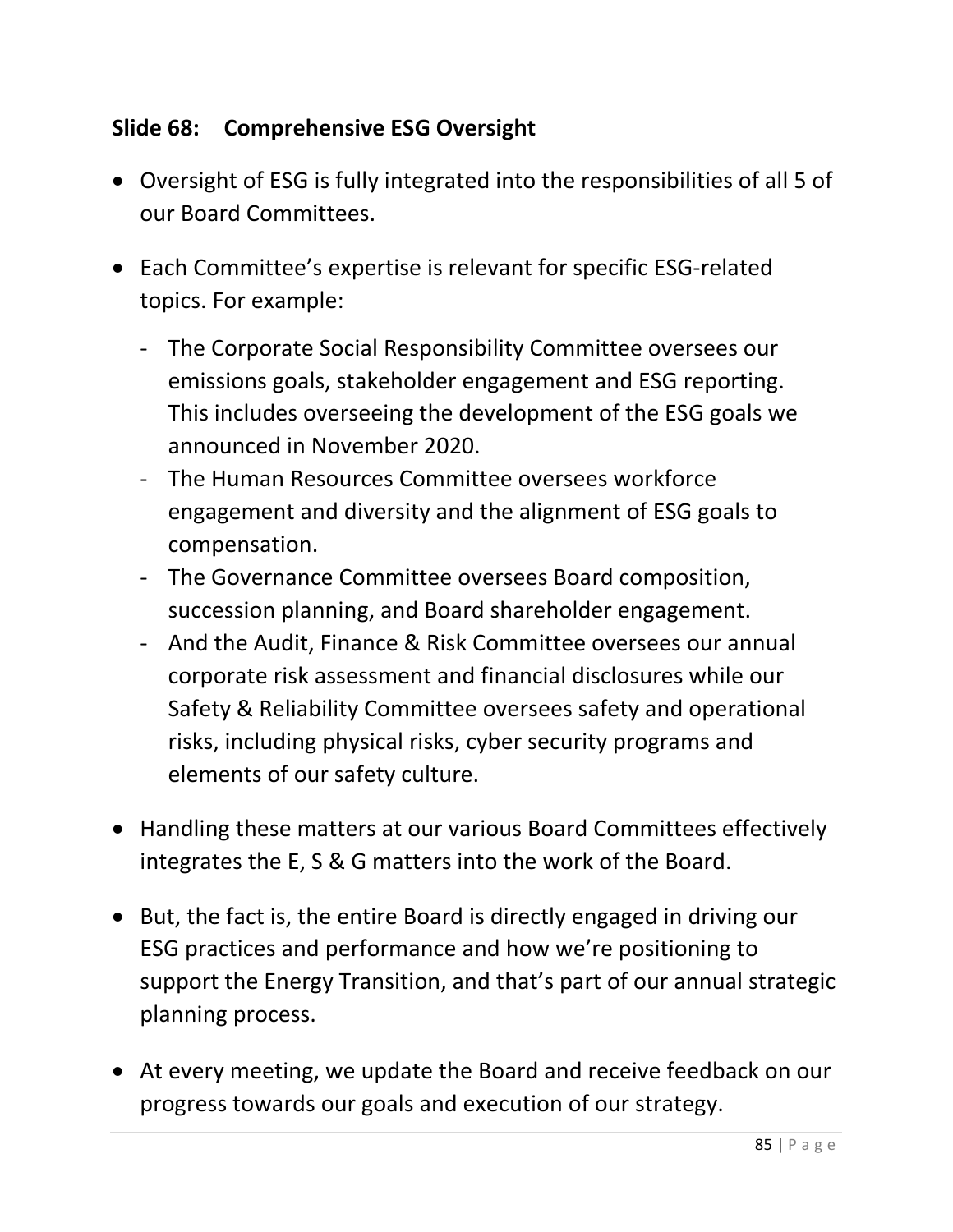• That critical feedback ensures we're continuously refining and improving our approach…that's our mindset.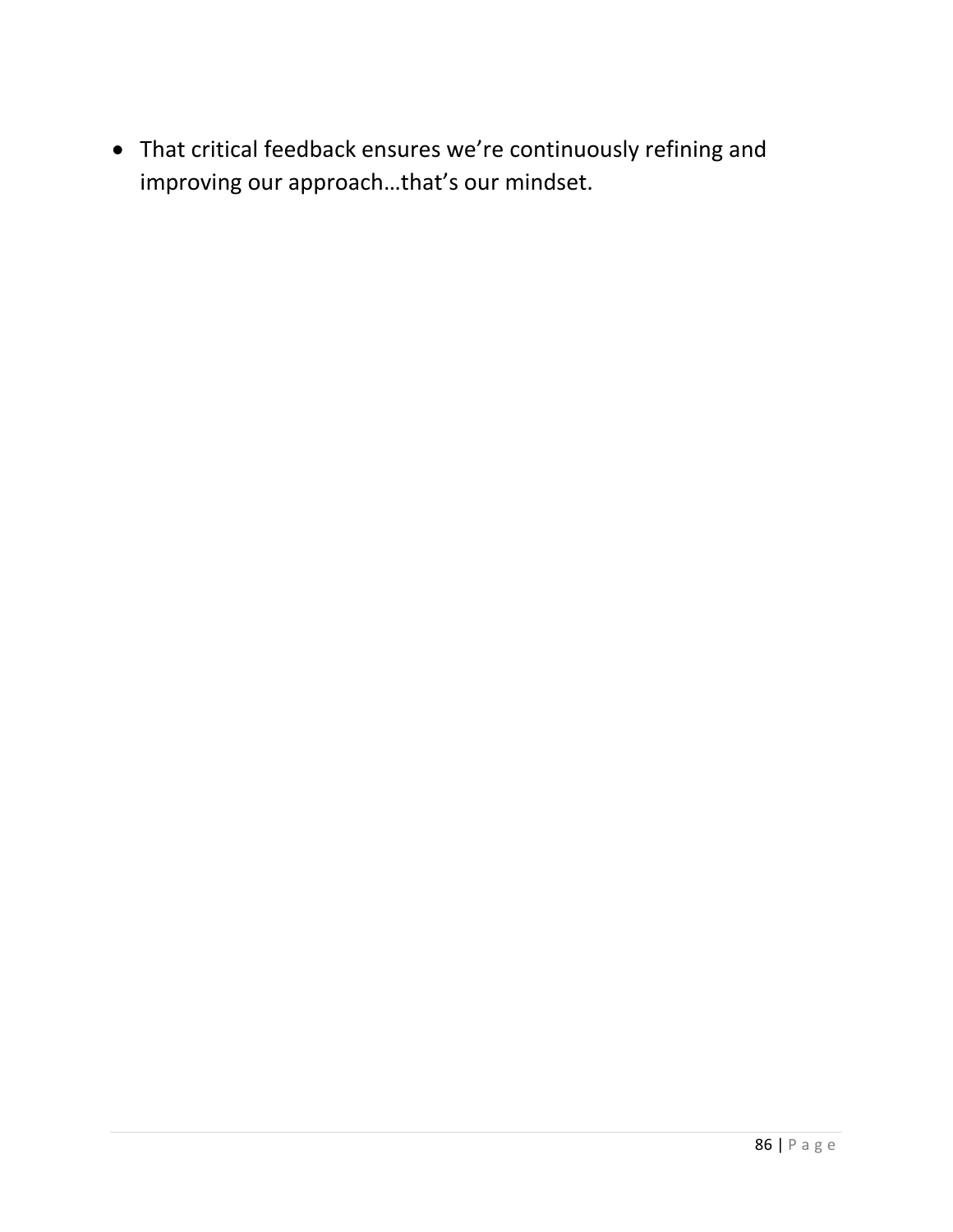### **Slide 69: – Board Succession Planning**

- We have a consistent and dedicated focus on Board refreshment and succession planning in order to prepare for planned retirements and unplanned departures, all while ensuring that our Board composition remains diverse, effective and skilled.
- We assess overall Board composition regularly, to ensure that this balance is maintained.
- Contributions of the full Board, Board Chair, Committees and individual directors are evaluated annually for effectiveness.
- We maintain a current inventory of high potential independent director candidates to ensure we're planning for the future.
- In addition to the skills our directors already possess when they join Enbridge, we provide in-depth onboarding for new directors, as well as continuous education opportunities.
- So far in 2021, our directors have participated in a virtual site tour of Line 3 and attended several presentations on the topic of Energy Transition from external experts.
- In addition, our Audit Committee received an education session from internal experts and our auditors.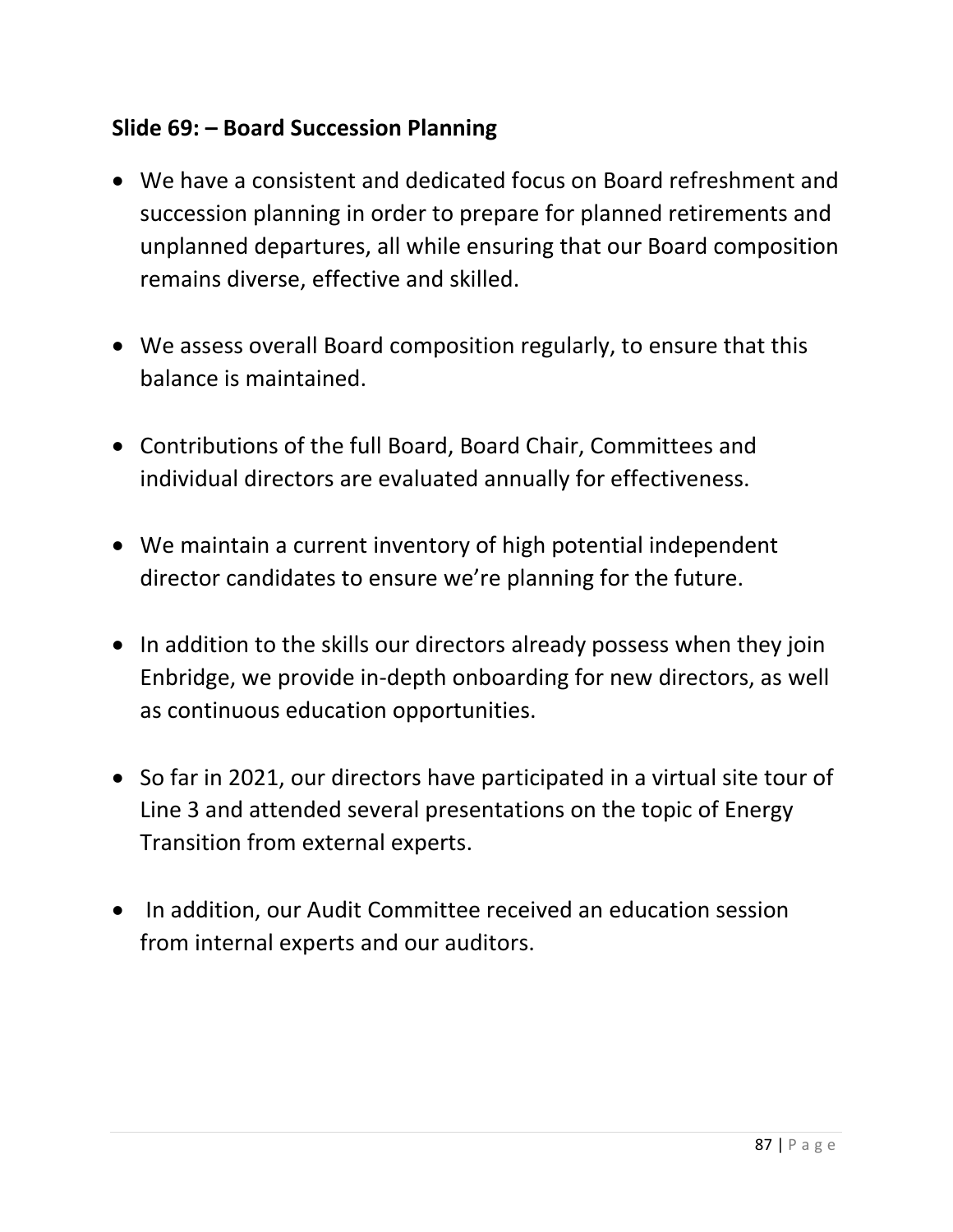### **Slide 70: Risk Management Approach**

- In today's fast-paced, complex and changing business environment, a proactive approach to risk management is a must.
- Our annual corporate risk assessment is an integrated enterprisewide process which challenges us to test our preparedness and risk management systems.
- It's a mature and rigorous bottoms-up process that involves every part of the organization.
- We assess and rank risks based on impact and probability and we design mitigation plans for each.
- Our proactive risk management approach informs our multi-year operations, integrity and maintenance plans, as well as our strategy.
- It also ensures that emerging risks are identified early on so that we are ready and able to manage them.
- One of those risks is cyber security, which has been on our dashboard for some time.
- To tell you about how we manage this risk, I'm going to turn it over to Bhushan Ivaturi, our SVP & Chief Information Officer, from our Cyber Ops Center.

### **Slide 71: Risk Management in Action**

### **Play Video #7 Cybersecurity**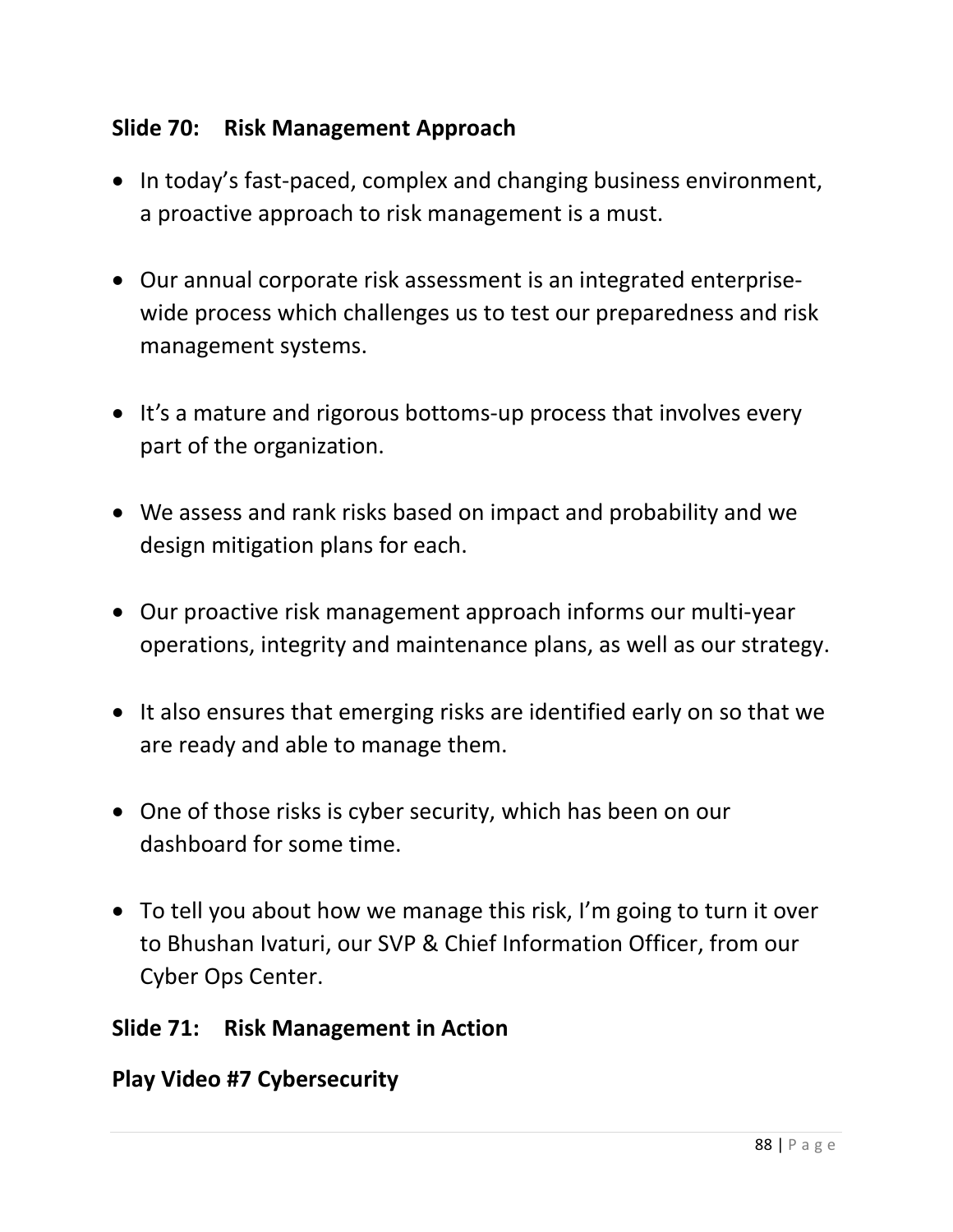# **Slide 72: Transparent ESG Reporting & Disclosure**

- Thanks Bhushan.
- When it comes to making continued progress on ESG issues, we understand the importance of setting goals and measuring progress.
- Transparent, best-in-class reporting is equally important because it holds us accountable to all of our stakeholders.
- Our disclosures align with well-established external frameworks so that our information is relevant, objective and comparable for our readers.
- And, we're continuously improving our disclosures to better communicate our performance.
- At Enbridge, we are committed to strong and sustainable corporate governance.
- It really is the foundation for how we build and maintain public trust in Enbridge.
- I'll now hand it back to Jon, to kick off our Q&A panel.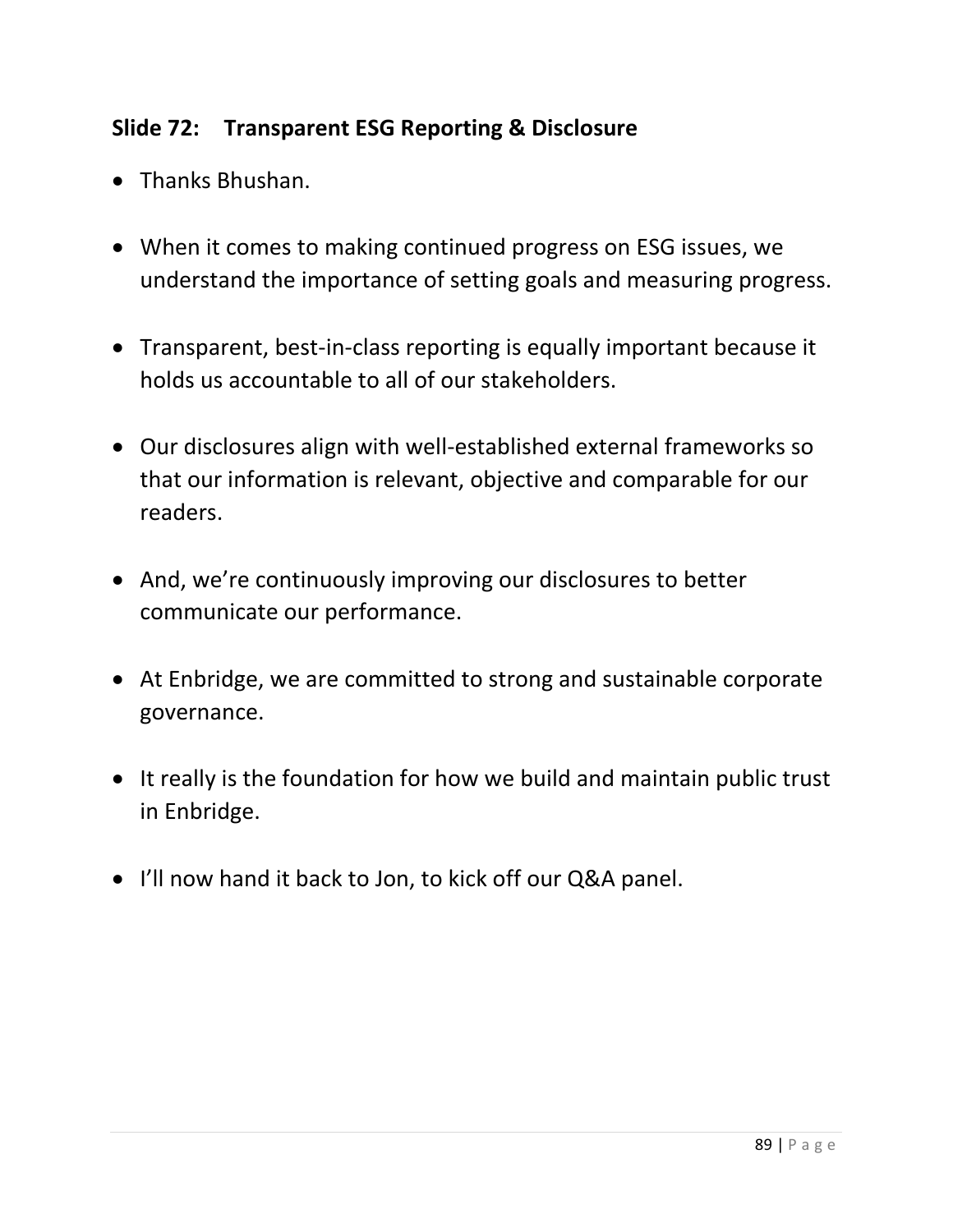#### Q&A

- Thanks Karen, we have now concluded the formal part of the presentation and would like to turn our attention to questions.
- As Al mentioned we would love to hear your feedback and expand on what was discussed today…
- …So if you have not already done so please input your questions in the box in the bottom left of your screen and we will address them in the order they come in.
- With that here is the first question…
- … Thanks everyone for the great questions here today. If we did not get to your question or would like to discuss the event my team and I are available to address your questions directly.
- We look forward to your feedback.
- With that I will turn it back to Al for his closing remarks.